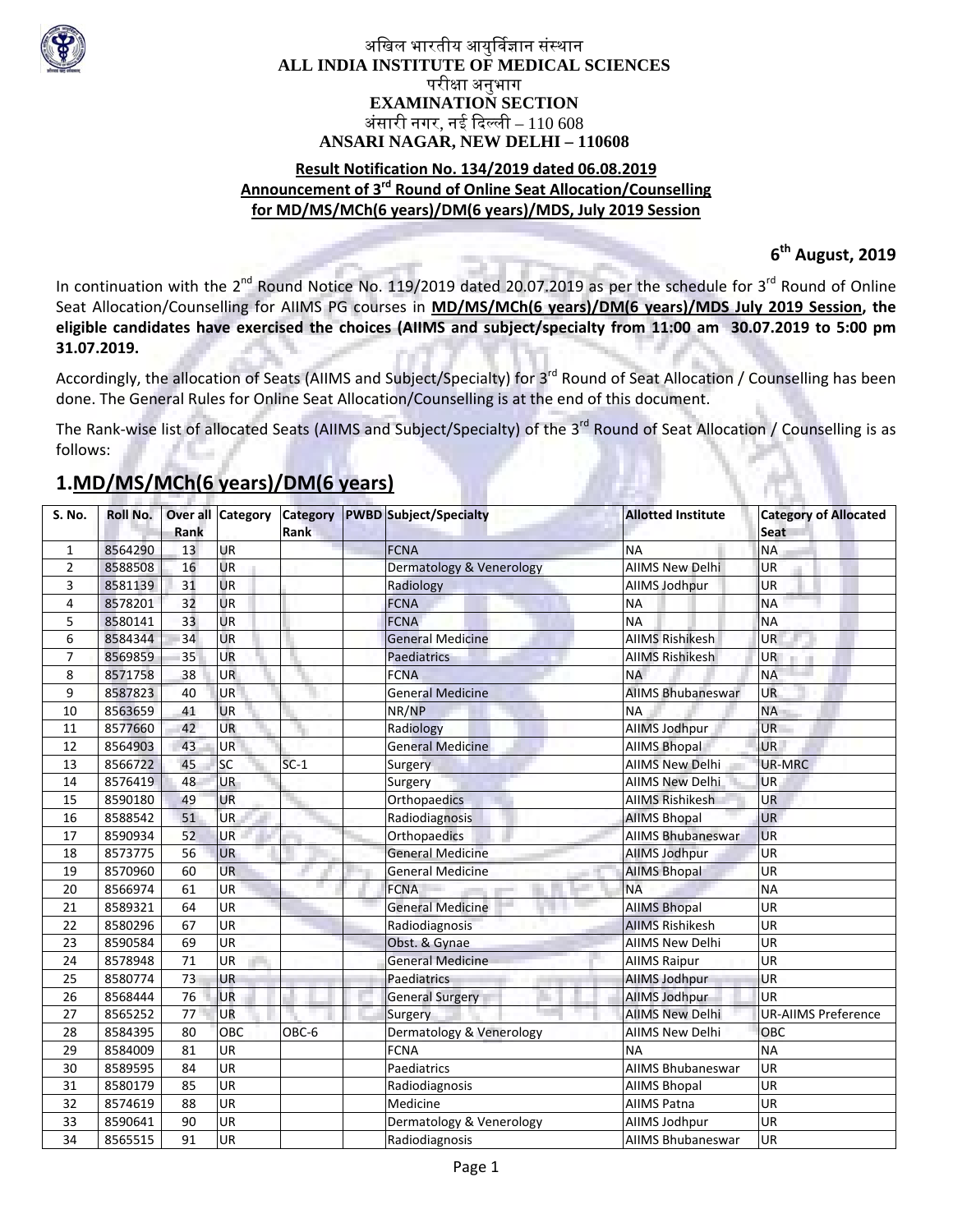

| <b>S. No.</b> | Roll No. | Rank       |           | Rank          | Over all Category Category   PWBD Subject/Specialty | <b>Allotted Institute</b> | <b>Category of Allocated</b><br>Seat |
|---------------|----------|------------|-----------|---------------|-----------------------------------------------------|---------------------------|--------------------------------------|
| 35            | 8586916  | 92         | <b>UR</b> |               | NR/NP                                               | <b>NA</b>                 | <b>NA</b>                            |
| 36            | 8587046  | 94         | OBC       | OBC-9         | Dermatology & Venerology & Leprosy                  | <b>AIIMS Rishikesh</b>    | UR-MRC                               |
| 37            | 8579907  | 95         | <b>UR</b> |               | <b>FCNA</b>                                         | <b>NA</b>                 | <b>NA</b>                            |
| 38            | 8564926  | 96         | OBC       | <b>OBC-10</b> | Surgery                                             | <b>AIIMS New Delhi</b>    | <b>UR-AIIMS Preference</b>           |
| 39            | 8576010  | 97         | <b>UR</b> |               | <b>FCNA</b>                                         | <b>NA</b>                 | <b>NA</b>                            |
| 40            | 8569828  | 100        | <b>UR</b> |               | Dermatology & Venerology & Leprosy                  | <b>AIIMS Rishikesh</b>    | UR                                   |
| 41            | 8577497  | 101        | OBC       | <b>OBC-11</b> | <b>FCNA</b>                                         | <b>NA</b>                 | <b>NA</b>                            |
| 42            | 8574887  | 103        | <b>UR</b> |               | <b>Dermatology</b>                                  | <b>AIIMS Bhopal</b>       | <b>UR</b>                            |
| 43            | 8572252  | 106        | <b>UR</b> |               | Orthopaedics                                        | <b>AllMS Jodhpur</b>      | UR                                   |
| 44            | 8565547  | 108        | <b>UR</b> |               | <b>FCNA</b>                                         | <b>NA</b>                 | <b>NA</b>                            |
| 45            | 8577791  | 111        | <b>UR</b> |               | Paediatric Surgery (M.Ch. 6 Yrs Course)             | <b>AIIMS New Delhi</b>    | <b>UR</b>                            |
| 46            | 8584198  | 116        | UR        |               | Radiodiagnosis                                      | <b>AIIMS Bhopal</b>       | <b>UR</b>                            |
| 47            | 8575562  | 117        | UR        |               | <b>FCNA</b>                                         | <b>NA</b>                 | <b>NA</b>                            |
| 48            | 8571531  | 118        | <b>UR</b> |               | NR/NP                                               | <b>NA</b>                 | <b>NA</b>                            |
| 49            | 8585340  | 121        | <b>UR</b> |               | Radiodiagnosis                                      | <b>AIIMS Bhubaneswar</b>  | <b>UR</b>                            |
| 50            | 8566567  | 124        | <b>SC</b> | $SC-7$        | NR/NP                                               | <b>NA</b>                 | <b>NA</b>                            |
|               | 8564426  |            | UR        |               | <b>Dermatology &amp; Venerology</b>                 | <b>AllMS Jodhpur</b>      | <b>UR</b>                            |
| 51            | 8563666  | 126<br>128 | <b>UR</b> |               |                                                     | <b>AllMS Jodhpur</b>      | UR <sub>L</sub>                      |
| 52            |          |            |           |               | <b>General Surgery</b>                              |                           |                                      |
| 53            | 8568592  | 131        | <b>UR</b> |               | Dermatology                                         | <b>AIIMS Bhopal</b>       | <b>UR</b>                            |
| 54            | 8583125  | 132        | UR        |               | Radiodiagnosis                                      | <b>AllMS Patna</b>        | <b>UR</b>                            |
| 55            | 8566573  | 135        | UR        |               | <b>FCNA</b>                                         | <b>NA</b>                 | <b>NA</b>                            |
| 56            | 8589625  | 137        | <b>UR</b> |               | <b>FCNA</b>                                         | <b>NA</b>                 | <b>NA</b>                            |
| 57            | 8589294  | 138        | <b>UR</b> |               | Dermatology                                         | <b>AIIMS Bhopal</b>       | <b>UR</b>                            |
| 58            | 8578598  | 145        | UR        |               | <b>Paediatrics</b>                                  | <b>AIIMS Bhopal</b>       | <b>UR</b>                            |
| 59            | 8575777  | 147        | OBC       | <b>OBC-19</b> | <b>General Medicine</b>                             | <b>AIIMS Rishikesh</b>    | OBC                                  |
| 60            | 8586146  | 150        | OBC       | <b>OBC-20</b> | <b>General Medicine</b>                             | <b>AIIMS Rishikesh</b>    | OBC                                  |
| 61            | 8578712  | 151        | UR        |               | Radiodiagnosis                                      | <b>AllMS Raipur</b>       | <b>UR</b>                            |
| 62            | 8584980  | 153        | OBC       | <b>OBC-22</b> | <b>General Medicine</b>                             | <b>AIIMS Bhubaneswar</b>  | OBC                                  |
| 63            | 8575774  | 154        | UR        |               | NR/NP                                               | <b>NA</b>                 | <b>NA</b>                            |
| 64            | 8591224  | 158        | <b>UR</b> |               | NR/NP                                               | <b>NA</b>                 | <b>NA</b>                            |
| 65            | 8579658  | 161        | <b>UR</b> |               | NR/NP                                               | <b>NA</b>                 | <b>NA</b>                            |
| 66            | 8566264  | 163        | <b>UR</b> |               | <b>Paediatrics</b>                                  | <b>AllMS Raipur</b>       | UR                                   |
| 67            | 8566982  | 168        | <b>UR</b> |               | Medicine                                            | <b>AIIMS Patna</b>        | <b>UR</b>                            |
| 68            | 8591186  | 170        | <b>UR</b> |               | Radiodiagnosis                                      | <b>AIIMS Patna</b>        | <b>UR</b>                            |
| 69            | 8574811  | 171        | UR        |               | Obst. & Gynae                                       | <b>AIIMS New Delhi</b>    | <b>UR</b>                            |
| 70            | 8585522  | 172        | <b>UR</b> |               | Ophthalmology                                       | <b>AIIMS New Delhi</b>    | <b>UR</b>                            |
| 71            | 8570735  | 176        | UR        |               | <b>General Surgery</b>                              | AIIMS Rishikesh           | <b>UR</b>                            |
| 72            | 8569017  | 177        | UR        |               | <b>FCNA</b>                                         | <b>NA</b>                 | <b>NA</b>                            |
| 73            | 8568034  | 178        | <b>UR</b> |               | <b>FCNA</b>                                         | <b>NA</b>                 | <b>NA</b>                            |
| 74            | 8587983  | 181        | OBC       | <b>OBC-26</b> | <b>FCNA</b>                                         | <b>NA</b>                 | <b>NA</b>                            |
| 75            | 8573139  | 182        | <b>UR</b> |               | Anaesthesiology                                     | <b>AIIMS New Delhi</b>    | <b>UR</b>                            |
| 76            | 8577156  | 184        | <b>UR</b> |               | Orthopaedics                                        | <b>AIIMS Rishikesh</b>    | UR                                   |
| 77            | 8588778  | 185        | <b>UR</b> |               | <b>Nuclear Medicine</b>                             | <b>AIIMS New Delhi</b>    | <b>UR</b>                            |
| 78            | 8564667  | 186        | <b>UR</b> |               | Dermatology & Venerology                            | <b>AllMS Raipur</b>       | <b>UR</b>                            |
| 79            | 8575760  | 187        | UR        |               | <b>General Surgery</b>                              | <b>AIIMS Rishikesh</b>    | UR                                   |
| 80            | 8585358  | 189        | OBC       | <b>OBC-28</b> | Medicine                                            | <b>AIIMS Patna</b>        | OBC                                  |
| 81            | 8575697  | 190        | <b>UR</b> |               | Paediatric Surgery (M.Ch. 6 Yrs Course)             | AllMS Jodhpur             | UR                                   |
| 82            | 8570141  | 192        | <b>UR</b> |               | <b>FCNA</b>                                         | <b>NA</b>                 | <b>NA</b>                            |
| 83            | 8573557  | 193        | UR        |               | <b>FCNA</b>                                         | <b>NA</b>                 | <b>NA</b>                            |
| 84            | 8569769  | 194        | UR        |               | Anaesthesiology                                     | <b>AIIMS New Delhi</b>    | <b>UR</b>                            |
| 85            | 8582128  | 195        | UR        |               | <b>FCNA</b>                                         | <b>NA</b>                 | <b>NA</b>                            |
| 86            | 8584546  | 196        | <b>UR</b> |               | NR/NP                                               | <b>NA</b>                 | <b>NA</b>                            |
| 87            | 8570704  | 197        | <b>UR</b> |               | <b>General Surgery</b>                              | <b>AIIMS Bhopal</b>       | UR                                   |
| 88            | 8568889  | 200        | UR        |               | NR/NP                                               | ΝA                        | <b>NA</b>                            |
| 89            | 8576669  | 202        | UR        |               | Orthopaedics                                        | <b>AIIMS Rishikesh</b>    | UR                                   |
| 90            | 8572645  | 204        | OBC       | <b>OBC-30</b> | Orthopaedics                                        | AIIMS Bhubaneswar         | UR-MRC                               |
| 91            | 8576621  | 207        | UR        |               | Paediatrics                                         | <b>AIIMS Bhopal</b>       | UR                                   |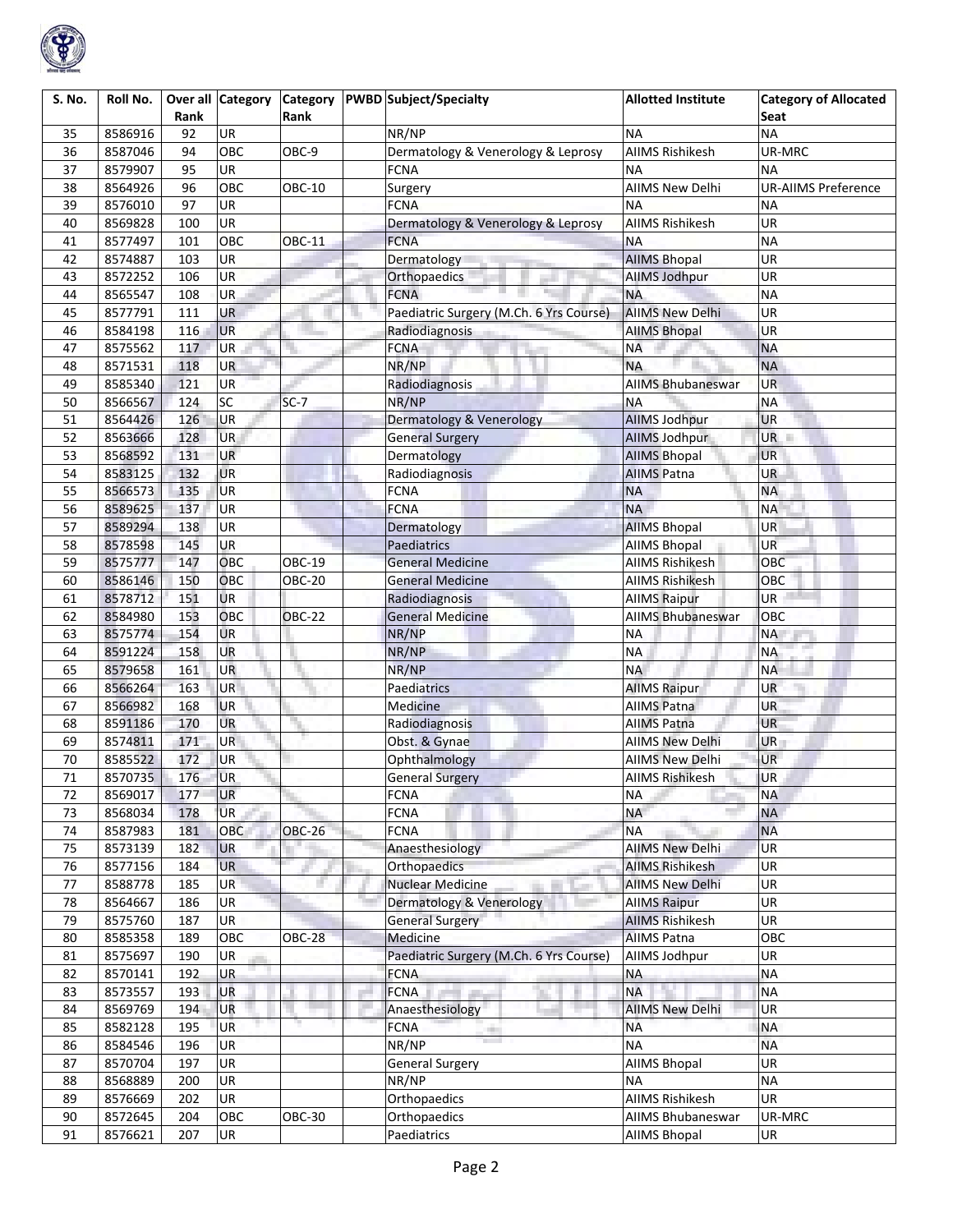

| S. No. | Roll No. | Rank       | Over all Category | Rank          | Category   PWBD Subject/Specialty                                                                                                                                                                                                                 | <b>Allotted Institute</b>                     | <b>Category of Allocated</b><br>Seat |
|--------|----------|------------|-------------------|---------------|---------------------------------------------------------------------------------------------------------------------------------------------------------------------------------------------------------------------------------------------------|-----------------------------------------------|--------------------------------------|
| 92     | 8576256  | 212        | <b>UR</b>         |               | Paediatrics                                                                                                                                                                                                                                       | <b>AIIMS Raipur</b>                           | <b>UR</b>                            |
| 93     | 8581437  | 213        | UR                |               | <b>FCNA</b>                                                                                                                                                                                                                                       | <b>NA</b>                                     | <b>NA</b>                            |
| 94     | 8578386  | 215        | OBC               | <b>OBC-32</b> | Otorhinolaryngology                                                                                                                                                                                                                               | <b>AIIMS New Delhi</b>                        | UR-MRC                               |
| 95     | 8563992  | 217        | UR                |               | Paediatrics                                                                                                                                                                                                                                       | <b>AIIMS Rishikesh</b>                        | <b>UR</b>                            |
| 96     | 8584886  | 219        | OBC               | OBC-33        | Ophthalmology                                                                                                                                                                                                                                     | <b>AIIMS New Delhi</b>                        | OBC                                  |
| 97     | 8588732  | 220        | UR                |               | <b>FCNA</b>                                                                                                                                                                                                                                       | <b>NA</b>                                     | <b>NA</b>                            |
| 98     | 8569280  | 221        | <b>UR</b>         |               | <b>General Surgery</b>                                                                                                                                                                                                                            | <b>AIIMS Bhopal</b>                           | <b>UR</b>                            |
| 99     | 8569792  | 222        | UR                |               | Pathology<br><b>The Contract of the Contract of the Contract of the Contract of the Contract of the Contract of the Contract of the Contract of the Contract of the Contract of the Contract of the Contract of The Contract of The Contract </b> | <b>AIIMS New Delhi</b>                        | UR                                   |
| 100    | 8569649  | 225        | OBC               | <b>OBC-35</b> | Surgery                                                                                                                                                                                                                                           | <b>AIIMS New Delhi</b>                        | OBC                                  |
| 101    | 8566703  | 228        | OBC               | <b>OBC-36</b> | ш<br>NR/NP<br><b>BU</b>                                                                                                                                                                                                                           | <b>NA</b>                                     | <b>NA</b>                            |
| 102    | 8581722  | 229        | ОВС               | <b>OBC-37</b> | Radiology                                                                                                                                                                                                                                         | <b>AllMS Jodhpur</b>                          | OBC                                  |
| 103    | 8563112  | 230        | OBC               | <b>OBC-38</b> | Surgery                                                                                                                                                                                                                                           | <b>AIIMS Patna</b>                            | UR-MRC                               |
| 104    | 8577966  | 233        | <b>UR</b>         |               | Psychiatry                                                                                                                                                                                                                                        | AllMS Jodhpur                                 | <b>UR</b>                            |
| 105    | 8577982  | 234        | OBC               | <b>OBC-39</b> | Dermatology & Venerology                                                                                                                                                                                                                          | <b>AIIMS Raipur</b>                           | OBC                                  |
| 106    | 8587364  | 236        | <b>UR</b>         |               | <b>FCNA</b>                                                                                                                                                                                                                                       | <b>NA</b>                                     | <b>NA</b>                            |
| 107    | 8568098  | 238        | <b>SC</b>         | $SC-10$       | Radiology                                                                                                                                                                                                                                         | <b>AllMS Jodhpur</b>                          | SC                                   |
| 108    | 8590117  | 240        | <b>UR</b>         |               | <b>FCNA</b>                                                                                                                                                                                                                                       | <b>NA</b>                                     | <b>NA</b>                            |
| 109    | 8574398  | 241        | <b>UR</b>         |               | <b>FCNA</b>                                                                                                                                                                                                                                       | <b>NA</b>                                     | NA <b>NA</b>                         |
| 110    | 8585519  | 242        | <b>UR</b>         |               | Orthopaedics                                                                                                                                                                                                                                      | <b>AllMS Jodhpur</b>                          | <b>UR</b>                            |
|        |          |            | UR                |               |                                                                                                                                                                                                                                                   |                                               | <b>UR</b>                            |
| 111    | 8568711  | 245        | <b>SC</b>         | $SC-11$       | <b>General Surgery</b><br>Infectious Diseases (DM 6 Yrs Course)                                                                                                                                                                                   | <b>AIIMS Bhopal</b><br><b>AIIMS New Delhi</b> | UR-MRC                               |
| 112    | 8576874  | 247<br>249 | OBC               | <b>OBC-45</b> | Paediatrics                                                                                                                                                                                                                                       |                                               | OBC                                  |
| 113    | 8575252  |            |                   |               |                                                                                                                                                                                                                                                   | AllMS Jodhpur                                 |                                      |
| 114    | 8575485  | 250        | OBC               | <b>OBC-46</b> | <b>FCNA</b>                                                                                                                                                                                                                                       | <b>NA</b>                                     | <b>NA</b>                            |
| 115    | 8567287  | 251        | UR                |               | Infectious Diseases (DM 6 Yrs Course)                                                                                                                                                                                                             | <b>AIIMS New Delhi</b>                        | UR                                   |
| 116    | 8573251  | 253        | UR                |               | <b>FCNA</b>                                                                                                                                                                                                                                       | <b>NA</b>                                     | <b>NA</b>                            |
| 117    | 8582684  | 254        | <b>UR</b>         |               | <b>General Surgery</b>                                                                                                                                                                                                                            | <b>AIIMS Bhopal</b>                           | UR                                   |
| 118    | 8581280  | 256        | UR                |               | <b>FCNA</b>                                                                                                                                                                                                                                       | <b>NA</b>                                     | <b>NA</b>                            |
| 119    | 8581524  | 257        | OBC               | <b>OBC-47</b> | Radiodiagnosis                                                                                                                                                                                                                                    | <b>AIIMS Rishikesh</b>                        | OBC                                  |
| 120    | 8584604  | 258        | UR                |               | <b>FCNA</b>                                                                                                                                                                                                                                       | <b>NA</b>                                     | <b>NA</b>                            |
| 121    | 8585183  | 260        | OBC               | <b>OBC-48</b> | <b>FCNA</b>                                                                                                                                                                                                                                       | <b>NA</b>                                     | <b>NA</b>                            |
| 122    | 8574960  | 261        | UR.               |               | <b>FCNA</b>                                                                                                                                                                                                                                       | <b>NA</b>                                     | <b>NA</b>                            |
| 123    | 8588339  | 265        | <b>UR</b>         |               | Nuclear Medicine                                                                                                                                                                                                                                  | <b>AIIMS Rishikesh</b>                        | UR                                   |
| 124    | 8572578  | 266        | <b>UR</b>         |               | <b>FCNA</b>                                                                                                                                                                                                                                       | <b>NA</b>                                     | <b>NA</b>                            |
| 125    | 8571442  | 267        | UR                |               | Radiotherapy                                                                                                                                                                                                                                      | AIIMS New Delhi                               | <b>UR</b>                            |
| 126    | 8575128  | 269        | UR                |               | Obst & Gynaecology                                                                                                                                                                                                                                | <b>AIIMS Rishikesh</b>                        | <b>UR</b>                            |
| 127    | 8565304  | 270        | UR.               |               | Ophthalmology                                                                                                                                                                                                                                     | AllMS Jodhpur                                 | <b>UR</b>                            |
| 128    | 8565892  | 271        | OBC               | OBC-51        | <b>Paediatrics</b>                                                                                                                                                                                                                                | <b>AIIMS Bhubaneswar</b>                      | OBC                                  |
| 129    | 8589222  | 273        | UR                |               | <b>FCNA</b>                                                                                                                                                                                                                                       | <b>NA</b>                                     | <b>NA</b>                            |
| 130    | 8581534  | 274        | OBC               | <b>OBC-53</b> | Paediatrics                                                                                                                                                                                                                                       | <b>AIIMS Bhopal</b>                           | <b>OBC</b>                           |
| 131    | 8580974  | 276        | <b>UR</b>         |               | <b>FCNA</b>                                                                                                                                                                                                                                       | <b>NA</b>                                     | <b>NA</b>                            |
| 132    | 8577769  | 277        | OBC               | <b>OBC-54</b> | <b>FCNA</b>                                                                                                                                                                                                                                       | <b>NA</b>                                     | <b>NA</b>                            |
| 133    | 8565060  | 278        | <b>UR</b>         |               | <b>FCNA</b>                                                                                                                                                                                                                                       | <b>NA</b>                                     | <b>NA</b>                            |
| 134    | 8581932  | 279        | UR                |               | NR/NP                                                                                                                                                                                                                                             | <b>NA</b>                                     | <b>NA</b>                            |
| 135    | 8581963  | 280        | UR                |               | Obstetrics & Gynaecology                                                                                                                                                                                                                          | <b>AllMS Jodhpur</b>                          | UR                                   |
| 136    | 8584001  | 282        | UR                |               | <b>FCNA</b>                                                                                                                                                                                                                                       | <b>NA</b>                                     | <b>NA</b>                            |
| 137    | 8580068  | 283        | UR                |               | Anaesthesiology                                                                                                                                                                                                                                   | AllMS New Delhi                               | UR                                   |
| 138    | 8584717  | 284        | UR                |               | <b>Orthopaedics</b>                                                                                                                                                                                                                               | <b>AIIMS Bhopal</b>                           | UR                                   |
| 139    | 8572691  | 285        | UR                |               | Orthopaedics                                                                                                                                                                                                                                      | <b>AIIMS Bhopal</b>                           | UR                                   |
| 140    | 8579191  | 287        | <b>UR</b>         |               | Pathology<br>an i                                                                                                                                                                                                                                 | <b>AIIMS New Delhi</b>                        | <b>UR</b>                            |
| 141    | 8563316  | 289        | OBC               | <b>OBC-55</b> | c.<br>Paediatrics                                                                                                                                                                                                                                 | <b>AIIMS Raipur</b>                           | OBC                                  |
| 142    | 8575331  | 290        | OBC               | <b>OBC-56</b> | Radiodiagnosis<br>w.                                                                                                                                                                                                                              | <b>AIIMS Patna</b>                            | OBC                                  |
| 143    | 8578593  | 292        | <b>UR</b>         |               | Ophthalmology                                                                                                                                                                                                                                     | <b>AIIMS Bhopal</b>                           | <b>UR</b>                            |
| 144    | 8590520  | 293        | UR                |               | <b>FCNA</b>                                                                                                                                                                                                                                       | <b>NA</b>                                     | <b>NA</b>                            |
| 145    | 8589035  | 294        | ОВС               | <b>OBC-58</b> | <b>FCNA</b>                                                                                                                                                                                                                                       | <b>NA</b>                                     | <b>NA</b>                            |
| 146    | 8569768  | 295        | OBC               | OBC-59        | Paediatrics                                                                                                                                                                                                                                       | AIIMS Patna                                   | OBC                                  |
| 147    | 8570840  | 298        | OBC               | OBC-62        | Anaesthesiology                                                                                                                                                                                                                                   | AIIMS New Delhi                               | OBC                                  |
| 148    | 8568825  | 299        | UR                |               | NR/NP                                                                                                                                                                                                                                             | <b>NA</b>                                     | <b>NA</b>                            |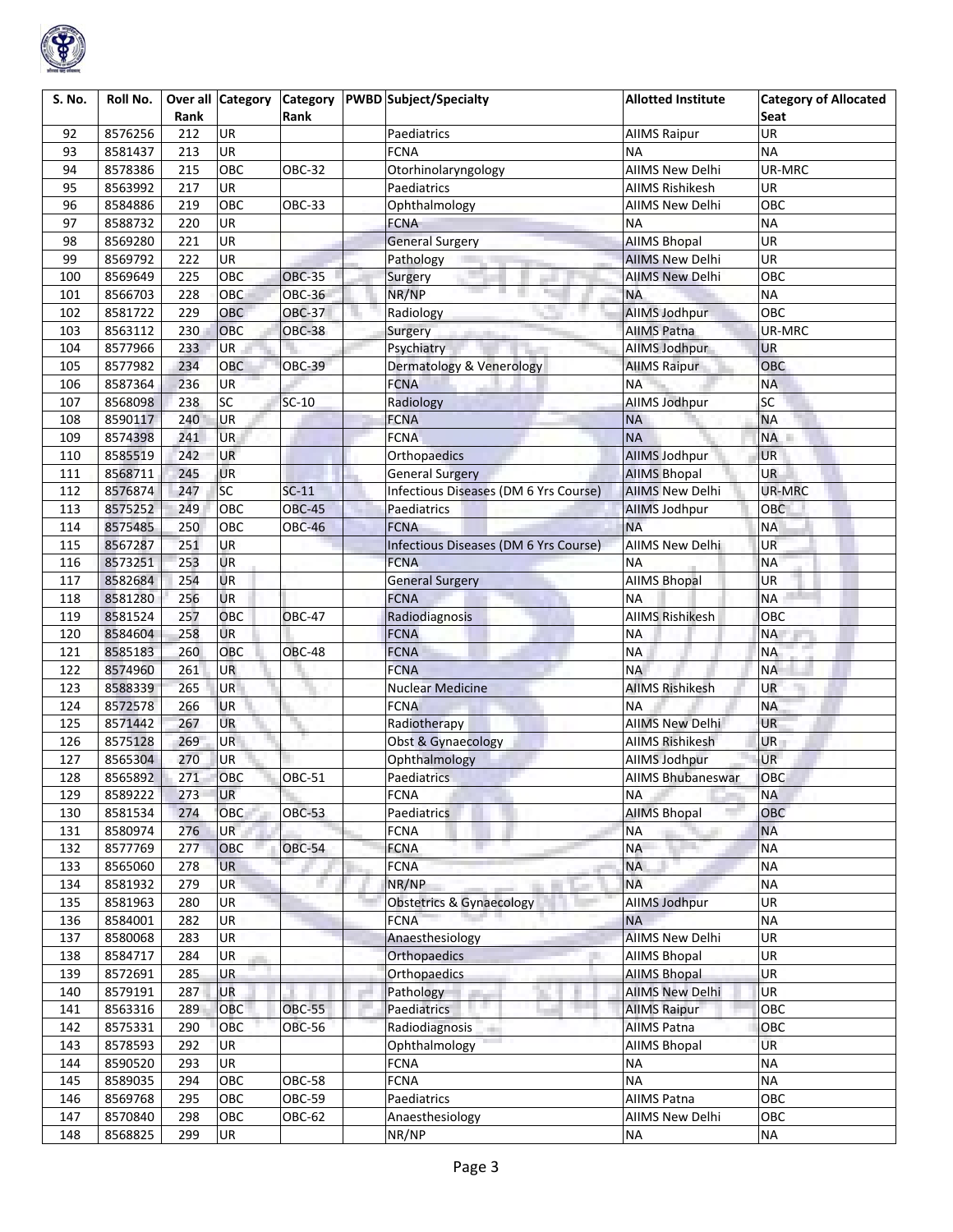

| S. No. | Roll No. |      |                 | Rank          | Over all Category Category PWBD Subject/Specialty | <b>Allotted Institute</b> | <b>Category of Allocated</b> |
|--------|----------|------|-----------------|---------------|---------------------------------------------------|---------------------------|------------------------------|
|        |          | Rank |                 |               |                                                   |                           | Seat                         |
| 149    | 8564574  | 300  | UR              |               | <b>FCNA</b>                                       | <b>NA</b>                 | <b>NA</b>                    |
| 150    | 8583262  | 302  | OBC             | OBC-63        | Ophthalmology                                     | <b>AIIMS New Delhi</b>    | OBC                          |
| 151    | 8581298  | 303  | <b>UR</b>       |               | <b>Nuclear Medicine</b>                           | <b>AIIMS Rishikesh</b>    | <b>UR</b>                    |
| 152    | 8580174  | 304  | UR              |               | Orthopaedics                                      | <b>AIIMS Bhopal</b>       | <b>UR</b>                    |
| 153    | 8583607  | 306  | UR              |               | <b>FCNA</b>                                       | <b>NA</b>                 | <b>NA</b>                    |
| 154    | 8571106  | 307  | UR              |               | NR/NP                                             | <b>NA</b>                 | <b>NA</b>                    |
| 155    | 8584633  | 308  | UR              |               | <b>FCNA</b>                                       | <b>NA</b>                 | <b>NA</b>                    |
| 156    | 8587531  | 310  | UR              |               | <b>ENT</b>                                        | <b>AIIMS Bhubaneswar</b>  | UR                           |
| 157    | 8580665  | 313  | UR              |               | <b>FCNA</b>                                       | <b>NA</b>                 | <b>NA</b>                    |
| 158    | 8576424  | 314  | OBC             | <b>OBC-64</b> | <b>FCNA</b><br>ii p                               | <b>NA</b>                 | <b>NA</b>                    |
| 159    | 8585548  | 315  | OBC             | <b>OBC-65</b> | <b>FCNA</b>                                       | <b>NA</b>                 | <b>NA</b>                    |
| 160    | 8583511  | 317  | <b>UR</b>       |               | <b>FCNA</b>                                       | <b>NA</b>                 | <b>NA</b>                    |
| 161    | 8578013  | 318  | <b>UR</b>       |               | <b>FCNA</b>                                       | <b>NA</b>                 | <b>NA</b>                    |
| 162    | 8576745  | 319  | ОВС             | OBC-66        | Ophthalmology                                     | <b>AIIMS New Delhi</b>    | OBC                          |
| 163    | 8586230  | 320  | OBC             | <b>OBC-67</b> | <b>FCNA</b>                                       | <b>NA</b>                 | <b>NA</b>                    |
| 164    | 8575930  | 321  | UR              |               | Orthopaedics                                      | <b>AIIMS Patna</b>        | UR                           |
| 165    | 8566561  | 322  | UR              |               | <b>FCNA</b>                                       | <b>NA</b>                 | <b>NA</b>                    |
| 166    | 8572513  | 323  | <b>UR</b>       |               | Obst. & Gynaecology                               | <b>AIIMS Bhubaneswar</b>  | UR <sub>L</sub>              |
| 167    | 8578869  | 324  | OBC             | <b>OBC-68</b> | Radiotherapy                                      | AllMS New Delhi           | OBC                          |
| 168    | 8564295  | 326  | UR              |               | <b>Emergency Medicine</b>                         | <b>AIIMS Rishikesh</b>    | UR.                          |
| 169    | 8585175  | 327  | UR              |               | Surgery                                           | <b>AIIMS Patna</b>        | <b>UR</b>                    |
| 170    | 8565690  | 330  | <b>UR</b>       |               | NR/NP                                             | <b>NA</b>                 | <b>NA</b>                    |
| 171    | 8577716  | 331  | OBC             | <b>OBC-72</b> | Otorhinolaryngology                               | <b>AIIMS New Delhi</b>    | OBC                          |
| 172    | 8572187  | 332  | OBC             | <b>OBC-73</b> | <b>Emergency Medicine</b>                         | <b>AIIMS New Delhi</b>    | OBC                          |
| 173    | 8572113  | 333  | UR              |               | Orthopaedics                                      | <b>AllMS Raipur</b>       | UR                           |
| 174    | 8584582  | 335  | ОВС             | <b>OBC-74</b> | Obst. & Gynaecology                               | AIIMS Bhubaneswar         | OBC                          |
| 175    | 8563251  | 336  | UR              |               | <b>Obstetrics &amp; Gynaecology</b>               | <b>AIIMS Raipur</b>       | UR                           |
| 176    | 8582535  | 337  | UR              |               | <b>FCNA</b>                                       | <b>NA</b>                 | <b>NA</b>                    |
| 177    | 8587836  | 339  | OBC             | <b>OBC-75</b> | Orthopaedics                                      | AllMS Jodhpur             | OBC                          |
| 178    | 8572773  | 340  | UR              |               | <b>Orthopaedics</b>                               | <b>AllMS Raipur</b>       | <b>UR</b>                    |
| 179    | 8568154  | 341  | UR              |               | <b>FCNA</b>                                       | <b>NA</b>                 | <b>NA</b>                    |
| 180    | 8581672  | 342  | UR <sup>1</sup> |               | Obst. & Gynae                                     | <b>AIIMS Bhopal</b>       | UR                           |
| 181    | 8571166  | 343  | SC              | $SC-13$       | <b>General Medicine</b>                           | <b>AllMS Raipur</b>       | SC                           |
| 182    | 8587822  | 344  | UR              |               | <b>FCNA</b>                                       | <b>NA</b>                 | <b>NA</b>                    |
| 183    | 8565051  | 345  | <b>UR</b>       |               | Anaesthesiology                                   | <b>AIIMS Rishikesh</b>    | <b>UR</b>                    |
| 184    | 8590356  | 347  | UR.             |               | Obst & Gynaecology                                | <b>AIIMS Rishikesh</b>    | <b>UR</b>                    |
| 185    | 8577883  | 349  | <b>UR</b>       |               | <b>FCNA</b>                                       | <b>NA</b>                 | <b>NA</b>                    |
| 186    | 8582828  | 350  | <b>UR</b>       |               | <b>FCNA</b>                                       | <b>NA</b>                 | <b>NA</b>                    |
| 187    | 8563187  | 351  | <b>UR</b>       |               | <b>FCNA</b>                                       | <b>NA</b>                 | <b>NA</b>                    |
| 188    | 8578937  | 352  | <b>UR</b>       |               | <b>FCNA</b>                                       | <b>NA</b>                 | <b>NA</b>                    |
| 189    | 8584214  | 353  | <b>UR</b>       |               | <b>FCNA</b>                                       | <b>NA</b>                 | <b>NA</b>                    |
| 190    | 8585711  | 354  | <b>UR</b>       |               | <b>FCNA</b>                                       | <b>NA</b>                 | <b>NA</b>                    |
| 191    | 8583618  | 355  | UR              |               | Obst. & Gynae                                     | <b>AIIMS Bhopal</b>       | UR                           |
| 192    | 8580848  | 356  | OBC             | <b>OBC-76</b> | NR/NP                                             | <b>NA</b>                 | <b>NA</b>                    |
| 193    | 8579614  | 357  | <b>UR</b>       |               | Geriatric Medicine                                | <b>AIIMS New Delhi</b>    | UR                           |
| 194    | 8586550  | 361  | UR              |               | <b>ENT</b>                                        | <b>AIIMS Bhopal</b>       | UR                           |
| 195    | 8575316  | 363  | OBC             | <b>OBC-78</b> | <b>Obstetrics &amp; Gynaecology</b>               | AllMS Jodhpur             | OBC                          |
| 196    | 8589572  | 365  | OBC             | <b>OBC-79</b> | <b>Nuclear Medicine</b>                           | <b>AllMS Raipur</b>       | UR-MRC                       |
| 197    | 8590601  | 366  | UR              |               | Obst. & Gynae                                     | <b>AIIMS Bhopal</b>       | UR                           |
| 198    | 8567022  | 367  | UR              |               | NR/NP                                             | <b>NA</b>                 | <b>NA</b>                    |
| 199    | 8579902  | 370  | UR              |               | Psychiatry<br>and i                               | <b>AllMS Raipur</b>       | <b>UR</b>                    |
| 200    | 8585189  | 371  | OBC             | OBC-81        | Orthopaedics                                      | AIIMS Bhubaneswar         | OBC                          |
| 201    | 8575940  | 373  | <b>UR</b>       |               | <b>Obstetrics &amp; Gynaecology</b>               | AIIMS Patna               | UR                           |
| 202    | 8588753  | 374  | OBC             | <b>OBC-82</b> | <b>FCNA</b>                                       | <b>NA</b>                 | <b>NA</b>                    |
| 203    | 8572165  | 376  | UR              |               | <b>Emergency Medicine</b>                         | <b>AIIMS Rishikesh</b>    | UR                           |
| 204    | 8586520  | 377  | UR              |               | Pathology                                         | AllMS New Delhi           | UR                           |
| 205    | 8579066  | 378  | UR              |               | <b>FCNA</b>                                       | <b>NA</b>                 | <b>NA</b>                    |
|        |          |      |                 |               |                                                   |                           |                              |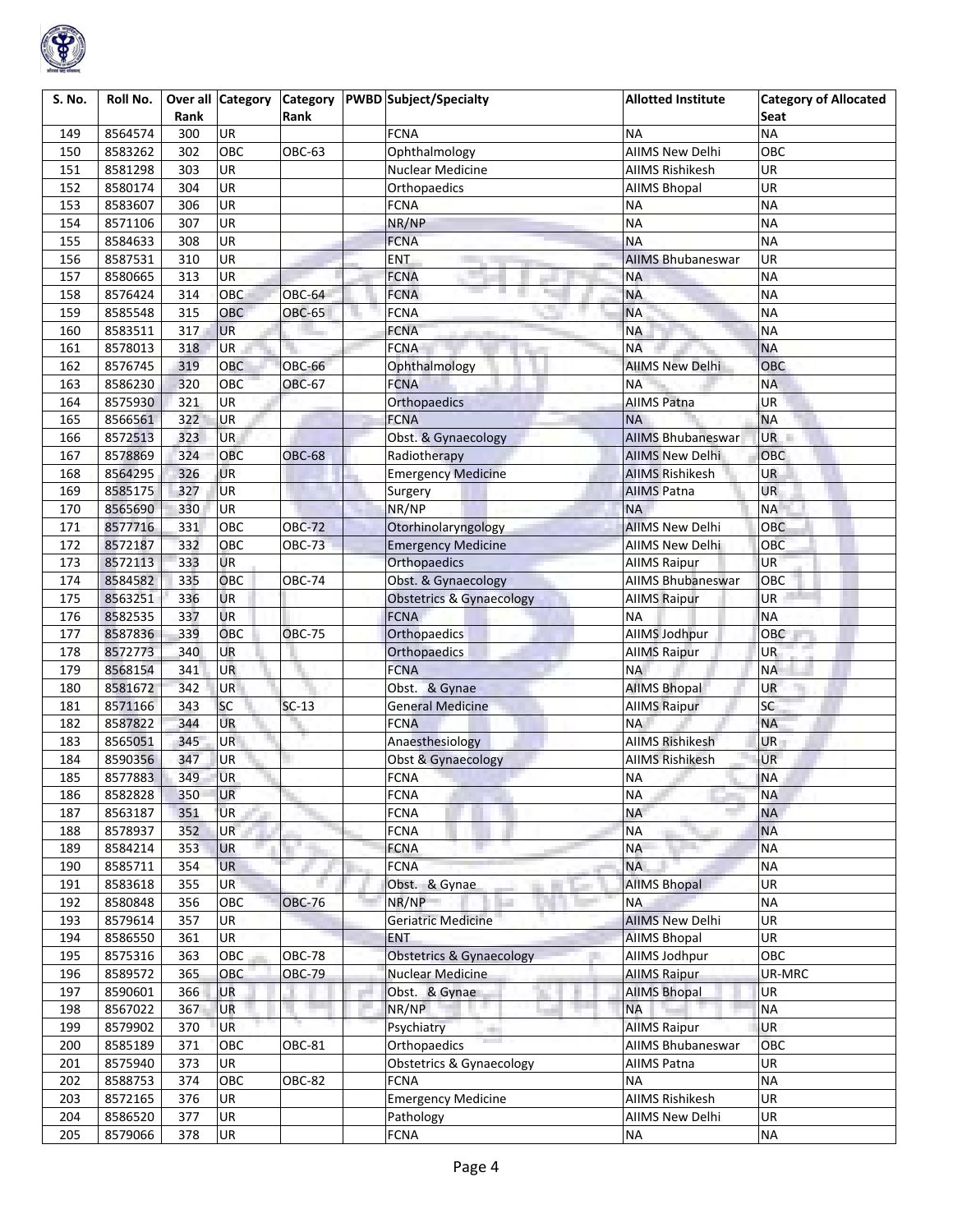

| S. No. | Roll No. | Rank | Over all Category | Rank          |    | Category   PWBD Subject/Specialty   | <b>Allotted Institute</b> | <b>Category of Allocated</b><br>Seat |
|--------|----------|------|-------------------|---------------|----|-------------------------------------|---------------------------|--------------------------------------|
|        |          |      |                   |               |    |                                     |                           |                                      |
| 206    | 8586293  | 381  | <b>UR</b>         |               |    | <b>FCNA</b>                         | <b>NA</b>                 | <b>NA</b>                            |
| 207    | 8585886  | 382  | UR                |               |    | NR/NP                               | <b>NA</b>                 | <b>NA</b>                            |
| 208    | 8587533  | 384  | OBC               | <b>OBC-84</b> |    | <b>General Surgery</b>              | AllMS Jodhpur             | OBC                                  |
| 209    | 8566185  | 385  | <b>UR</b>         |               |    | <b>Obstetrics &amp; Gynaecology</b> | <b>AIIMS Patna</b>        | UR                                   |
| 210    | 8588378  | 386  | UR                |               |    | <b>FCNA</b>                         | <b>NA</b>                 | <b>NA</b>                            |
| 211    | 8588517  | 388  | OBC               | <b>OBC-85</b> |    | Orthopaedics                        | <b>AIIMS Bhopal</b>       | OBC                                  |
| 212    | 8572522  | 389  | SC                | $SC-15$       |    | <b>FCNA</b>                         | <b>NA</b>                 | <b>NA</b>                            |
| 213    | 8582679  | 390  | OBC               | <b>OBC-86</b> |    | Ophthalmology                       | <b>AIIMS New Delhi</b>    | OBC                                  |
| 214    | 8579680  | 391  | UR                |               |    | Ophthalmology                       | <b>AIIMS Bhopal</b>       | UR                                   |
| 215    | 8572228  | 392  | UR                |               |    | <b>FCNA</b>                         | <b>NA</b>                 | <b>NA</b>                            |
| 216    | 8577522  | 394  | UR                |               |    | Psychiatry                          | <b>AIIMS Rishikesh</b>    | <b>UR</b>                            |
| 217    | 8582561  | 395  | UR                |               |    | Anaesthesiology                     | <b>AIIMS Rishikesh</b>    | UR                                   |
| 218    | 8589315  | 396  | <b>UR</b>         |               |    | <b>FCNA</b>                         | <b>NA</b>                 | <b>NA</b>                            |
| 219    | 8587323  | 397  | <b>UR</b>         |               |    | Anaesthesiology & Critical Care     | AllMS Jodhpur             | <b>UR</b>                            |
| 220    | 8569443  | 398  | OBC               | <b>OBC-87</b> |    | NR/NP                               | <b>NA</b>                 | <b>NA</b>                            |
| 221    | 8566336  | 399  | OBC               | <b>OBC-88</b> |    | <b>FCNA</b>                         | <b>NA</b>                 | <b>NA</b>                            |
| 222    | 8572423  | 402  | UR                |               |    | <b>FCNA</b>                         | <b>NA</b>                 | <b>NA</b>                            |
| 223    | 8574064  | 403  | UR.               |               |    | <b>FCNA</b>                         | <b>NA</b>                 | NA                                   |
| 224    | 8574591  | 404  | <b>UR</b>         |               |    | NR/NP                               | <b>NA</b>                 | <b>NA</b>                            |
| 225    | 8585526  | 405  | UR                |               |    | <b>FCNA</b>                         | <b>NA</b>                 | <b>NA</b>                            |
| 226    | 8578329  | 406  | UR                |               |    | <b>FCNA</b>                         | <b>NA</b>                 | <b>NA</b>                            |
| 227    | 8572078  | 408  | UR                |               |    | <b>ENT</b>                          | <b>AIIMS Bhubaneswar</b>  | <b>UR</b>                            |
| 228    | 8576710  | 409  | UR                |               |    | Ophthalmology                       | <b>AIIMS Patna</b>        | <b>UR</b>                            |
| 229    | 8586880  | 411  | UR                |               |    | NR/NP                               | <b>NA</b>                 | <b>NA</b>                            |
| 230    | 8576989  | 418  | UR                |               |    | <b>FCNA</b>                         | <b>NA</b>                 | <b>NA</b>                            |
| 231    | 8574511  | 420  | UR                |               |    | <b>FCNA</b>                         | <b>NA</b>                 | <b>NA</b>                            |
| 232    | 8578484  | 421  | UR                |               |    | <b>FCNA</b>                         | <b>NA</b>                 | <b>NA</b>                            |
| 233    | 8583711  | 422  | UR                |               |    | <b>FCNA</b>                         | <b>NA</b>                 | <b>NA</b>                            |
| 234    | 8577435  | 423  | UR                |               |    | <b>FCNA</b>                         | <b>NA</b>                 | <b>NA</b>                            |
| 235    | 8569876  | 424  | UR                |               |    | <b>FCNA</b>                         | <b>NA</b>                 | <b>NA</b>                            |
| 236    | 8576187  | 427  | UR                |               |    | Anaesthesiology                     | <b>AIIMS Raipur</b>       | <b>UR</b>                            |
| 237    | 8586666  | 428  | OBC               | <b>OBC-92</b> |    | Obst & Gynaecology                  | AIIMS Rishikesh           | OBC                                  |
| 238    | 8579663  | 429  | OBC               | <b>OBC-93</b> |    | <b>FCNA</b>                         | <b>NA</b>                 | <b>NA</b>                            |
| 239    | 8578897  | 431  | <b>UR</b>         |               |    | <b>FCNA</b>                         | <b>NA</b>                 | <b>NA</b>                            |
| 240    | 8591179  | 433  | OBC               | <b>OBC-94</b> |    | <b>FCNA</b>                         | <b>NA</b>                 | <b>NA</b>                            |
| 241    | 8572173  | 435  | <b>UR</b>         |               |    | <b>FCNA</b>                         | <b>NA</b>                 | <b>NA</b>                            |
| 242    | 8575284  | 436  | <b>UR</b>         |               |    | <b>FCNA</b>                         | <b>NA</b>                 | <b>NA</b>                            |
| 243    | 8569023  | 439  | OBC               | <b>OBC-96</b> |    | <b>ENT</b>                          | <b>AIIMS Bhopal</b>       | UR-MRC                               |
| 244    | 8581730  | 440  | OBC               | <b>OBC-97</b> |    | Anaesthesiology                     | <b>AIIMS New Delhi</b>    | OBC                                  |
| 245    | 8563279  | 441  | UR.               |               |    | Anaesthesiology                     | <b>AllMS Raipur</b>       | <b>UR</b>                            |
| 246    | 8570755  | 442  | <b>UR</b>         |               |    | <b>Geriatric Medicine</b>           | <b>AIIMS New Delhi</b>    | <b>UR</b>                            |
| 247    | 8567617  | 443  | <b>UR</b>         |               |    | <b>FCNA</b>                         | <b>NA</b>                 | <b>NA</b>                            |
| 248    | 8587527  | 444  | OBC               | <b>OBC-98</b> |    | Obst. & Gynae                       | <b>AIIMS Bhopal</b>       | OBC                                  |
| 249    | 8587213  | 446  | OBC               | <b>OBC-99</b> |    | <b>FCNA</b>                         | <b>NA</b>                 | <b>NA</b>                            |
| 250    | 8568462  | 449  | <b>UR</b>         |               |    | NR/NP                               | <b>NA</b>                 | <b>NA</b>                            |
| 251    | 8575181  | 452  | UR                |               |    | <b>FCNA</b>                         | <b>NA</b>                 | <b>NA</b>                            |
| 252    | 8577397  | 453  | UR                |               |    | NR/NP                               | <b>NA</b>                 | <b>NA</b>                            |
| 253    | 8590663  | 454  | UR                |               |    | NR/NP                               | <b>NA</b>                 | <b>NA</b>                            |
| 254    | 8573122  | 458  | UR                |               | e. | <b>FCNA</b><br>a.                   | <b>NA</b>                 | <b>NA</b>                            |
| 255    | 8589167  | 459  | UR                |               |    | an i<br>NR/NP                       | <b>NA</b>                 | <b>NA</b>                            |
| 256    | 8583931  | 462  | OBC               | OBC-103       |    | <b>FCNA</b><br>ek i                 | <b>NA</b>                 | <b>NA</b>                            |
| 257    | 8576652  | 464  | <b>UR</b>         |               |    | <b>FCNA</b>                         | <b>NA</b>                 | <b>NA</b>                            |
| 258    | 8585137  | 465  | UR                |               |    | <b>FCNA</b>                         | <b>NA</b>                 | <b>NA</b>                            |
| 259    | 8575202  | 466  | OBC               | OBC-105       |    | <b>Emergency Medicine</b>           | AllMS New Delhi           | OBC                                  |
| 260    | 8571094  | 468  | UR                |               |    | FCNA                                | <b>NA</b>                 | <b>NA</b>                            |
| 261    | 8573244  | 469  | <b>UR</b>         |               |    | <b>FCNA</b>                         | <b>NA</b>                 | <b>NA</b>                            |
| 262    | 8570750  | 470  | UR                |               |    | <b>FCNA</b>                         | $\sf NA$                  | <b>NA</b>                            |
|        |          |      |                   |               |    |                                     |                           |                                      |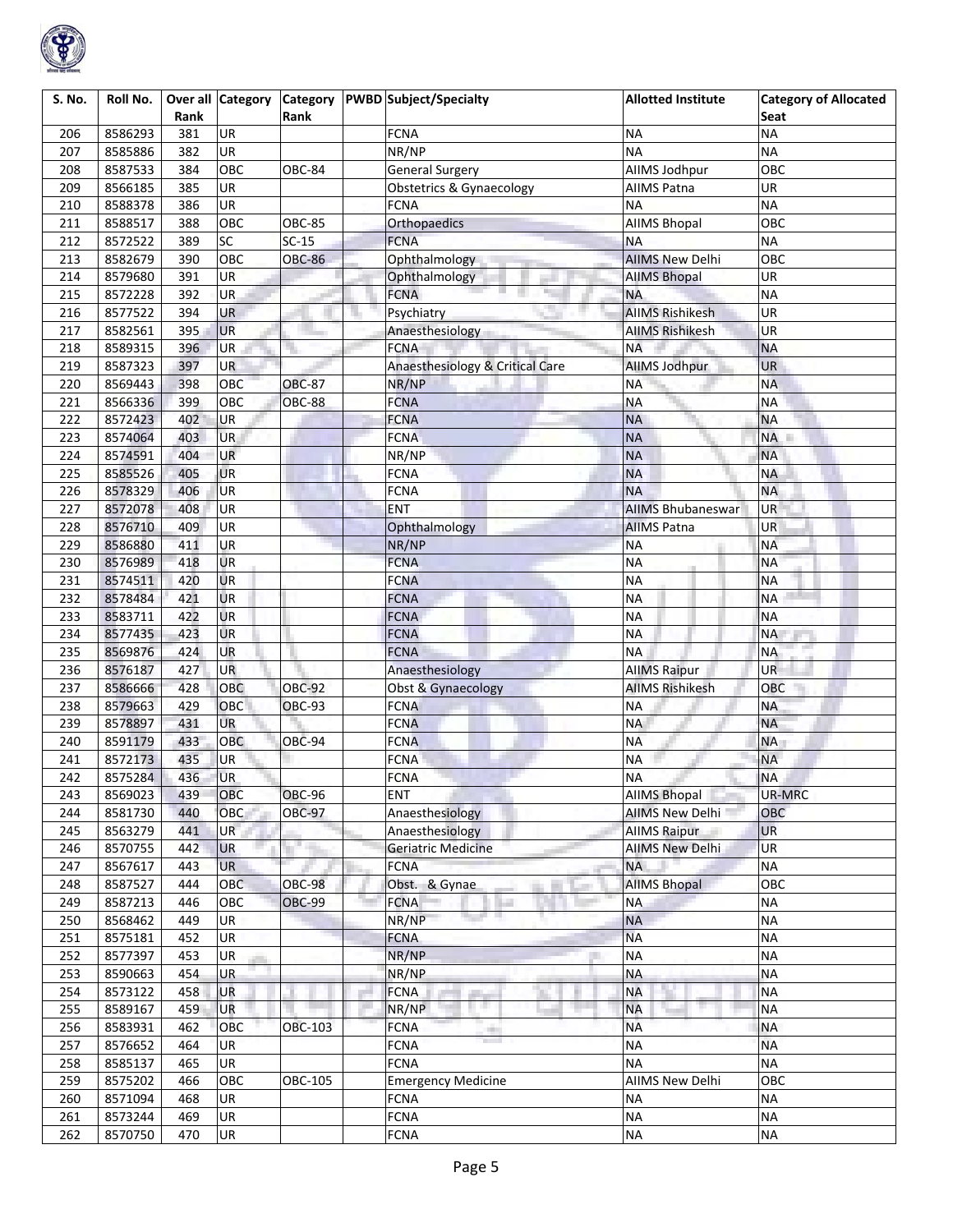

| S. No. | Roll No. | Rank |                 | Rank           | Over all Category Category   PWBD Subject/Specialty | <b>Allotted Institute</b> | <b>Category of Allocated</b><br>Seat |
|--------|----------|------|-----------------|----------------|-----------------------------------------------------|---------------------------|--------------------------------------|
| 263    | 8569620  | 471  | <b>UR</b>       |                | <b>Emergency Medicine</b>                           | AIIMS Bhubaneswar         | <b>UR</b>                            |
| 264    | 8577596  | 472  | <b>UR</b>       |                | <b>FCNA</b>                                         | <b>NA</b>                 | <b>NA</b>                            |
| 265    | 8577496  | 473  | OBC             | OBC-106        | <b>Emergency Medicine</b>                           | <b>AIIMS Rishikesh</b>    | OBC                                  |
| 266    | 8563759  | 474  | UR              |                | NR/NP                                               | <b>NA</b>                 | <b>NA</b>                            |
| 267    | 8577788  | 475  | OBC             | OBC-107        | <b>FCNA</b>                                         | <b>NA</b>                 | <b>NA</b>                            |
| 268    | 8590394  | 476  | OBC             | OBC-108        | Psychiatry                                          | <b>AIIMS New Delhi</b>    | OBC                                  |
| 269    | 8579675  | 477  | UR              |                | Lab. Medicine                                       | <b>AIIMS New Delhi</b>    | UR                                   |
| 270    | 8583775  | 478  | OBC             | <b>OBC-109</b> | General Surgery                                     | <b>AllMS Raipur</b>       | OBC                                  |
| 271    | 8578190  | 480  | OBC             | OBC-110        | NR/NP                                               | <b>NA</b>                 | <b>NA</b>                            |
| 272    | 8578893  | 482  | UR.             |                | Anaesthesiology & Critical Care                     | AllMS Jodhpur             | UR                                   |
| 273    | 8587873  | 483  | <b>OBC</b>      | OBC-111        | Geriatric Medicine                                  | <b>AIIMS New Delhi</b>    | UR-MRC                               |
| 274    | 8588862  | 484  | <b>UR</b>       |                | <b>FCNA</b>                                         | <b>NA</b>                 | <b>NA</b>                            |
| 275    | 8584283  | 485  | <b>UR</b>       |                | <b>FCNA</b>                                         | <b>NA</b>                 | <b>NA</b>                            |
| 276    | 8582928  | 487  | OBC             | <b>OBC-113</b> | Surgery                                             | <b>AIIMS Patna</b>        | OBC                                  |
| 277    |          | 488  | OBC             |                | NR/NP                                               | <b>NA</b>                 | <b>NA</b>                            |
|        | 8579906  |      |                 | OBC-114        |                                                     |                           |                                      |
| 278    | 8568372  | 492  | UR              |                | Radiotherapy<br>NR/NP                               | <b>AllMS Jodhpur</b>      | <b>UR</b>                            |
| 279    | 8569948  | 493  | <b>UR</b>       |                |                                                     | <b>NA</b>                 | <b>NA</b>                            |
| 280    | 8569665  | 494  | <b>UR</b>       |                | Pathology                                           | <b>AIIMS Patna</b>        | UR L                                 |
| 281    | 8585610  | 495  | <b>UR</b>       |                | NR/NP                                               | <b>NA</b>                 | <b>NA</b>                            |
| 282    | 8582937  | 498  | <b>UR</b>       |                | Anaesthesiology                                     | <b>AIIMS Rishikesh</b>    | <b>UR</b>                            |
| 283    | 8590707  | 499  | UR              |                | <b>FCNA</b>                                         | <b>NA</b>                 | <b>NA</b>                            |
| 284    | 8577610  | 502  | OBC             | OBC-116        | NR/NP                                               | <b>NA</b>                 | <b>NA</b>                            |
| 285    | 8578459  | 504  | UR              |                | <b>FCNA</b>                                         | <b>NA</b>                 | <b>NA</b>                            |
| 286    | 8575610  | 507  | OBC             | OBC-117        | <b>FCNA</b>                                         | <b>NA</b>                 | <b>NA</b>                            |
| 287    | 8564183  | 508  | <b>UR</b>       |                | <b>FCNA</b>                                         | <b>NA</b>                 | <b>NA</b>                            |
| 288    | 8578274  | 510  | UR              |                | <b>FCNA</b>                                         | <b>NA</b>                 | <b>NA</b>                            |
| 289    | 8565992  | 514  | <b>UR</b>       |                | NR/NP                                               | <b>NA</b>                 | <b>NA</b>                            |
| 290    | 8590048  | 515  | OBC             | <b>OBC-118</b> | <b>Emergency Medicine</b>                           | <b>AIIMS Bhubaneswar</b>  | UR-MRC                               |
| 291    | 8588631  | 517  | <b>UR</b>       |                | Anaesthesiology                                     | <b>AIIMS Patna</b>        | UR                                   |
| 292    | 8581813  | 518  | OBC             | OBC-120        | Ophthalmology                                       | <b>AIIMS Bhopal</b>       | OBC                                  |
| 293    | 8589351  | 520  | OBC             | OBC-121        | Ophthalmology                                       | <b>AIIMS Patna</b>        | OBC                                  |
| 294    | 8565919  | 522  | UR <sup>1</sup> |                | <b>FCNA</b>                                         | <b>NA</b>                 | <b>NA</b>                            |
| 295    | 8580744  | 526  | <b>UR</b>       |                | Otorhinolaryngology                                 | <b>AllMS Jodhpur</b>      | <b>UR</b>                            |
| 296    | 8588472  | 527  | <b>UR</b>       |                | NR/NP                                               | <b>NA</b>                 | <b>NA</b>                            |
| 297    | 8585566  | 528  | UR              |                | Anaesthesiology & Critical Care                     | AllMS Jodhpur             | UR                                   |
| 298    | 8566785  | 529  | <b>UR</b>       |                | <b>FCNA</b>                                         | <b>NA</b>                 | <b>NA</b>                            |
| 299    | 8586627  | 530  | OBC             | OBC-122        | Anaesthesiology                                     | <b>AIIMS Rishikesh</b>    | UR-MRC                               |
| 300    | 8570878  | 532  | OBC             | <b>OBC-123</b> | <b>FCNA</b>                                         | <b>NA</b>                 | <b>NA</b>                            |
| 301    | 8583045  | 533  | <b>UR</b>       |                | NR/NP                                               | <b>NA</b>                 | <b>NA</b>                            |
| 302    | 8580776  | 534  | OBC             | <b>OBC-124</b> | Ophthalmology                                       | <b>AIIMS Bhopal</b>       | OBC                                  |
| 303    | 8570909  | 535  | <b>UR</b>       |                | NR/NP                                               | <b>NA</b>                 | <b>NA</b>                            |
| 304    | 8574174  | 536  | <b>UR</b>       |                | ENT                                                 | <b>AIIMS Bhopal</b>       | UR                                   |
| 305    | 8587996  | 538  | OBC             | <b>OBC-125</b> | NR/NP                                               | <b>NA</b>                 | <b>NA</b>                            |
| 306    | 8570667  | 539  | ОВС             | OBC-126        | <b>Obstetrics &amp; Gynaecology</b>                 | <b>AllMS Raipur</b>       | OBC                                  |
| 307    | 8575217  | 540  | <b>UR</b>       |                | <b>FCNA</b>                                         | <b>NA</b>                 | <b>NA</b>                            |
| 308    | 8572803  | 545  | UR              |                | <b>FCNA</b>                                         | <b>NA</b>                 | <b>NA</b>                            |
| 309    | 8586022  | 546  | UR              |                | NR/NP                                               | <b>NA</b>                 | <b>NA</b>                            |
| 310    | 8567206  | 547  | OBC             | <b>OBC-128</b> | <b>FCNA</b>                                         | <b>NA</b>                 | <b>NA</b>                            |
| 311    | 8588719  | 548  | <b>OBC</b>      | OBC-129        | <b>FCNA</b>                                         | <b>NA</b>                 | <b>NA</b>                            |
| 312    | 8576840  | 549  | UR              |                | a.<br><b>FCNA</b>                                   | <b>NA</b>                 | <b>NA</b>                            |
| 313    | 8576679  | 551  | OBC             | OBC-130        | NR/NP                                               | <b>NA</b>                 | <b>NA</b>                            |
| 314    | 8576862  | 553  | OBC             | OBC-131        | <b>FCNA</b>                                         | <b>NA</b>                 | <b>NA</b>                            |
| 315    | 8570851  | 557  | <b>UR</b>       |                | <b>ENT</b>                                          | <b>AIIMS Raipur</b>       | UR                                   |
| 316    | 8575450  | 558  | UR              |                | <b>ENT</b>                                          | <b>AIIMS Patna</b>        | <b>UR</b>                            |
| 317    | 8577910  | 561  | UR              |                | <b>FCNA</b>                                         | <b>NA</b>                 | <b>NA</b>                            |
| 318    | 8567195  | 565  | OBC             | OBC-136        | Anaesthesiology                                     | <b>AIIMS Rishikesh</b>    | OBC                                  |
| 319    | 8585815  | 566  | UR              |                | <b>Transfusion Medicine</b>                         | AllMS New Delhi           | UR                                   |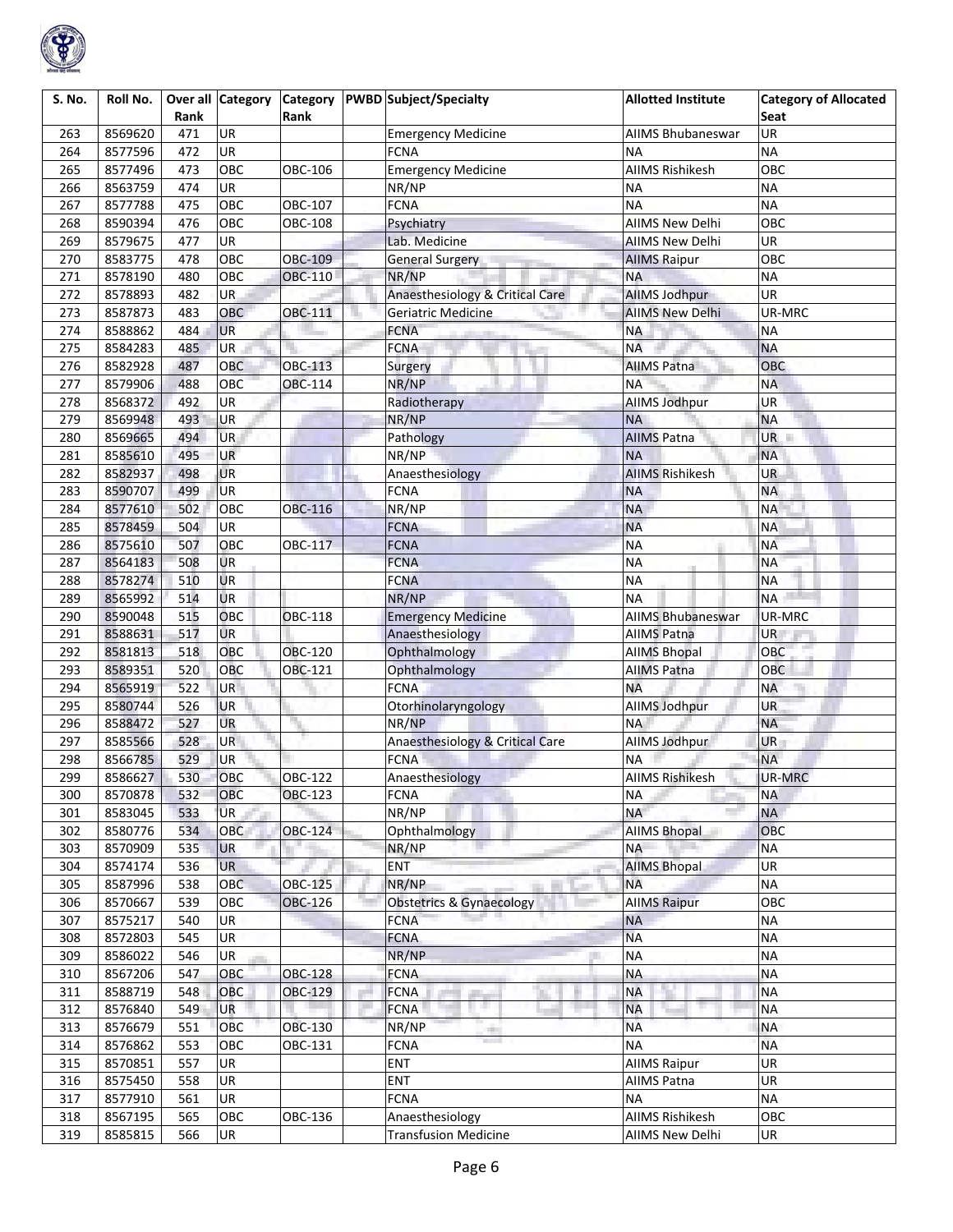

| S. No. | Roll No.           | Rank | Over all Category | Category<br>Rank |               | <b>PWBD</b> Subject/Specialty   | <b>Allotted Institute</b>        | <b>Category of Allocated</b><br>Seat |
|--------|--------------------|------|-------------------|------------------|---------------|---------------------------------|----------------------------------|--------------------------------------|
| 320    | 8573606            | 567  | <b>UR</b>         |                  |               | <b>FCNA</b>                     | <b>NA</b>                        | <b>NA</b>                            |
| 321    | 8578109            | 569  | <b>UR</b>         |                  |               | <b>FCNA</b>                     | <b>NA</b>                        | <b>NA</b>                            |
| 322    | 8577955            | 572  | UR                |                  |               | Pathology                       | AIIMS Bhubaneswar                | UR                                   |
| 323    | 8590748            | 575  | <b>UR</b>         |                  |               | <b>FCNA</b>                     | <b>NA</b>                        | <b>NA</b>                            |
| 324    | 8570394            | 576  | <b>UR</b>         |                  |               | <b>FCNA</b>                     | <b>NA</b>                        | <b>NA</b>                            |
| 325    | 8588655            | 580  | OBC               | OBC-138          |               | <b>Geriatric Medicine</b>       | <b>AIIMS New Delhi</b>           | OBC                                  |
| 326    | 8572380            | 581  | UR                |                  |               | <b>FCNA</b>                     | <b>NA</b>                        | <b>NA</b>                            |
| 327    | 8581570            | 583  | UR                |                  |               | NR/NP                           | <b>NA</b>                        | <b>NA</b>                            |
| 328    | 8569487            | 586  | UR                |                  |               | <b>FCNA</b>                     | <b>NA</b>                        | <b>NA</b>                            |
| 329    | 8586291            | 587  | OBC               | OBC-139          |               | m.<br><b>FCNA</b>               | <b>NA</b>                        | <b>NA</b>                            |
| 330    | 8580616            | 588  | <b>UR</b>         |                  |               | Anaesthesiology & Critical Care | AllMS Jodhpur                    | UR                                   |
| 331    | 8587149            | 589  | <b>UR</b>         |                  |               | NR/NP                           | <b>NA</b>                        | <b>NA</b>                            |
| 332    | 8575167            | 592  | <b>UR</b>         |                  |               | Psychiatry                      | <b>AIIMS Patna</b>               | <b>UR</b>                            |
| 333    | 8584254            | 593  | OBC               | <b>OBC-142</b>   |               | NR/NP                           | <b>NA</b>                        | <b>NA</b>                            |
| 334    | 8590588            | 594  | OBC               | OBC-143          |               | <b>FCNA</b>                     | <b>NA</b>                        | <b>NA</b>                            |
| 335    | 8585830            | 595  | OBC               | OBC-144          |               | <b>FCNA</b>                     | <b>NA</b>                        | <b>NA</b>                            |
| 336    | 8574502            | 596  | <b>UR</b>         |                  |               | <b>FCNA</b>                     | <b>NA</b>                        | <b>NA</b>                            |
| 337    | 8590504            | 597  | <b>UR</b>         |                  |               | NR/NP                           | <b>NA</b>                        | NA <b>II</b>                         |
| 338    | 8583067            | 598  | <b>UR</b>         |                  |               | <b>FCNA</b>                     | <b>NA</b>                        | <b>NA</b>                            |
| 339    | 8578181            | 599  | OBC               | OBC-145          |               | Anaesthesiology & Critical Care | <b>AllMS Jodhpur</b>             | OBC                                  |
| 340    | 8563062            | 600  | <b>UR</b>         |                  |               | <b>Radiation Oncology</b>       | <b>AIIMS Rishikesh</b>           | UR                                   |
| 341    | 8577710            | 601  | <b>UR</b>         |                  |               | <b>FCNA</b>                     | <b>NA</b>                        | <b>NA</b>                            |
| 342    | 8566468            | 602  | OBC               | <b>OBC-146</b>   |               | <b>FCNA</b>                     | <b>NA</b>                        | <b>NA</b>                            |
| 343    | 8585244            | 605  | OBC               | OBC-149          |               | <b>FCNA</b>                     | <b>NA</b>                        | <b>NA</b>                            |
| 344    | 8581334            | 607  | <b>UR</b>         |                  |               | NR/NP                           | <b>NA</b>                        | <b>NA</b>                            |
| 345    |                    | 608  | ОВС               | OBC-150          |               |                                 |                                  | UR-MRC                               |
| 346    | 8588453<br>8575591 | 609  | OBC               | <b>OBC-151</b>   |               | Radiotherapy<br><b>FCNA</b>     | <b>AIIMS Bhopal</b><br><b>NA</b> | <b>NA</b>                            |
| 347    | 8584096            | 610  | <b>UR</b>         |                  |               | NR/NP                           | <b>NA</b>                        | <b>NA</b>                            |
| 348    | 8572064            | 611  | OBC               | <b>OBC-152</b>   |               | <b>FCNA</b>                     | <b>NA</b>                        | <b>NA</b>                            |
| 349    | 8569431            | 613  | UR                |                  |               | <b>FCNA</b>                     | <b>NA</b>                        | <b>NA</b>                            |
| 350    | 8576714            | 614  | <b>UR</b>         |                  |               | <b>FCNA</b>                     | <b>NA</b>                        | NA                                   |
| 351    | 8569279            | 617  | <b>UR</b>         |                  |               | NR/NP                           | <b>NA</b>                        | <b>NA</b>                            |
| 352    | 8573368            | 618  | <b>UR</b>         |                  |               | <b>FCNA</b>                     | <b>NA</b>                        | <b>NA</b>                            |
| 353    | 8587703            | 619  | <b>UR</b>         |                  |               | NR/NP                           | <b>NA</b>                        | <b>NA</b>                            |
| 354    | 8564562            | 620  | <b>UR</b>         |                  |               | <b>FCNA</b>                     | <b>NA</b>                        | <b>NA</b>                            |
| 355    | 8589836            | 622  | <b>UR</b>         |                  |               | <b>FCNA</b>                     | <b>NA</b>                        | <b>NA</b>                            |
| 356    | 8564443            | 623  | <b>UR</b>         |                  |               | Anaesthesiology                 | <b>AIIMS Bhopal</b>              | UR                                   |
| 357    | 8579134            | 627  | OBC               | <b>OBC-156</b>   |               | NR/NP                           | <b>NA</b>                        | <b>NA</b>                            |
| 358    | 8576165            | 628  | <b>UR</b>         |                  |               | <b>Radiation Oncology</b>       | <b>AIIMS Rishikesh</b>           | <b>UR</b>                            |
| 359    | 8589413            | 630  | <b>UR</b>         |                  |               | <b>FCNA</b>                     | <b>NA</b>                        | <b>NA</b>                            |
| 360    | 8579509            | 631  | <b>UR</b>         |                  |               | NR/NP                           | <b>NA</b>                        | <b>NA</b>                            |
| 361    | 8579694            | 632  | <b>UR</b>         |                  |               | Anaesthesiology                 | <b>AIIMS Bhopal</b>              | <b>UR</b>                            |
| 362    | 8586062            | 633  | OBC               | <b>OBC-158</b>   |               | Anaesthesiology & Critical Care | <b>AllMS Jodhpur</b>             | OBC                                  |
| 363    | 8567717            | 637  | UR                |                  |               | Anaesthesiology                 | <b>AIIMS Bhopal</b>              | UR                                   |
| 364    | 8580215            | 638  | <b>UR</b>         |                  |               | <b>FCNA</b>                     | <b>NA</b>                        | <b>NA</b>                            |
| 365    | 8585356            | 639  | <b>UR</b>         |                  |               | NR/NP                           | <b>NA</b>                        | <b>NA</b>                            |
| 366    | 8570607            | 641  | OBC               | OBC-161          |               | Ophthalmology                   | AllMS Jodhpur                    | OBC                                  |
| 367    | 8572850            | 642  | ОВС               | OBC-162          |               | <b>FCNA</b>                     | <b>NA</b>                        | <b>NA</b>                            |
| 368    | 8572428            | 643  | OBC               | OBC-163          | $\Rightarrow$ | <b>FCNA</b>                     | <b>NA</b>                        | <b>NA</b>                            |
| 369    | 8587778            | 644  | UR                |                  |               | a.<br>an i<br><b>FCNA</b>       | <b>NA</b>                        | <b>NA</b>                            |
| 370    | 8576736            | 645  | <b>UR</b>         |                  |               | NR/NP                           | <b>NA</b>                        | <b>NA</b>                            |
| 371    | 8579041            | 646  | OBC               | OBC-164          |               | et i<br><b>FCNA</b>             | <b>NA</b>                        | <b>NA</b>                            |
| 372    | 8564323            | 649  | <b>UR</b>         |                  |               | NR/NP                           | <b>NA</b>                        | <b>NA</b>                            |
| 373    | 8583392            | 650  | UR                |                  |               | NR/NP                           | <b>NA</b>                        | <b>NA</b>                            |
| 374    | 8567125            | 652  | OBC               | OBC-165          |               | Psychiatry                      | AllMS Jodhpur                    | OBC                                  |
| 375    | 8589469            | 654  | <b>SC</b>         | $SC-23$          |               | NR/NP                           | <b>NA</b>                        | <b>NA</b>                            |
| 376    | 8573959            | 656  | UR                |                  |               | NR/NP                           | <b>NA</b>                        | <b>NA</b>                            |
|        |                    |      |                   |                  |               |                                 |                                  |                                      |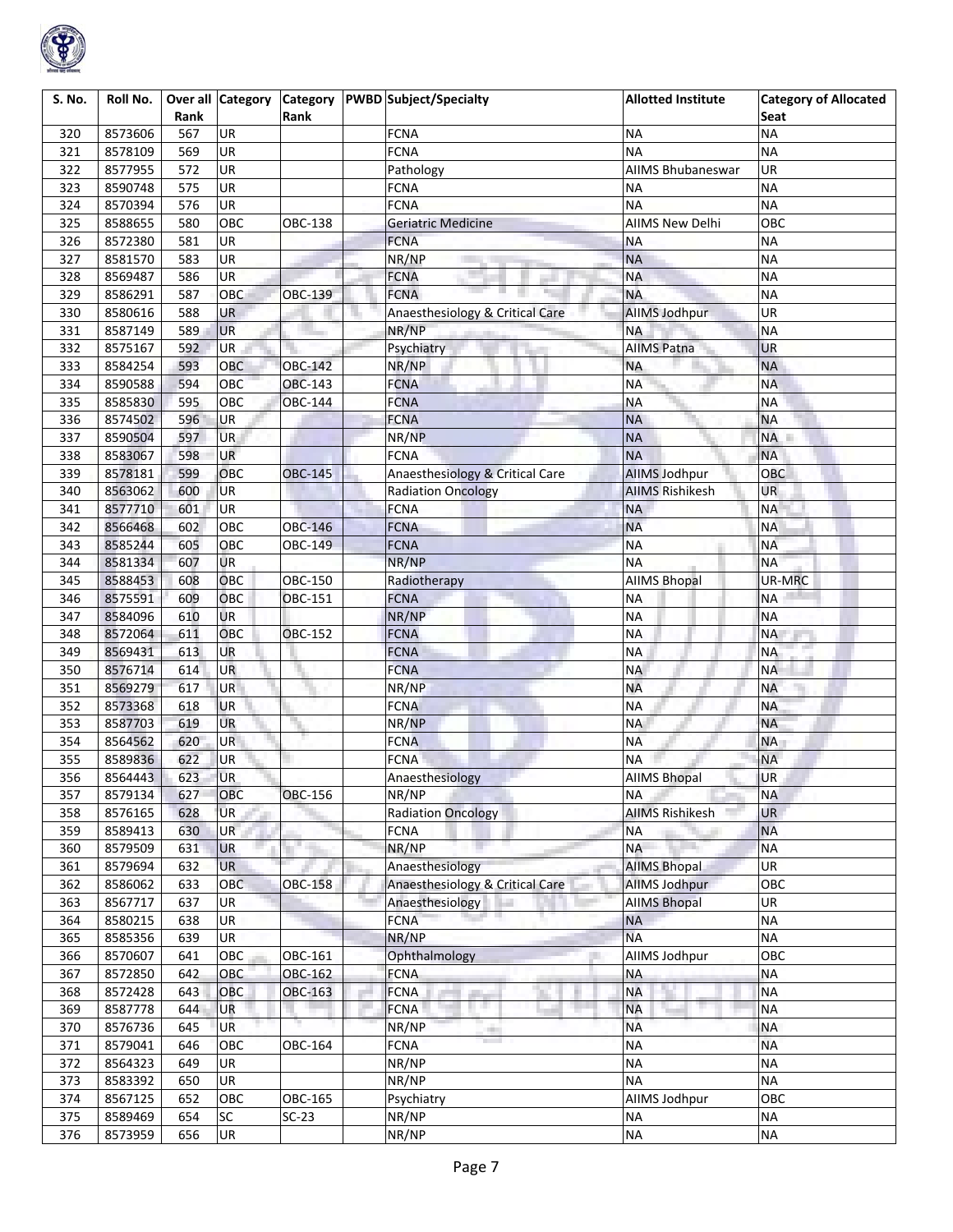

| S. No. | Roll No. |      | Over all Category |                |     | Category PWBD Subject/Specialty    | <b>Allotted Institute</b> | <b>Category of Allocated</b> |
|--------|----------|------|-------------------|----------------|-----|------------------------------------|---------------------------|------------------------------|
|        |          | Rank |                   | Rank           |     |                                    |                           | Seat                         |
| 377    | 8582869  | 657  | <b>UR</b>         |                |     | <b>FCNA</b>                        | <b>NA</b>                 | <b>NA</b>                    |
| 378    | 8582635  | 659  | UR                |                |     | <b>FCNA</b>                        | <b>NA</b>                 | <b>NA</b>                    |
| 379    | 8578232  | 660  | UR                |                |     | <b>FCNA</b>                        | <b>NA</b>                 | <b>NA</b>                    |
| 380    | 8591023  | 661  | UR                |                |     | Pathology                          | <b>AIIMS Bhubaneswar</b>  | <b>UR</b>                    |
| 381    | 8587576  | 662  | OBC               | OBC-166        |     | Otorhinolaryngology                | AllMS Jodhpur             | OBC                          |
| 382    | 8568385  | 663  | OBC               | OBC-167        |     | NR/NP                              | <b>NA</b>                 | <b>NA</b>                    |
| 383    | 8566040  | 666  | UR                |                |     | NR/NP                              | <b>NA</b>                 | <b>NA</b>                    |
| 384    | 8565166  | 668  | UR                |                |     | <b>FCNA</b>                        | <b>NA</b>                 | <b>NA</b>                    |
| 385    | 8572307  | 669  | OBC               | OBC-169        |     | <b>FCNA</b>                        | <b>NA</b>                 | <b>NA</b>                    |
| 386    | 8573561  | 670  | UR                |                |     | <b>FCNA</b>                        | <b>NA</b>                 | <b>NA</b>                    |
| 387    | 8590937  | 673  | UR                |                |     | <b>FCNA</b>                        | <b>NA</b>                 | <b>NA</b>                    |
| 388    | 8585901  | 674  | <b>UR</b>         |                |     | FCNA                               | <b>NA</b>                 | <b>NA</b>                    |
| 389    | 8575465  | 676  | <b>UR</b>         |                |     | <b>FCNA</b>                        | <b>NA</b>                 | <b>NA</b>                    |
| 390    | 8587256  | 678  | <b>UR</b>         |                |     | <b>FCNA</b>                        | <b>NA</b>                 | <b>NA</b>                    |
| 391    | 8591195  | 679  | <b>UR</b>         |                |     | NR/NP                              | <b>NA</b>                 | <b>NA</b>                    |
| 392    | 8564782  | 680  | UR                |                |     | NR/NP                              | <b>NA</b>                 | <b>NA</b>                    |
| 393    | 8589684  | 681  | UR                |                |     | <b>FCNA</b>                        | <b>NA</b>                 | <b>NA</b>                    |
| 394    | 8576999  | 684  | UR                |                |     | <b>FCNA</b>                        | <b>NA</b>                 | NA                           |
| 395    | 8579143  | 685  | UR                |                |     | <b>FCNA</b>                        | <b>NA</b>                 | <b>NA</b>                    |
| 396    | 8568580  | 686  | OBC               | OBC-171        |     | <b>FCNA</b>                        | <b>NA</b>                 | <b>NA</b>                    |
| 397    | 8564882  | 687  | <b>UR</b>         |                |     | <b>FCNA</b>                        | <b>NA</b>                 | <b>NA</b>                    |
| 398    | 8577552  | 689  | UR                |                |     | <b>FCNA</b>                        | <b>NA</b>                 | <b>NA</b>                    |
| 399    | 8577484  | 691  | UR                |                |     | <b>FCNA</b>                        | <b>NA</b>                 | <b>NA</b>                    |
| 400    | 8572974  | 694  | UR                |                |     | <b>FCNA</b>                        | <b>NA</b>                 | <b>NA</b>                    |
| 401    | 8586712  | 695  | UR                |                |     | <b>FCNA</b>                        | <b>NA</b>                 | <b>NA</b>                    |
| 402    | 8583602  | 696  | ОВС               | OBC-174        |     | <b>FCNA</b>                        | <b>NA</b>                 | <b>NA</b>                    |
| 403    | 8564772  | 698  | UR                |                |     | NR/NP                              | <b>NA</b>                 | <b>NA</b>                    |
| 404    | 8580986  | 699  | OBC               | OBC-176        |     | NR/NP                              | <b>NA</b>                 | <b>NA</b>                    |
| 405    | 8570980  | 700  | UR                |                |     | Radiotherapy                       | <b>AIIMS Bhopal</b>       | <b>UR</b>                    |
| 406    | 8574077  | 701  | UR                |                |     | NR/NP                              | <b>NA</b>                 | <b>NA</b>                    |
| 407    | 8576146  | 702  | UR                |                |     | <b>FCNA</b>                        | <b>NA</b>                 | <b>NA</b>                    |
| 408    | 8565877  | 703  | UR                |                |     | NR/NP                              | <b>NA</b>                 | <b>NA</b>                    |
| 409    | 8590709  | 704  | <b>UR</b>         |                |     | <b>FCNA</b>                        | <b>NA</b>                 | <b>NA</b>                    |
| 410    | 8566509  | 705  | OBC               | OBC-177        |     | Ophthalmology                      | <b>AllMS Raipur</b>       | OBC                          |
| 411    | 8565317  | 706  | OBC               | OBC-178        |     | NR/NP                              | <b>NA</b>                 | <b>NA</b>                    |
| 412    | 8565789  | 709  | <b>UR</b>         |                |     | <b>FCNA</b>                        | <b>NA</b>                 | <b>NA</b>                    |
| 413    | 8574804  | 710  | <b>UR</b>         |                |     | <b>FCNA</b>                        | <b>NA</b>                 | <b>NA</b>                    |
| 414    | 8578084  | 712  | UR                |                |     | NR/NP                              | <b>NA</b>                 | <b>NA</b>                    |
| 415    | 8590544  | 713  | <b>UR</b>         |                |     | NR/NP                              | <b>NA</b>                 | <b>NA</b>                    |
| 416    | 8568222  | 716  | UR                |                |     | <b>FCNA</b>                        | <b>NA</b>                 | <b>NA</b>                    |
| 417    | 8578695  | 717  | OBC               | <b>OBC-181</b> |     | <b>FCNA</b>                        | <b>NA</b>                 | <b>NA</b>                    |
| 418    | 8583326  | 718  | <b>UR</b>         |                |     | Pathology                          | <b>AllMS Bhopal</b>       | <b>UR</b>                    |
| 419    | 8578423  | 719  | UR                |                |     | <b>FCNA</b>                        | <b>NA</b>                 | <b>NA</b>                    |
| 420    | 8580573  | 721  | UR                |                |     | NR/NP                              | <b>NA</b>                 | <b>NA</b>                    |
| 421    | 8589675  | 722  | OBC               | <b>OBC-182</b> |     | <b>FCNA</b>                        | <b>NA</b>                 | <b>NA</b>                    |
| 422    | 8571489  | 724  | UR                |                |     | <b>FCNA</b>                        | <b>NA</b>                 | <b>NA</b>                    |
| 423    | 8569814  | 725  | UR                |                |     | <b>FCNA</b>                        | <b>NA</b>                 | <b>NA</b>                    |
| 424    | 8585744  | 726  | UR                |                |     | NR/NP                              | <b>NA</b>                 | <b>NA</b>                    |
| 425    | 8568788  | 727  | UR                |                | e i | Physical Medicine & Rehabilitation | <b>AIIMS Rishikesh</b>    | UR                           |
| 426    | 8589747  | 730  | UR                |                |     | <b>FCNA</b>                        | <b>NA</b>                 | <b>NA</b>                    |
| 427    | 8588171  | 731  | SC                | $SC-25$        |     | <b>FCNA</b><br>a.                  | <b>NA</b>                 | <b>NA</b>                    |
| 428    | 8571141  | 732  | OBC               | OBC-183        |     | Radiotherapy                       | AllMS Jodhpur             | OBC                          |
| 429    | 8577424  | 733  | UR                |                |     | FCNA                               | <b>NA</b>                 | <b>NA</b>                    |
| 430    | 8590834  | 734  | <b>UR</b>         |                |     | <b>FCNA</b>                        | <b>NA</b>                 | <b>NA</b>                    |
| 431    | 8587953  | 735  | UR                |                |     | Microbiology                       | <b>AIIMS New Delhi</b>    | UR                           |
| 432    | 8586209  | 737  | UR                |                |     | <b>FCNA</b>                        | <b>NA</b>                 | <b>NA</b>                    |
|        |          |      |                   |                |     | <b>FCNA</b>                        | <b>NA</b>                 | <b>NA</b>                    |
| 433    | 8589106  | 739  | OBC               | OBC-184        |     |                                    |                           |                              |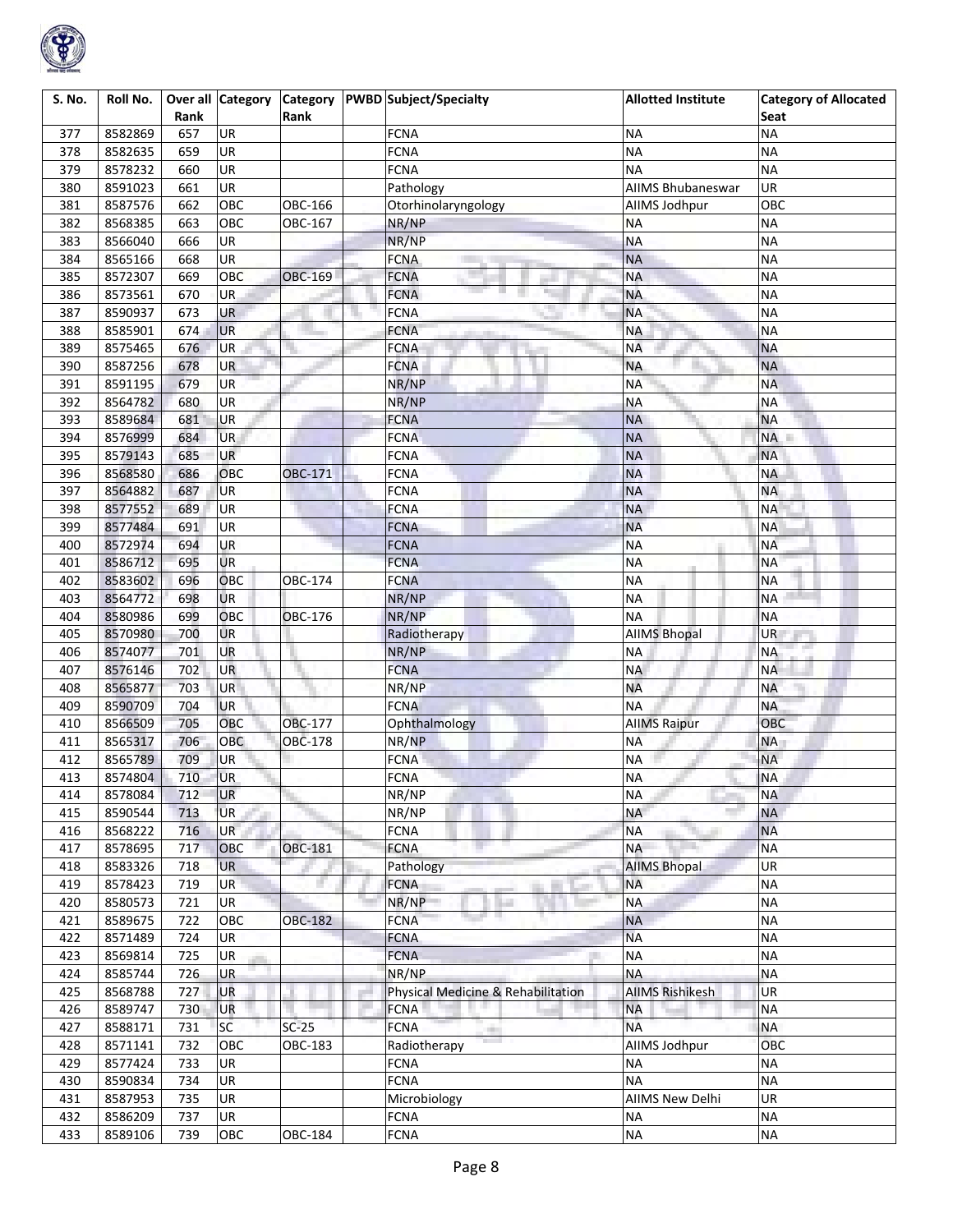

| S. No.     | Roll No.           | Rank       |           | Rank           | Over all Category Category PWBD Subject/Specialty | <b>Allotted Institute</b>        | <b>Category of Allocated</b><br>Seat |
|------------|--------------------|------------|-----------|----------------|---------------------------------------------------|----------------------------------|--------------------------------------|
| 434        | 8588057            | 740        | UR        |                | <b>FCNA</b>                                       | <b>NA</b>                        | <b>NA</b>                            |
| 435        | 8578199            | 741        | OBC       | OBC-185        | <b>FCNA</b>                                       | <b>NA</b>                        | <b>NA</b>                            |
|            | 8575275            | 742        | UR        |                | <b>FCNA</b>                                       | <b>NA</b>                        | <b>NA</b>                            |
| 436        | 8572083            | 743        | OBC       |                | NR/NP                                             | <b>NA</b>                        | <b>NA</b>                            |
| 437<br>438 | 8580472            | 745        | UR        | OBC-186        | <b>FCNA</b>                                       | <b>NA</b>                        | <b>NA</b>                            |
|            |                    | 747        | UR        |                | <b>FCNA</b>                                       | <b>NA</b>                        | <b>NA</b>                            |
| 439        | 8588487            |            |           |                |                                                   |                                  |                                      |
| 440        | 8584297            | 748        | UR<br>UR  |                | <b>FCNA</b><br>NR/NP                              | <b>NA</b><br><b>NA</b>           | <b>NA</b><br><b>NA</b>               |
| 441<br>442 | 8563526            | 749        | UR        |                | <b>FCNA</b>                                       | <b>NA</b>                        | <b>NA</b>                            |
|            | 8574415<br>8587628 | 751<br>754 | OBC       |                | m                                                 |                                  | OBC                                  |
| 443        |                    |            |           | <b>OBC-188</b> | Anaesthesiology                                   | <b>AllMS Raipur</b>              |                                      |
| 444        | 8581119            | 757        | UR        |                | <b>FCNA</b>                                       | <b>NA</b>                        | <b>NA</b><br>OBC                     |
| 445<br>446 | 8564839            | 758<br>760 | OBC       | OBC-190        | Anaesthesiology                                   | <b>AIIMS Raipur</b><br><b>NA</b> | <b>NA</b>                            |
|            | 8583947            |            | OBC       | OBC-191        | <b>FCNA</b>                                       |                                  |                                      |
| 447        | 8588023            | 763        | <b>UR</b> |                | <b>FCNA</b>                                       | <b>NA</b>                        | <b>NA</b>                            |
| 448        | 8588461            | 764        | <b>UR</b> |                | NR/NP                                             | <b>NA</b>                        | <b>NA</b>                            |
| 449        | 8590625            | 765        | UR        |                | <b>FCNA</b>                                       | <b>NA</b>                        | <b>NA</b>                            |
| 450        | 8568197            | 767        | OBC       | OBC-193        | <b>FCNA</b>                                       | <b>NA</b>                        | <b>NA</b>                            |
| 451        | 8589650            | 772        | <b>UR</b> |                | NR/NP                                             | <b>NA</b>                        | <b>NA</b>                            |
| 452        | 8583481            | 773        | UR        |                | <b>FCNA</b>                                       | <b>NA</b>                        | <b>NA</b>                            |
| 453        | 8563517            | 777        | UR        |                | NR/NP                                             | <b>NA</b>                        | <b>NA</b>                            |
| 454        | 8568918            | 778        | UR        |                | <b>FCNA</b>                                       | <b>NA</b>                        | <b>NA</b>                            |
| 455        | 8584994            | 780        | UR        |                | <b>FCNA</b>                                       | <b>NA</b>                        | <b>NA</b>                            |
| 456        | 8578003            | 781        | UR        |                | <b>FCNA</b>                                       | <b>NA</b>                        | <b>NA</b>                            |
| 457        | 8563576            | 783        | UR        |                | Radiotherapy                                      | <b>AIIMS Patna</b>               | UR                                   |
| 458        | 8590482            | 785        | UR        |                | NR/NP                                             | <b>NA</b>                        | <b>NA</b>                            |
| 459        | 8577209            | 786        | UR        |                | <b>FCNA</b>                                       | <b>NA</b>                        | <b>NA</b>                            |
| 460        | 8572539            | 787        | UR        |                | <b>FCNA</b>                                       | <b>NA</b>                        | <b>NA</b>                            |
| 461        | 8588400            | 790        | ОВС       | OBC-199        | <b>FCNA</b>                                       | <b>NA</b>                        | <b>NA</b>                            |
| 462        | 8574962            | 791        | UR        |                | <b>FCNA</b>                                       | <b>NA</b>                        | <b>NA</b>                            |
| 463        | 8563176            | 792        | UR        |                | <b>FCNA</b>                                       | <b>NA</b>                        | <b>NA</b>                            |
| 464        | 8565706            | 793        | UR        |                | NR/NP                                             | <b>NA</b>                        | <b>NA</b>                            |
| 465        | 8573741            | 795        | OBC       | OBC-200        | <b>FCNA</b>                                       | <b>NA</b>                        | <b>NA</b>                            |
| 466        | 8582804            | 796        | OBC       | <b>OBC-201</b> | <b>ENT</b>                                        | <b>AIIMS Patna</b>               | OBC                                  |
| 467        | 8580422            | 797        | <b>UR</b> |                | <b>FCNA</b>                                       | <b>NA</b>                        | <b>NA</b>                            |
| 468        | 8564490            | 798        | <b>UR</b> |                | <b>FCNA</b>                                       | <b>NA</b>                        | <b>NA</b>                            |
| 469        | 8584359            | 800        | <b>UR</b> |                | Radiotherapy                                      | <b>AIIMS Bhopal</b>              | <b>UR</b>                            |
| 470        | 8582241            | 804        | OBC       | OBC-203        | NR/NP                                             | <b>NA</b>                        | <b>NA</b>                            |
| 471        | 8590786            | 805        | <b>UR</b> |                | <b>FCNA</b>                                       | <b>NA</b>                        | <b>NA</b>                            |
| 472        | 8569302            | 808        | <b>UR</b> |                | NR/NP                                             | <b>NA</b>                        | <b>NA</b>                            |
| 473        | 8591268            | 812        | <b>UR</b> |                | <b>FCNA</b>                                       | <b>NA</b>                        | <b>NA</b>                            |
| 474        | 8584126            | 813        | <b>UR</b> |                | <b>FCNA</b>                                       | <b>NA</b>                        | <b>NA</b>                            |
| 475        | 8582821            | 814        | OBC       | <b>OBC-206</b> | <b>FCNA</b>                                       | <b>NA</b>                        | <b>NA</b>                            |
| 476        | 8585471            | 816        | UR        |                | <b>FCNA</b>                                       | <b>NA</b>                        | <b>NA</b>                            |
| 477        | 8587482            | 819<br>821 | UR<br>UR  |                | NR/NP<br>ш                                        | <b>NA</b><br><b>NA</b>           | <b>NA</b><br><b>NA</b>               |
| 478        | 8578663            |            |           |                | <b>FCNA</b>                                       |                                  |                                      |
| 479        | 8570856            | 822        | UR        |                | NR/NP                                             | <b>NA</b>                        | <b>NA</b>                            |
| 480        | 8570356            | 827        | UR        |                | NR/NP                                             | <b>NA</b>                        | <b>NA</b>                            |
| 481        | 8582088            | 828        | OBC       | <b>OBC-208</b> | NR/NP                                             | <b>NA</b>                        | <b>NA</b>                            |
| 482        | 8582604            | 829        | UR        |                | <b>FCNA</b><br>a pr                               | <b>NA</b>                        | <b>NA</b>                            |
| 483        | 8566236            | 833        | OBC       | OBC-210        | <b>FCNA</b>                                       | <b>NA</b>                        | <b>NA</b>                            |
| 484        | 8583265            | 834        | <b>UR</b> |                | <b>FCNA</b><br>cin)                               | <b>NA</b>                        | <b>NA</b>                            |
| 485        | 8566108            | 835        | UR        |                | <b>FCNA</b>                                       | <b>NA</b>                        | <b>NA</b>                            |
| 486        | 8583763            | 837        | OBC       | OBC-211        | NR/NP                                             | <b>NA</b>                        | <b>NA</b>                            |
| 487        | 8590852            | 840        | OBC       | OBC-214        | Anaesthesiology                                   | <b>AllMS Raipur</b>              | OBC                                  |
| 488        | 8585745            | 843        | OBC       | OBC-215        | FCNA                                              | <b>NA</b>                        | <b>NA</b>                            |
| 489        | 8574019            | 844        | UR        |                | NR/NP                                             | <b>NA</b>                        | <b>NA</b>                            |
| 490        | 8578452            | 845        | UR        |                | NR/NP                                             | <b>NA</b>                        | <b>NA</b>                            |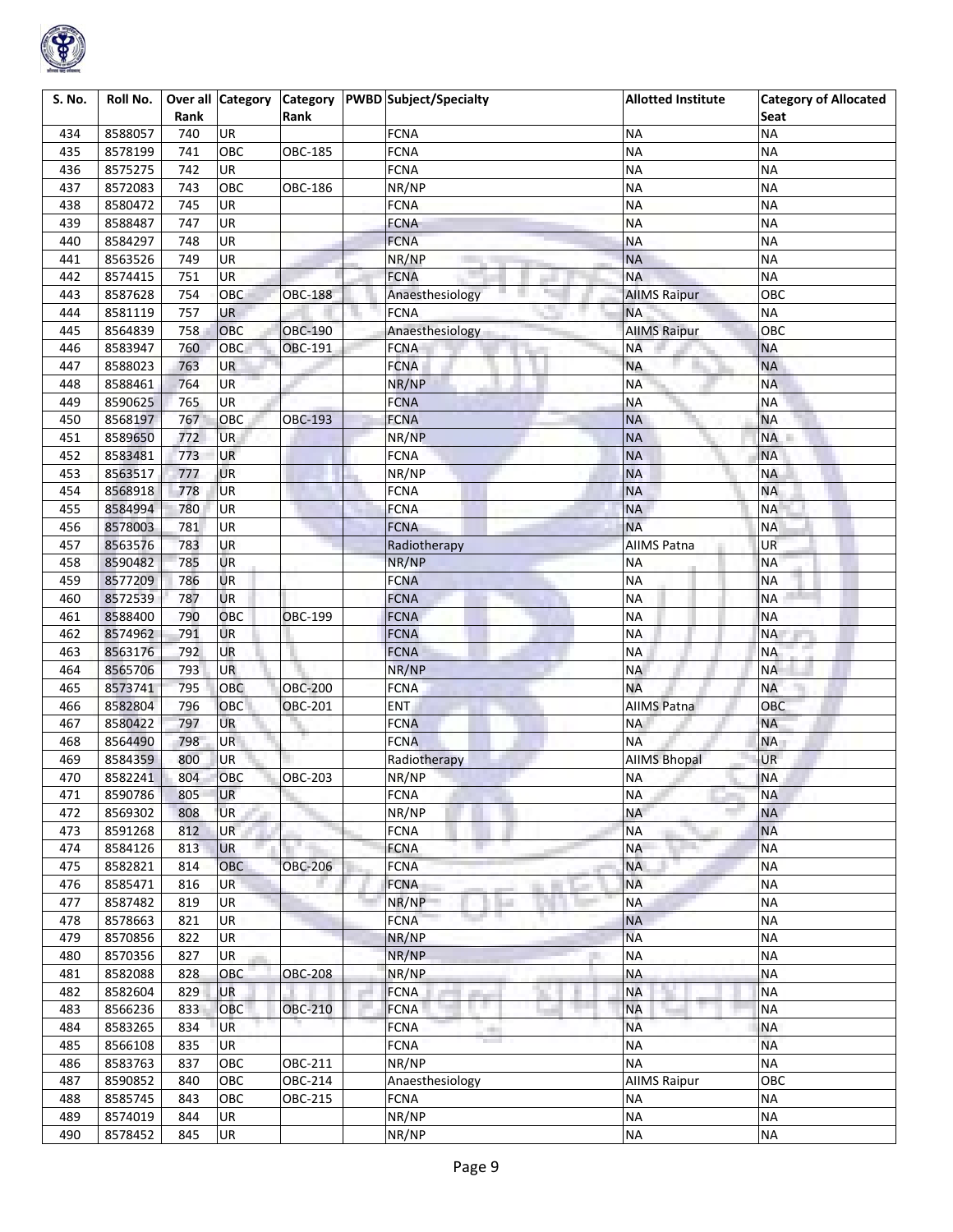

| S. No. | Roll No. | Rank | Over all Category | <b>Category</b><br>Rank | PWBD Subject/Specialty   | <b>Allotted Institute</b> | <b>Category of Allocated</b><br>Seat |
|--------|----------|------|-------------------|-------------------------|--------------------------|---------------------------|--------------------------------------|
| 491    | 8573258  | 847  | OBC               | OBC-216                 | Psychiatry               | <b>AIIMS Patna</b>        | OBC                                  |
| 492    | 8573303  | 850  | UR                |                         | <b>FCNA</b>              | <b>NA</b>                 | <b>NA</b>                            |
|        |          |      | OBC               | OBC-217                 | <b>FCNA</b>              | <b>NA</b>                 | <b>NA</b>                            |
| 493    | 8565852  | 851  | UR                |                         |                          |                           |                                      |
| 494    | 8590408  | 852  |                   |                         | Pathology                | AllMS Jodhpur             | UR<br><b>NA</b>                      |
| 495    | 8585531  | 853  | UR                |                         | NR/NP                    | <b>NA</b>                 |                                      |
| 496    | 8563539  | 854  | OBC               | OBC-218                 | <b>FCNA</b>              | <b>NA</b>                 | <b>NA</b>                            |
| 497    | 8575029  | 855  | UR                |                         | <b>FCNA</b>              | <b>NA</b>                 | <b>NA</b>                            |
| 498    | 8589712  | 857  | UR                |                         | NR/NP                    | <b>NA</b>                 | <b>NA</b>                            |
| 499    | 8565697  | 859  | UR                |                         | <b>FCNA</b>              | <b>NA</b>                 | <b>NA</b>                            |
| 500    | 8583761  | 860  | SC                | $SC-29$                 | Surgery                  | <b>AIIMS New Delhi</b>    | SC                                   |
| 501    | 8584902  | 862  | OBC               | OBC-219                 | NR/NP                    | <b>NA</b>                 | <b>NA</b>                            |
| 502    | 8575296  | 863  | <b>UR</b>         |                         | <b>FCNA</b>              | <b>NA</b>                 | <b>NA</b>                            |
| 503    | 8589514  | 865  | <b>UR</b>         |                         | NR/NP                    | <b>NA</b>                 | <b>NA</b>                            |
| 504    | 8576781  | 866  | <b>UR</b>         |                         | <b>FCNA</b>              | <b>NA</b>                 | <b>NA</b>                            |
| 505    | 8589828  | 867  | <b>UR</b>         |                         | <b>FCNA</b>              | <b>NA</b>                 | <b>NA</b>                            |
| 506    | 8569175  | 870  | OBC               | <b>OBC-221</b>          | <b>FCNA</b>              | <b>NA</b>                 | <b>NA</b>                            |
| 507    | 8575092  | 871  | OBC               | <b>OBC-222</b>          | <b>FCNA</b>              | <b>NA</b>                 | <b>NA</b>                            |
| 508    | 8589069  | 873  | ОВС               | <b>OBC-224</b>          | Pathology                | <b>AIIMS New Delhi</b>    | <b>OBC</b>                           |
| 509    | 8572510  | 874  | <b>UR</b>         |                         | <b>FCNA</b>              | <b>NA</b>                 | <b>NA</b>                            |
| 510    | 8583354  | 880  | UR                |                         | NR/NP                    | <b>NA</b>                 | <b>NA</b>                            |
| 511    | 8574230  | 882  | OBC               | <b>OBC-228</b>          | Anaesthesiology          | <b>AIIMS Patna</b>        | OBC                                  |
| 512    | 8586346  | 883  | <b>UR</b>         |                         | <b>FCNA</b>              | <b>NA</b>                 | <b>NA</b>                            |
| 513    | 8579213  | 886  | UR                |                         | <b>FCNA</b>              | <b>NA</b>                 | <b>NA</b>                            |
| 514    | 8584799  | 887  | UR                |                         | <b>FCNA</b>              | <b>NA</b>                 | <b>NA</b>                            |
| 515    | 8571289  | 889  | UR                |                         | <b>FCNA</b>              | <b>NA</b>                 | <b>NA</b>                            |
| 516    | 8587560  | 891  | UR                |                         | <b>FCNA</b>              | <b>NA</b>                 | <b>NA</b>                            |
| 517    | 8586115  | 892  | UR                |                         | NR/NP                    | <b>NA</b>                 | <b>NA</b>                            |
| 518    | 8580218  | 893  | UR                |                         | <b>FCNA</b>              | <b>NA</b>                 | <b>NA</b>                            |
| 519    | 8573697  | 896  | OBC               | <b>OBC-231</b>          | Anaesthesiology          | <b>AllMS Raipur</b>       | OBC                                  |
| 520    | 8582302  | 901  | ОВС               | <b>OBC-233</b>          | <b>FCNA</b>              | <b>NA</b>                 | <b>NA</b>                            |
| 521    | 8577648  | 902  | OBC               | OBC-234                 | <b>FCNA</b>              | <b>NA</b>                 | <b>NA</b>                            |
| 522    | 8573109  | 904  | <b>UR</b>         |                         | <b>FCNA</b>              | <b>NA</b>                 | <b>NA</b>                            |
| 523    | 8570970  | 906  | <b>UR</b>         |                         | <b>FCNA</b>              | <b>NA</b>                 | <b>NA</b>                            |
| 524    | 8575634  | 907  | <b>UR</b>         |                         | <b>FCNA</b>              | <b>NA</b>                 | <b>NA</b>                            |
| 525    | 8591242  | 908  | UR                |                         | <b>FCNA</b>              | <b>NA</b>                 | <b>NA</b>                            |
| 526    | 8572754  | 909  | UR.               |                         | <b>FCNA</b>              | <b>NA</b>                 | <b>NA</b>                            |
| 527    | 8578035  | 912  | OBC               | <b>OBC-238</b>          | NR/NP                    | <b>NA</b>                 | <b>NA</b>                            |
| 528    | 8574693  | 914  | <b>UR</b>         |                         | NR/NP                    | <b>NA</b>                 | <b>NA</b>                            |
| 529    | 8565433  | 916  | <b>UR</b>         |                         | <b>FCNA</b>              | <b>NA</b>                 | <b>NA</b>                            |
| 530    | 8588159  | 921  | UR                |                         | <b>FCNA</b>              | <b>NA</b>                 | <b>NA</b>                            |
| 531    | 8576327  | 924  | <b>OBC</b>        | <b>OBC-240</b>          | <b>FCNA</b>              | <b>NA</b><br>. .          | <b>NA</b>                            |
| 532    | 8581493  | 925  | <b>UR</b>         |                         | <b>FCNA</b>              | <b>NA</b>                 | <b>NA</b>                            |
| 533    | 8583861  | 928  | UR                |                         | <b>Forensic Medicine</b> | <b>AIIMS New Delhi</b>    | UR                                   |
| 534    | 8575355  | 930  | UR                |                         | NR/NP<br>n.              | <b>NA</b>                 | <b>NA</b>                            |
| 535    | 8564774  | 931  | <b>UR</b>         |                         | NR/NP                    | <b>NA</b>                 | <b>NA</b>                            |
| 536    | 8569525  | 932  | UR                |                         | NR/NP                    | <b>NA</b>                 | <b>NA</b>                            |
| 537    | 8574989  | 935  | UR                |                         | <b>FCNA</b>              | <b>NA</b>                 | <b>NA</b>                            |
| 538    | 8563735  | 936  | UR                |                         | <b>FCNA</b>              | <b>NA</b>                 | <b>NA</b>                            |
| 539    | 8581709  | 939  | <b>UR</b>         |                         | <b>FCNA</b><br>a.        | <b>NA</b>                 | <b>NA</b>                            |
| 540    | 8572262  | 940  | UR                |                         | a pr<br>NR/NP            | <b>NA</b>                 | <b>NA</b>                            |
| 541    | 8584454  | 944  | OBC               | <b>OBC-242</b>          | <b>FCNA</b>              | <b>NA</b>                 | <b>NA</b>                            |
| 542    | 8590948  | 945  | OBC               | OBC-243                 | $\sim$<br><b>FCNA</b>    | <b>NA</b>                 | <b>NA</b>                            |
| 543    | 8577390  | 946  | <b>UR</b>         |                         | NR/NP                    | <b>NA</b>                 | <b>NA</b>                            |
| 544    | 8571338  | 947  | OBC               | OBC-244                 | <b>FCNA</b>              | <b>NA</b>                 | <b>NA</b>                            |
| 545    | 8575558  | 949  | UR                |                         | <b>FCNA</b>              | <b>NA</b>                 | <b>NA</b>                            |
| 546    | 8569784  | 951  | OBC               | OBC-247                 | <b>FCNA</b>              | <b>NA</b>                 | <b>NA</b>                            |
| 547    | 8579439  | 952  | <b>UR</b>         |                         | <b>FCNA</b>              | <b>NA</b>                 | <b>NA</b>                            |
|        |          |      |                   |                         |                          |                           |                                      |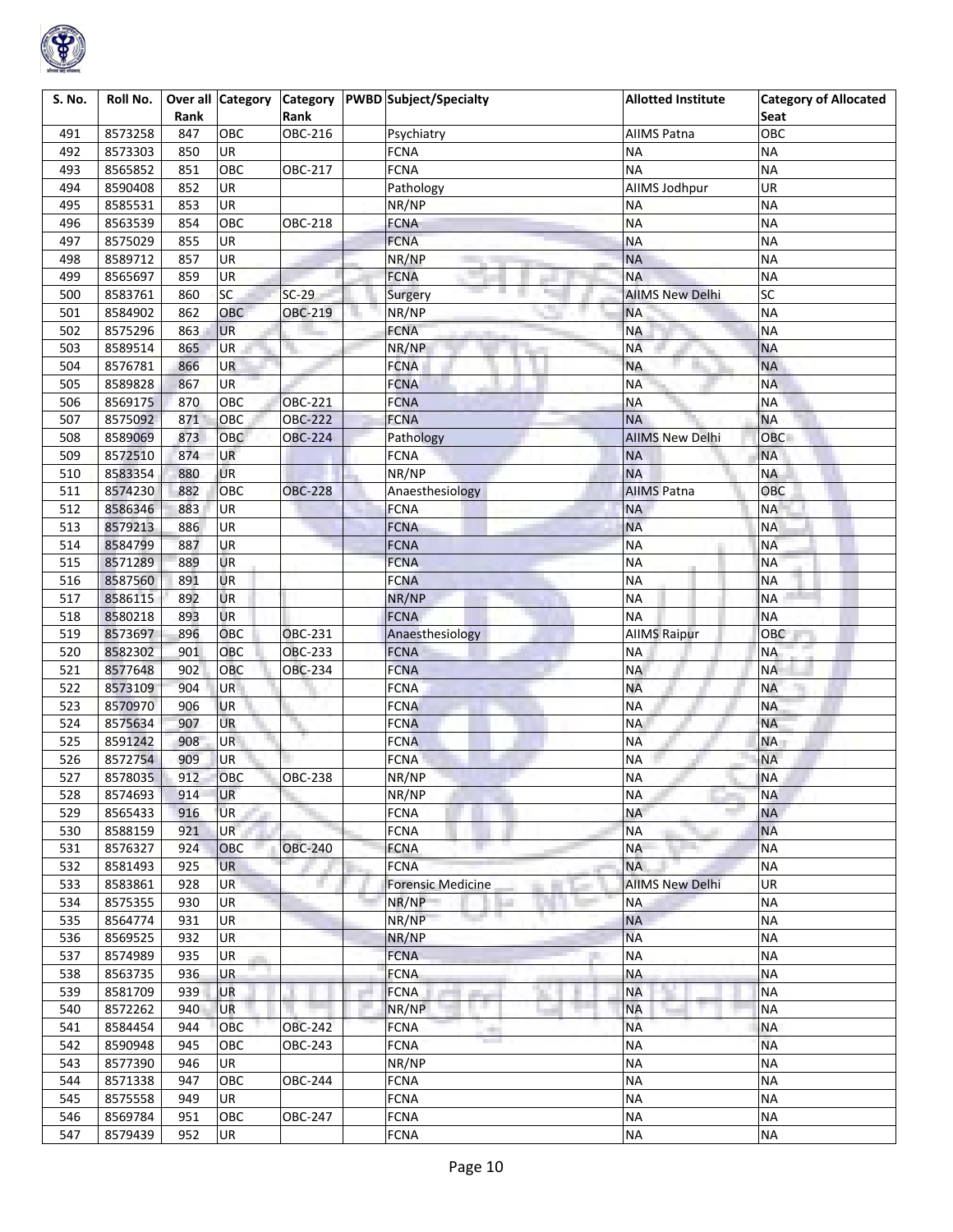

| S. No. | Roll No. |      |                 |                |           | Over all Category Category PWBD Subject/Specialty | <b>Allotted Institute</b> | <b>Category of Allocated</b> |
|--------|----------|------|-----------------|----------------|-----------|---------------------------------------------------|---------------------------|------------------------------|
|        |          | Rank |                 | Rank           |           |                                                   |                           | Seat                         |
| 548    | 8567612  | 954  | UR              |                |           | <b>FCNA</b>                                       | <b>NA</b>                 | <b>NA</b>                    |
| 549    | 8568327  | 960  | OBC             | OBC-249        |           | <b>FCNA</b>                                       | <b>NA</b>                 | <b>NA</b>                    |
| 550    | 8587552  | 961  | <b>UR</b>       |                |           | <b>FCNA</b>                                       | <b>NA</b>                 | <b>NA</b>                    |
| 551    | 8563086  | 963  | UR              |                |           | NR/NP                                             | <b>NA</b>                 | <b>NA</b>                    |
| 552    | 8577394  | 964  | OBC             | OBC-251        |           | Anaesthesiology                                   | <b>AIIMS Patna</b>        | OBC                          |
| 553    | 8563357  | 965  | OBC             | OBC-252        |           | <b>FCNA</b>                                       | <b>NA</b>                 | <b>NA</b>                    |
| 554    | 8572668  | 967  | UR              |                |           | <b>FCNA</b>                                       | <b>NA</b>                 | <b>NA</b>                    |
| 555    | 8564570  | 969  | UR              |                |           | <b>FCNA</b>                                       | <b>NA</b>                 | <b>NA</b>                    |
| 556    | 8563354  | 972  | OBC             | <b>OBC-255</b> |           | <b>FCNA</b>                                       | <b>NA</b>                 | <b>NA</b>                    |
| 557    | 8587875  | 974  | <b>UR</b>       |                |           | NR/NP<br>m                                        | <b>NA</b>                 | <b>NA</b>                    |
| 558    | 8572817  | 976  | UR              |                |           | NR/NP                                             | <b>NA</b>                 | <b>NA</b>                    |
| 559    | 8579794  | 977  | <b>UR</b>       |                |           | NR/NP                                             | <b>NA</b>                 | <b>NA</b>                    |
| 560    | 8572982  | 980  | <b>UR</b>       |                |           | <b>FCNA</b>                                       | <b>NA</b>                 | <b>NA</b>                    |
| 561    | 8585893  | 981  | <b>UR</b>       |                |           | <b>FCNA</b>                                       | <b>NA</b>                 | <b>NA</b>                    |
| 562    | 8586267  | 982  | <b>UR</b>       |                |           | <b>FCNA</b>                                       | <b>NA</b>                 | <b>NA</b>                    |
| 563    | 8566055  | 986  | UR              |                |           | <b>FCNA</b>                                       | <b>NA</b>                 | <b>NA</b>                    |
| 564    | 8566370  | 987  | OBC             | <b>OBC-256</b> |           | <b>FCNA</b>                                       | <b>NA</b>                 | <b>NA</b>                    |
| 565    | 8572888  | 989  | <b>UR</b>       |                |           | <b>FCNA</b>                                       | <b>NA</b>                 | <b>NA</b>                    |
| 566    | 8582472  | 993  | UR              |                |           | <b>Community Medicine</b>                         | <b>AIIMS New Delhi</b>    | <b>UR</b>                    |
| 567    | 8575020  | 994  | OBC             | <b>OBC-258</b> |           | NR/NP                                             | <b>NA</b>                 | <b>NA</b>                    |
| 568    | 8577221  | 996  | OBC             | <b>OBC-260</b> |           | <b>FCNA</b>                                       | <b>NA</b>                 | <b>NA</b>                    |
| 569    | 8565618  | 997  | <b>SC</b>       | $SC-32$        |           | NR/NP                                             | <b>NA</b>                 | <b>NA</b>                    |
| 570    | 8566631  | 999  | UR              |                |           | NR/NP                                             | <b>NA</b>                 | <b>NA</b>                    |
| 571    | 8576093  | 1002 | UR              |                |           | <b>FCNA</b>                                       | <b>NA</b>                 | <b>NA</b>                    |
| 572    | 8572417  | 1004 | <b>UR</b>       |                |           | <b>FCNA</b>                                       | <b>NA</b>                 | <b>NA</b>                    |
| 573    | 8571427  | 1005 | UR              |                |           | <b>FCNA</b>                                       | <b>NA</b>                 | <b>NA</b>                    |
| 574    | 8563296  | 1010 | UR              |                |           | <b>FCNA</b>                                       | <b>NA</b>                 | <b>NA</b>                    |
| 575    | 8581695  | 1015 | UR              |                |           | <b>FCNA</b>                                       | <b>NA</b>                 | <b>NA</b>                    |
| 576    | 8574558  | 1021 | OBC             | <b>OBC-266</b> |           | <b>FCNA</b>                                       | <b>NA</b>                 | <b>NA</b>                    |
| 577    | 8589991  | 1025 | UR              |                |           | NR/NP                                             | <b>NA</b>                 | <b>NA</b>                    |
| 578    | 8571898  | 1026 | OBC             | <b>OBC-268</b> |           | <b>FCNA</b>                                       | <b>NA</b>                 | <b>NA</b>                    |
| 579    | 8584909  | 1027 | UR <sup>1</sup> |                |           | <b>FCNA</b>                                       | <b>NA</b>                 | <b>NA</b>                    |
| 580    | 8582981  | 1028 | <b>UR</b>       |                |           | <b>FCNA</b>                                       | <b>NA</b>                 | <b>NA</b>                    |
| 581    | 8587265  | 1029 | UR              |                |           | <b>FCNA</b>                                       | <b>NA</b>                 | <b>NA</b>                    |
| 582    | 8581250  | 1030 | UR              |                |           | NR/NP                                             | <b>NA</b>                 | <b>NA</b>                    |
| 583    | 8566085  | 1031 | <b>UR</b>       |                |           | <b>FCNA</b>                                       | <b>NA</b>                 | <b>NA</b>                    |
| 584    | 8574090  | 1032 | <b>UR</b>       |                |           | <b>FCNA</b>                                       | <b>NA</b>                 | <b>NA</b>                    |
| 585    | 8586891  | 1033 | <b>UR</b>       |                |           | <b>FCNA</b>                                       | <b>NA</b>                 | <b>NA</b>                    |
| 586    | 8574636  | 1035 | <b>UR</b>       |                |           | <b>FCNA</b>                                       | <b>NA</b>                 | <b>NA</b>                    |
| 587    | 8563417  | 1036 | UR              |                |           | <b>FCNA</b>                                       | <b>NA</b>                 | <b>NA</b>                    |
| 588    | 8580496  | 1040 | <b>UR</b>       |                |           | <b>FCNA</b>                                       | <b>NA</b>                 | <b>NA</b>                    |
| 589    | 8588524  | 1042 | <b>UR</b>       |                |           | Pathology                                         | <b>AIIMS Bhubaneswar</b>  | <b>UR</b>                    |
| 590    | 8588323  | 1044 | OBC             | OBC-273        |           | NR/NP                                             | <b>NA</b>                 | <b>NA</b>                    |
| 591    | 8575692  | 1049 | OBC             | OBC-275        |           | <b>FCNA</b>                                       | <b>NA</b>                 | <b>NA</b>                    |
| 592    | 8584040  | 1050 | UR              |                |           | ш<br><b>FCNA</b>                                  | <b>NA</b>                 | <b>NA</b>                    |
| 593    | 8583367  | 1051 | OBC             | OBC-276        |           | <b>FCNA</b>                                       | <b>NA</b>                 | <b>NA</b>                    |
| 594    | 8590176  | 1052 | UR              |                |           | <b>FCNA</b>                                       | <b>NA</b>                 | <b>NA</b>                    |
| 595    | 8570977  | 1056 | OBC             | OBC-277        |           | <b>FCNA</b>                                       | <b>NA</b>                 | <b>NA</b>                    |
| 596    | 8564632  | 1057 | UR              |                |           | <b>FCNA</b>                                       | <b>NA</b>                 | <b>NA</b>                    |
| 597    | 8579958  | 1059 | OBC             | <b>OBC-278</b> |           | a.<br>NR/NP                                       | <b>NA</b>                 | <b>NA</b>                    |
| 598    | 8582412  | 1062 | <b>UR</b>       |                |           | <b>FCNA</b><br>cin)                               | <b>NA</b>                 | <b>NA</b>                    |
| 599    | 8571417  | 1063 | UR              |                |           | <b>FCNA</b>                                       | <b>NA</b>                 | <b>NA</b>                    |
| 600    | 8586974  | 1064 | UR              |                | PWBD FCNA |                                                   | <b>NA</b>                 | <b>NA</b>                    |
| 601    | 8568520  | 1068 | OBC             | OBC-281        |           | Psychiatry                                        | <b>AIIMS Bhopal</b>       | OBC                          |
| 602    | 8579541  | 1070 | UR              |                |           | NR/NP                                             | <b>NA</b>                 | <b>NA</b>                    |
| 603    | 8572337  | 1072 | UR              |                |           | <b>FCNA</b>                                       | <b>NA</b>                 | <b>NA</b>                    |
| 604    | 8564293  | 1074 | UR              |                |           | <b>FCNA</b>                                       | <b>NA</b>                 | <b>NA</b>                    |
|        |          |      |                 |                |           |                                                   |                           |                              |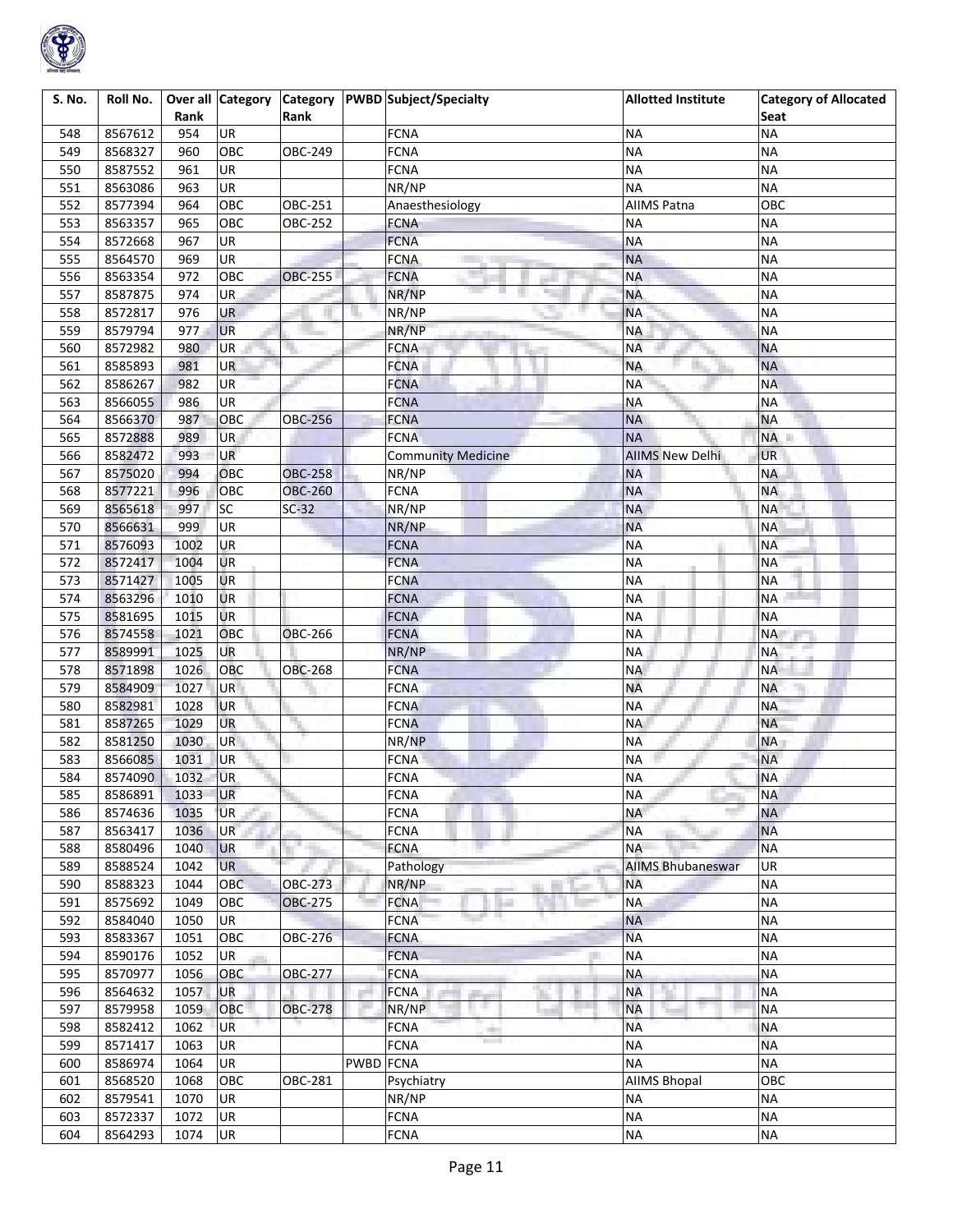

| S. No.     | Roll No. | Rank | Over all Category | <b>Category</b><br>Rank |   | <b>PWBD</b> Subject/Specialty          | <b>Allotted Institute</b> | <b>Category of Allocated</b><br>Seat |
|------------|----------|------|-------------------|-------------------------|---|----------------------------------------|---------------------------|--------------------------------------|
|            | 8568407  | 1076 | OBC               | OBC-283                 |   | <b>FCNA</b>                            | <b>NA</b>                 | <b>NA</b>                            |
| 605<br>606 | 8570991  | 1079 | <b>UR</b>         |                         |   | <b>Transfusion Medicine</b>            | <b>AIIMS Rishikesh</b>    | UR                                   |
| 607        | 8571642  | 1080 | <b>SC</b>         | $SC-35$                 |   | <b>FCNA</b>                            | <b>NA</b>                 | <b>NA</b>                            |
| 608        | 8570793  | 1081 | OBC               | OBC-284                 |   | <b>FCNA</b>                            | <b>NA</b>                 | <b>NA</b>                            |
| 609        | 8574827  | 1085 | OBC               | <b>OBC-285</b>          |   | Pathology                              | <b>AIIMS New Delhi</b>    | OBC                                  |
| 610        | 8567276  | 1086 | UR                |                         |   | NR/NP                                  | <b>NA</b>                 | <b>NA</b>                            |
| 611        | 8564716  | 1087 | UR                |                         |   | NR/NP                                  | <b>NA</b>                 | <b>NA</b>                            |
| 612        | 8567885  | 1093 | OBC               | <b>OBC-287</b>          |   | NR/NP                                  | <b>NA</b>                 | <b>NA</b>                            |
| 613        | 8574930  | 1095 | OBC               | <b>OBC-288</b>          |   | <b>FCNA</b>                            | <b>NA</b>                 | <b>NA</b>                            |
| 614        | 8570310  | 1096 | OBC               | <b>OBC-289</b>          |   | <b>FCNA</b>                            | <b>NA</b>                 | <b>NA</b>                            |
| 615        | 8573372  | 1097 | ОВС               | <b>OBC-290</b>          |   | NR/NP                                  | <b>NA</b>                 | <b>NA</b>                            |
| 616        | 8574523  | 1098 | <b>UR</b>         |                         |   | <b>FCNA</b>                            | <b>NA</b>                 | <b>NA</b>                            |
| 617        | 8582704  | 1101 | <b>UR</b>         |                         |   | <b>FCNA</b>                            | <b>NA</b>                 | <b>NA</b>                            |
| 618        | 8577557  | 1102 | <b>UR</b>         |                         |   | <b>FCNA</b>                            | <b>NA</b>                 | <b>NA</b>                            |
| 619        | 8578687  | 1104 | OBC               | <b>OBC-291</b>          |   | <b>FCNA</b>                            | <b>NA</b>                 | <b>NA</b>                            |
| 620        | 8581984  | 1106 | <b>UR</b>         |                         |   | <b>FCNA</b>                            | <b>NA</b>                 | <b>NA</b>                            |
| 621        | 8574671  | 1107 | <b>UR</b>         |                         |   | NR/NP                                  | <b>NA</b>                 | <b>NA</b>                            |
| 622        | 8567401  | 1108 | <b>UR</b>         |                         |   | <b>FCNA</b>                            | <b>NA</b>                 | NA <b>II</b>                         |
| 623        | 8581439  | 1110 | OBC               | <b>OBC-293</b>          |   | NR/NP                                  | <b>NA</b>                 | <b>NA</b>                            |
| 624        | 8574218  | 1111 | UR                |                         |   | <b>FCNA</b>                            | <b>NA</b>                 | <b>NA</b>                            |
| 625        | 8570520  | 1112 | OBC               | <b>OBC-294</b>          |   | NR/NP                                  | <b>NA</b>                 | <b>NA</b>                            |
| 626        | 8578325  | 1113 | OBC               | <b>OBC-295</b>          |   | NR/NP                                  | <b>NA</b>                 | <b>NA</b>                            |
| 627        | 8575881  | 1114 | <b>UR</b>         |                         |   | <b>FCNA</b>                            | <b>NA</b>                 | <b>NA</b>                            |
| 628        | 8586344  | 1116 | UR                |                         |   | NR/NP                                  | <b>NA</b>                 | <b>NA</b>                            |
| 629        | 8563460  | 1117 | UR                |                         |   | <b>FCNA</b>                            | <b>NA</b>                 | <b>NA</b>                            |
| 630        | 8583645  | 1120 | UR                |                         |   | RS#                                    | <b>NA</b>                 | <b>NA</b>                            |
| 631        | 8587307  | 1124 | OBC               | <b>OBC-299</b>          |   | <b>FCNA</b>                            | <b>NA</b>                 | <b>NA</b>                            |
| 632        | 8571567  | 1126 | <b>UR</b>         |                         |   | NR/NP                                  | <b>NA</b>                 | <b>NA</b>                            |
| 633        | 8583717  | 1127 | OBC               | <b>OBC-300</b>          |   | NR/NP                                  | <b>NA</b>                 | <b>NA</b>                            |
| 634        | 8563838  | 1129 | <b>UR</b>         |                         |   | NR/NP                                  | <b>NA</b>                 | <b>NA</b>                            |
| 635        | 8574592  | 1130 | ОВС               | OBC-301                 |   | Forensic Medicine & Toxicology         | <b>AIIMS Bhubaneswar</b>  | UR-MRC                               |
| 636        | 8584464  | 1131 | OBC               | OBC-302                 |   | <b>FCNA</b>                            | <b>NA</b>                 | <b>NA</b>                            |
| 637        | 8572387  | 1133 | <b>UR</b>         |                         |   | Pathology                              | <b>AIIMS Patna</b>        | <b>UR</b>                            |
| 638        | 8589271  | 1137 | <b>UR</b>         |                         |   | <b>FCNA</b>                            | <b>NA</b>                 | <b>NA</b>                            |
| 639        | 8578044  | 1138 | UR                |                         |   | NR/NP                                  | <b>NA</b>                 | <b>NA</b>                            |
| 640        | 8578529  | 1140 | <b>UR</b>         |                         |   | NR/NP                                  | <b>NA</b>                 | <b>NA</b>                            |
| 641        | 8563861  | 1142 | ОВС               | OBC-304                 |   | <b>FCNA</b>                            | <b>NA</b>                 | <b>NA</b>                            |
| 642        | 8573279  | 1145 | <b>UR</b>         |                         |   | <b>FCNA</b>                            | <b>NA</b>                 | <b>NA</b>                            |
| 643        | 8577272  | 1149 | <b>UR</b>         |                         |   | <b>FCNA</b>                            | <b>NA</b>                 | <b>NA</b>                            |
| 644        | 8589768  | 1151 | <b>UR</b>         |                         |   | <b>FCNA</b>                            | <b>NA</b>                 | <b>NA</b>                            |
| 645        | 8588730  | 1158 | <b>UR</b>         |                         |   | <b>Community &amp; Family Medicine</b> | <b>AIIMS Rishikesh</b>    | <b>UR</b>                            |
| 646        | 8591071  | 1159 | <b>UR</b>         |                         |   | NR/NP                                  | <b>NA</b>                 | <b>NA</b>                            |
| 647        | 8564924  | 1160 | OBC               | <b>OBC-306</b>          |   | <b>FCNA</b><br>m.                      | <b>NA</b>                 | <b>NA</b>                            |
| 648        | 8575075  | 1161 | OBC               | OBC-307                 |   | <b>FCNA</b>                            | <b>NA</b>                 | <b>NA</b>                            |
| 649        | 8566035  | 1162 | OBC               | <b>OBC-308</b>          |   | ш<br><b>FCNA</b>                       | <b>NA</b>                 | <b>NA</b>                            |
| 650        | 8584928  | 1163 | OBC               | OBC-309                 |   | <b>FCNA</b>                            | <b>NA</b>                 | <b>NA</b>                            |
| 651        | 8564122  | 1165 | UR                |                         |   | Transfusion Medicine & Blood Bank      | <b>AIIMS Bhubaneswar</b>  | UR                                   |
| 652        | 8566772  | 1166 | <b>UR</b>         |                         |   | NR/NP                                  | <b>NA</b>                 | <b>NA</b>                            |
| 653        | 8588966  | 1167 | <b>UR</b>         |                         | ÷ | Pathology<br>a.                        | <b>AIIMS Patna</b>        | UR                                   |
| 654        | 8588155  | 1168 | OBC               | OBC-310                 |   | an i<br>NR/NP                          | <b>NA</b>                 | <b>NA</b>                            |
| 655        | 8580225  | 1169 | OBC               | OBC-311                 |   | NR/NP<br>ak i                          | <b>NA</b>                 | <b>NA</b>                            |
| 656        | 8566534  | 1170 | <b>UR</b>         |                         |   | <b>FCNA</b>                            | <b>NA</b>                 | <b>NA</b>                            |
| 657        | 8581347  | 1171 | OBC               | OBC-312                 |   | <b>FCNA</b>                            | <b>NA</b>                 | <b>NA</b>                            |
| 658        | 8580804  | 1176 | <b>UR</b>         |                         |   | <b>FCNA</b>                            | <b>NA</b>                 | <b>NA</b>                            |
| 659        | 8588680  | 1177 | OBC               | OBC-315                 |   | NR/NP                                  | <b>NA</b>                 | <b>NA</b>                            |
| 660        | 8566146  | 1179 | OBC               | OBC-316                 |   | FCNA                                   | <b>NA</b>                 | <b>NA</b>                            |
| 661        | 8582421  | 1180 | UR                |                         |   | NR/NP                                  | <b>NA</b>                 | <b>NA</b>                            |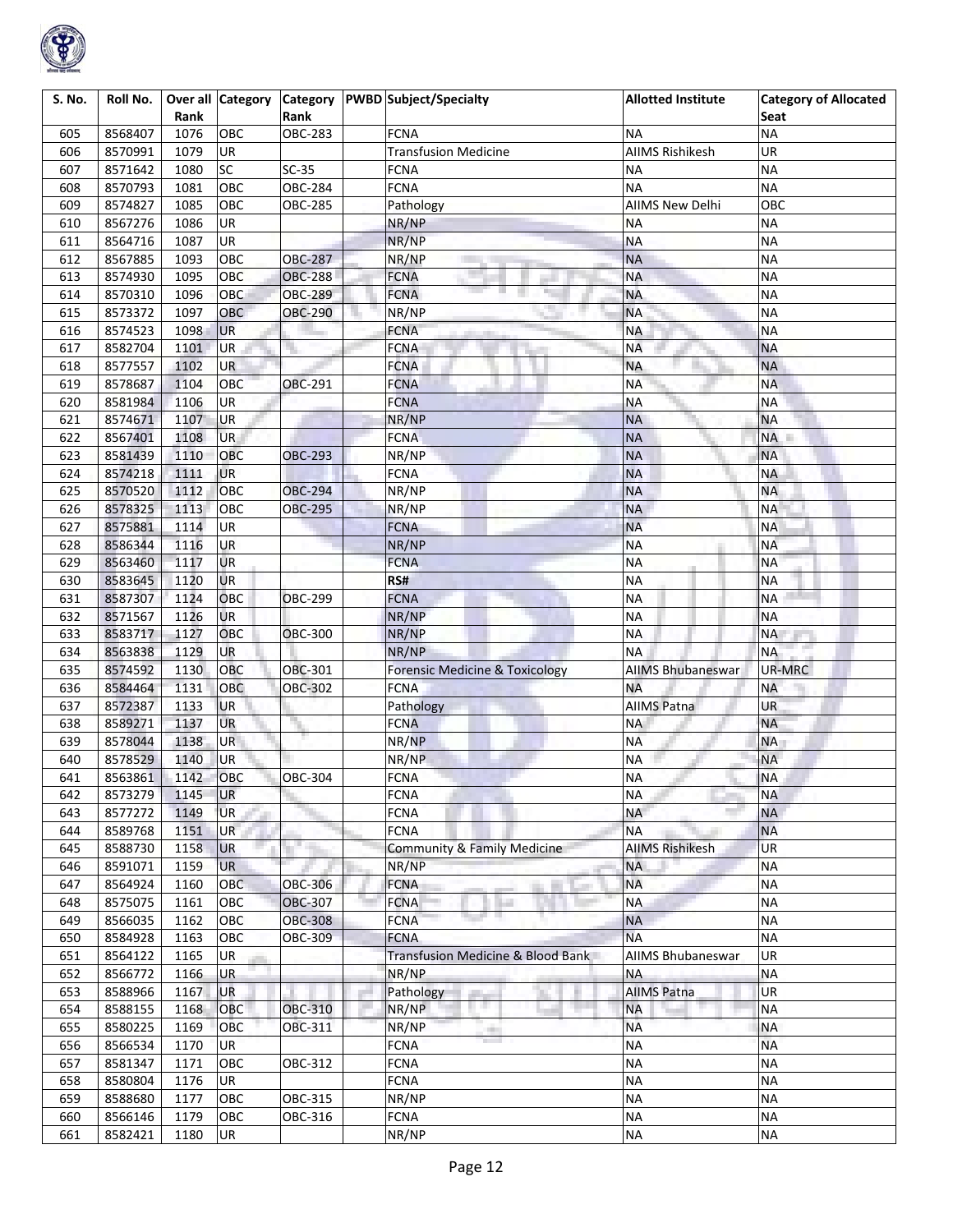

| S. No.     | Roll No.           | Rank         |                  | Rank           | Over all Category Category PWBD Subject/Specialty | <b>Allotted Institute</b>           | <b>Category of Allocated</b><br>Seat |
|------------|--------------------|--------------|------------------|----------------|---------------------------------------------------|-------------------------------------|--------------------------------------|
| 662        | 8575809            | 1181         | OBC              | OBC-317        | <b>FCNA</b>                                       | ΝA                                  | <b>NA</b>                            |
| 663        | 8569564            | 1182         | UR               |                | NR/NP                                             | <b>NA</b>                           | <b>NA</b>                            |
| 664        | 8565856            | 1184         | <b>UR</b>        |                | <b>FCNA</b>                                       | <b>NA</b>                           | <b>NA</b>                            |
| 665        | 8588698            | 1187         | UR               |                | NR/NP                                             | <b>NA</b>                           | <b>NA</b>                            |
| 666        | 8588802            | 1189         | UR               |                | <b>FCNA</b>                                       | <b>NA</b>                           | <b>NA</b>                            |
|            |                    |              | UR               |                | <b>FCNA</b>                                       | <b>NA</b>                           | <b>NA</b>                            |
| 667        | 8573434            | 1190         |                  |                |                                                   |                                     |                                      |
| 668        | 8575927            | 1192         | UR<br>UR         |                | <b>FCNA</b><br><b>FCNA</b>                        | <b>NA</b><br><b>NA</b>              | <b>NA</b><br><b>NA</b>               |
| 669        | 8579986            | 1194         | OBC              | OBC-319        |                                                   |                                     | <b>NA</b>                            |
| 670        | 8580139            | 1196         | UR.              |                | <b>FCNA</b><br><b>FCNA</b><br><b>BULL</b>         | <b>NA</b><br><b>NA</b>              | <b>NA</b>                            |
| 671        | 8577379            | 1198         |                  |                | <b>FCNA</b>                                       | <b>NA</b>                           | <b>NA</b>                            |
| 672        | 8564468            | 1199         | UR<br>UR         |                | <b>FCNA</b>                                       |                                     | <b>NA</b>                            |
| 673<br>674 | 8566758<br>8588238 | 1200<br>1204 | <b>UR</b>        |                | <b>FCNA</b>                                       | <b>NA</b><br><b>NA</b>              | <b>NA</b>                            |
| 675        | 8570983            | 1205         | SĊ               | $SC-38$        | Paediatrics                                       | <b>AIIMS Jodhpur</b>                | SC                                   |
| 676        | 8566019            | 1206         | OBC              | <b>OBC-322</b> | <b>Palliative Medicine</b>                        | <b>AIIMS New Delhi</b>              | OBC                                  |
| 677        | 8569960            | 1207         | UR               |                | <b>FCNA</b>                                       | <b>NA</b>                           | <b>NA</b>                            |
| 678        | 8572241            | 1211         | UR               |                | <b>FCNA</b>                                       | <b>NA</b>                           | <b>NA</b>                            |
| 679        | 8581509            | 1213         | UR               |                | NR/NP                                             | <b>NA</b>                           | NA L                                 |
| 680        |                    | 1215         | OBC              | <b>OBC-324</b> | <b>FCNA</b>                                       | <b>NA</b>                           | <b>NA</b>                            |
|            | 8563248            |              | <b>UR</b>        |                | <b>FCNA</b>                                       | <b>NA</b>                           |                                      |
| 681<br>682 | 8577868<br>8571513 | 1216<br>1217 | OBC              | <b>OBC-325</b> | <b>FCNA</b>                                       | <b>NA</b>                           | <b>NA</b><br><b>NA</b>               |
|            | 8577490            | 1218         | OBC              | <b>OBC-326</b> | NR/NP                                             | <b>NA</b>                           | <b>NA</b>                            |
| 683        | 8577258            |              | UR               |                | NR/NP                                             | <b>NA</b>                           | <b>NA</b>                            |
| 684<br>685 | 8589491            | 1222<br>1225 | UR               |                | <b>FCNA</b>                                       | <b>NA</b>                           | <b>NA</b>                            |
|            |                    |              | UR               |                |                                                   |                                     |                                      |
| 686        | 8574834            | 1229         |                  |                | Community& Family Medicine                        | <b>AIIMS Bhopal</b>                 | UR                                   |
| 687        | 8580216<br>8577500 | 1230<br>1231 | OBC<br><b>UR</b> | OBC-329        | NR/NP<br><b>FCNA</b>                              | <b>NA</b><br><b>NA</b>              | <b>NA</b><br><b>NA</b>               |
| 688        | 8582947            | 1232         | <b>UR</b>        |                | <b>FCNA</b>                                       | <b>NA</b>                           | <b>NA</b>                            |
| 689        |                    |              | UR               |                | NR/NP                                             | <b>NA</b>                           |                                      |
| 690        | 8590842            | 1233         | UR               |                | NR/NP                                             | <b>NA</b>                           | <b>NA</b><br><b>NA</b>               |
| 691        | 8587973            | 1234         | SC               | $SC-40$        | <b>FCNA</b>                                       | <b>NA</b>                           | <b>NA</b>                            |
| 692        | 8566536            | 1236         | UR               |                | NR/NP                                             | <b>NA</b>                           | <b>NA</b>                            |
| 693<br>694 | 8566738            | 1237         | UR               |                |                                                   |                                     | UR                                   |
| 695        | 8578867<br>8585421 | 1239<br>1240 | UR               |                | Pathology & Laboratory Medicine<br><b>FCNA</b>    | <b>AllMS Raipur</b><br><b>NA</b>    | <b>NA</b>                            |
| 696        | 8564904            | 1241         | SC               | $SC-41$        | Orthopaedics                                      | <b>AIIMS Rishikesh</b>              | SC                                   |
| 697        | 8574011            | 1242         | <b>UR</b>        |                | <b>FCNA</b>                                       | <b>NA</b>                           | <b>NA</b>                            |
| 698        | 8575542            | 1243         | UR               |                | NR/NP                                             | <b>NA</b>                           | <b>NA</b>                            |
|            | 8575425            | 1244         | <b>UR</b>        |                | <b>FCNA</b>                                       | <b>NA</b>                           |                                      |
| 699<br>700 |                    | 1245         | <b>SC</b>        | $SC-42$        | Paediatrics                                       |                                     | <b>NA</b><br>SC                      |
| 701        | 8563585<br>8564405 | 1246         | <b>UR</b>        |                | <b>FCNA</b>                                       | <b>AIIMS Rishikesh</b><br><b>NA</b> | <b>NA</b>                            |
| 702        | 8588395            | 1247         | UR               |                | <b>FCNA</b>                                       | <b>NA</b><br>. .                    | <b>NA</b>                            |
| 703        | 8588201            | 1250         | <b>UR</b>        |                | <b>FCNA</b>                                       | <b>NA</b>                           | <b>NA</b>                            |
| 704        | 8567747            | 1251         | OBC              | OBC-331        | <b>FCNA</b>                                       | <b>NA</b>                           | <b>NA</b>                            |
| 705        | 8581142            | 1252         | <b>UR</b>        |                | <b>FCNA</b>                                       | <b>NA</b>                           | <b>NA</b>                            |
| 706        | 8584204            | 1253         | <b>UR</b>        |                | ш<br><b>FCNA</b>                                  | <b>NA</b>                           | <b>NA</b>                            |
| 707        | 8566521            | 1255         | UR               |                | <b>FCNA</b>                                       | <b>NA</b>                           | <b>NA</b>                            |
| 708        | 8574360            | 1257         | OBC              | OBC-332        | <b>FCNA</b>                                       | <b>NA</b>                           | <b>NA</b>                            |
| 709        | 8578281            | 1258         | UR               |                | <b>FCNA</b>                                       | <b>NA</b>                           | <b>NA</b>                            |
| 710        | 8569379            | 1259         | OBC              | <b>OBC-333</b> | NR/NP                                             | <b>NA</b>                           | <b>NA</b>                            |
| 711        | 8581219            | 1263         | UR.              |                | u.<br>NR/NP                                       | <b>NA</b>                           | <b>NA</b>                            |
| 712        | 8563754            | 1264         | UR               |                | NR/NP                                             | <b>NA</b>                           | <b>NA</b>                            |
| 713        | 8569208            | 1268         | UR               |                | a.<br><b>FCNA</b>                                 | <b>NA</b>                           | <b>NA</b>                            |
| 714        | 8575058            | 1269         | <b>SC</b>        | $SC-43$        | <b>FCNA</b>                                       | <b>NA</b>                           | <b>NA</b>                            |
| 715        | 8566921            | 1271         | UR               |                | <b>PMR</b>                                        | <b>AIIMS Bhopal</b>                 | UR                                   |
|            |                    |              |                  |                | <b>FCNA</b>                                       | <b>NA</b>                           | <b>NA</b>                            |
| 716<br>717 | 8588213<br>8577569 | 1274<br>1278 | UR<br>OBC        | OBC-337        | Pathology                                         | <b>AIIMS Bhopal</b>                 | OBC                                  |
| 718        | 8567252            | 1281         | OBC              | OBC-338        | NR/NP                                             | <b>NA</b>                           | <b>NA</b>                            |
|            |                    |              |                  |                |                                                   |                                     |                                      |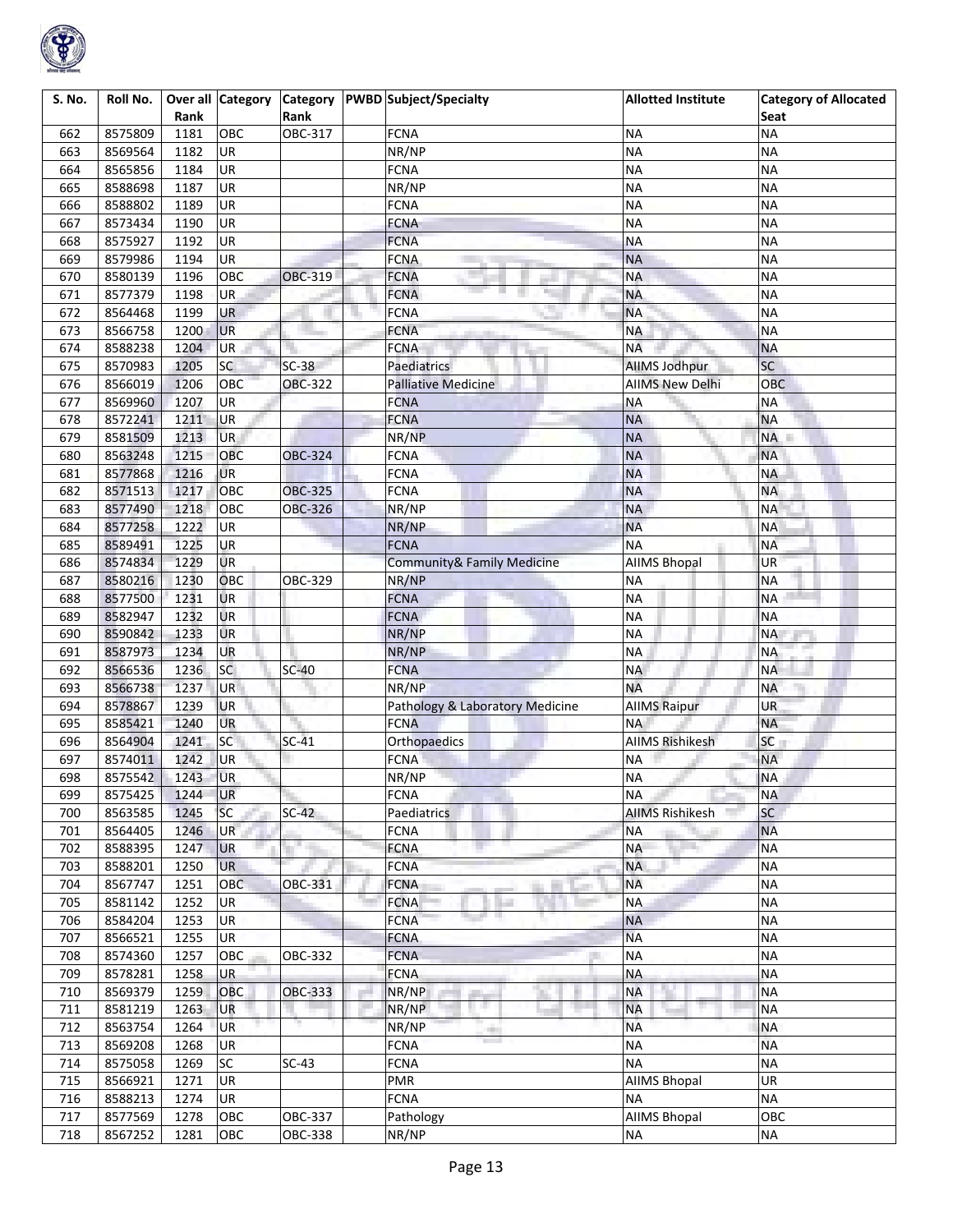

| Rank<br>Rank<br>Seat<br>8589643<br>1282<br><b>UR</b><br>NR/NP<br><b>NA</b><br>719<br><b>NA</b><br><b>UR</b><br>1283<br>NR/NP<br><b>NA</b><br><b>NA</b><br>720<br>8590627<br>UR<br><b>NA</b><br>721<br>8578316<br><b>FCNA</b><br><b>NA</b><br>1287<br><b>UR</b><br>UR<br>722<br>8574657<br>1288<br>Pharmacology<br><b>AIIMS New Delhi</b><br>723<br>8563995<br><b>UR</b><br><b>FCNA</b><br><b>NA</b><br>1290<br><b>NA</b><br>8571715<br><b>UR</b><br><b>FCNA</b><br><b>NA</b><br>724<br>1291<br><b>NA</b><br>UR<br><b>FCNA</b><br><b>NA</b><br>725<br>8571107<br>1294<br><b>NA</b><br><b>NA</b><br>726<br>OBC<br>OBC-341<br><b>FCNA</b><br><b>NA</b><br>8588407<br>1298<br>OBC<br><b>NA</b><br>727<br>8585255<br>OBC-342<br><b>FCNA</b><br><b>NA</b><br>1300<br>UR.<br>NR/NP<br><b>NA</b><br><b>NA</b><br>728<br>8563722<br>1301<br>ОВС<br><b>NA</b><br><b>NA</b><br>729<br>8576741<br><b>OBC-343</b><br><b>FCNA</b><br>1303<br><b>UR</b><br><b>FCNA</b><br><b>NA</b><br>730<br>8590689<br>1307<br><b>NA</b><br>731<br><b>UR</b><br><b>FCNA</b><br><b>NA</b><br>8579581<br>1311<br><b>NA</b><br><b>UR</b><br>NR/NP<br>732<br><b>NA</b><br>8571375<br>1312<br><b>NA</b><br><b>UR</b><br>NR/NP<br><b>NA</b><br><b>NA</b><br>733<br>8564596<br>1316<br>NR/NP<br>734<br><b>UR</b><br><b>NA</b><br><b>NA</b><br>8565910<br>1317<br><b>FCNA</b><br>735<br>8582125<br>1319<br><b>UR</b><br><b>NA</b><br><b>NA</b><br><b>FCNA</b><br>736<br>8580434<br>1325<br><b>UR</b><br><b>NA</b><br>NA <b>II</b><br><b>NA</b><br>1327<br>OBC<br>737<br>8573021<br><b>OBC-348</b><br><b>FCNA</b><br><b>NA</b><br>UR<br><b>NA</b><br>738<br>NR/NP<br><b>NA</b><br>8584898<br>1333<br>OBC<br>OBC<br>739<br>8574764<br>1336<br><b>OBC-349</b><br>Pathology<br>AllMS Jodhpur<br>8581227<br>1338<br><b>UR</b><br>NR/NP<br><b>NA</b><br><b>NA</b><br>740<br><b>NA</b><br>OBC<br><b>FCNA</b><br><b>NA</b><br>8564257<br><b>OBC-350</b><br>741<br>1339<br><b>NA</b><br><b>UR</b><br><b>NA</b><br>742<br>8580810<br>1341<br><b>FCNA</b><br>UR<br>1342<br><b>FCNA</b><br><b>NA</b><br><b>NA</b><br>743<br>8580482<br>ОВС<br>1343<br><b>NA</b><br><b>NA</b><br>744<br>8590067<br>OBC-351<br>NR/NP<br>UR<br>1345<br><b>FCNA</b><br><b>NA</b><br>745<br>8582685<br><b>NA</b><br>8566533<br>1347<br>OBC<br><b>FCNA</b><br><b>NA</b><br><b>NA</b><br>746<br><b>OBC-353</b><br>UR<br>747<br>1348<br><b>FCNA</b><br><b>NA</b><br><b>NA</b><br>8582409 | <b>Category of Allocated</b> |
|-----------------------------------------------------------------------------------------------------------------------------------------------------------------------------------------------------------------------------------------------------------------------------------------------------------------------------------------------------------------------------------------------------------------------------------------------------------------------------------------------------------------------------------------------------------------------------------------------------------------------------------------------------------------------------------------------------------------------------------------------------------------------------------------------------------------------------------------------------------------------------------------------------------------------------------------------------------------------------------------------------------------------------------------------------------------------------------------------------------------------------------------------------------------------------------------------------------------------------------------------------------------------------------------------------------------------------------------------------------------------------------------------------------------------------------------------------------------------------------------------------------------------------------------------------------------------------------------------------------------------------------------------------------------------------------------------------------------------------------------------------------------------------------------------------------------------------------------------------------------------------------------------------------------------------------------------------------------------------------------------------------------------------------------------------------------------------------------------------------------------------------------------------------------------------------------------------------------------------------------------------------------------------------------------------------------------------------------------------------------------------------------------------------------|------------------------------|
|                                                                                                                                                                                                                                                                                                                                                                                                                                                                                                                                                                                                                                                                                                                                                                                                                                                                                                                                                                                                                                                                                                                                                                                                                                                                                                                                                                                                                                                                                                                                                                                                                                                                                                                                                                                                                                                                                                                                                                                                                                                                                                                                                                                                                                                                                                                                                                                                                 |                              |
|                                                                                                                                                                                                                                                                                                                                                                                                                                                                                                                                                                                                                                                                                                                                                                                                                                                                                                                                                                                                                                                                                                                                                                                                                                                                                                                                                                                                                                                                                                                                                                                                                                                                                                                                                                                                                                                                                                                                                                                                                                                                                                                                                                                                                                                                                                                                                                                                                 |                              |
|                                                                                                                                                                                                                                                                                                                                                                                                                                                                                                                                                                                                                                                                                                                                                                                                                                                                                                                                                                                                                                                                                                                                                                                                                                                                                                                                                                                                                                                                                                                                                                                                                                                                                                                                                                                                                                                                                                                                                                                                                                                                                                                                                                                                                                                                                                                                                                                                                 |                              |
|                                                                                                                                                                                                                                                                                                                                                                                                                                                                                                                                                                                                                                                                                                                                                                                                                                                                                                                                                                                                                                                                                                                                                                                                                                                                                                                                                                                                                                                                                                                                                                                                                                                                                                                                                                                                                                                                                                                                                                                                                                                                                                                                                                                                                                                                                                                                                                                                                 |                              |
|                                                                                                                                                                                                                                                                                                                                                                                                                                                                                                                                                                                                                                                                                                                                                                                                                                                                                                                                                                                                                                                                                                                                                                                                                                                                                                                                                                                                                                                                                                                                                                                                                                                                                                                                                                                                                                                                                                                                                                                                                                                                                                                                                                                                                                                                                                                                                                                                                 |                              |
|                                                                                                                                                                                                                                                                                                                                                                                                                                                                                                                                                                                                                                                                                                                                                                                                                                                                                                                                                                                                                                                                                                                                                                                                                                                                                                                                                                                                                                                                                                                                                                                                                                                                                                                                                                                                                                                                                                                                                                                                                                                                                                                                                                                                                                                                                                                                                                                                                 |                              |
|                                                                                                                                                                                                                                                                                                                                                                                                                                                                                                                                                                                                                                                                                                                                                                                                                                                                                                                                                                                                                                                                                                                                                                                                                                                                                                                                                                                                                                                                                                                                                                                                                                                                                                                                                                                                                                                                                                                                                                                                                                                                                                                                                                                                                                                                                                                                                                                                                 |                              |
|                                                                                                                                                                                                                                                                                                                                                                                                                                                                                                                                                                                                                                                                                                                                                                                                                                                                                                                                                                                                                                                                                                                                                                                                                                                                                                                                                                                                                                                                                                                                                                                                                                                                                                                                                                                                                                                                                                                                                                                                                                                                                                                                                                                                                                                                                                                                                                                                                 |                              |
|                                                                                                                                                                                                                                                                                                                                                                                                                                                                                                                                                                                                                                                                                                                                                                                                                                                                                                                                                                                                                                                                                                                                                                                                                                                                                                                                                                                                                                                                                                                                                                                                                                                                                                                                                                                                                                                                                                                                                                                                                                                                                                                                                                                                                                                                                                                                                                                                                 |                              |
|                                                                                                                                                                                                                                                                                                                                                                                                                                                                                                                                                                                                                                                                                                                                                                                                                                                                                                                                                                                                                                                                                                                                                                                                                                                                                                                                                                                                                                                                                                                                                                                                                                                                                                                                                                                                                                                                                                                                                                                                                                                                                                                                                                                                                                                                                                                                                                                                                 |                              |
|                                                                                                                                                                                                                                                                                                                                                                                                                                                                                                                                                                                                                                                                                                                                                                                                                                                                                                                                                                                                                                                                                                                                                                                                                                                                                                                                                                                                                                                                                                                                                                                                                                                                                                                                                                                                                                                                                                                                                                                                                                                                                                                                                                                                                                                                                                                                                                                                                 |                              |
|                                                                                                                                                                                                                                                                                                                                                                                                                                                                                                                                                                                                                                                                                                                                                                                                                                                                                                                                                                                                                                                                                                                                                                                                                                                                                                                                                                                                                                                                                                                                                                                                                                                                                                                                                                                                                                                                                                                                                                                                                                                                                                                                                                                                                                                                                                                                                                                                                 |                              |
|                                                                                                                                                                                                                                                                                                                                                                                                                                                                                                                                                                                                                                                                                                                                                                                                                                                                                                                                                                                                                                                                                                                                                                                                                                                                                                                                                                                                                                                                                                                                                                                                                                                                                                                                                                                                                                                                                                                                                                                                                                                                                                                                                                                                                                                                                                                                                                                                                 |                              |
|                                                                                                                                                                                                                                                                                                                                                                                                                                                                                                                                                                                                                                                                                                                                                                                                                                                                                                                                                                                                                                                                                                                                                                                                                                                                                                                                                                                                                                                                                                                                                                                                                                                                                                                                                                                                                                                                                                                                                                                                                                                                                                                                                                                                                                                                                                                                                                                                                 |                              |
|                                                                                                                                                                                                                                                                                                                                                                                                                                                                                                                                                                                                                                                                                                                                                                                                                                                                                                                                                                                                                                                                                                                                                                                                                                                                                                                                                                                                                                                                                                                                                                                                                                                                                                                                                                                                                                                                                                                                                                                                                                                                                                                                                                                                                                                                                                                                                                                                                 |                              |
|                                                                                                                                                                                                                                                                                                                                                                                                                                                                                                                                                                                                                                                                                                                                                                                                                                                                                                                                                                                                                                                                                                                                                                                                                                                                                                                                                                                                                                                                                                                                                                                                                                                                                                                                                                                                                                                                                                                                                                                                                                                                                                                                                                                                                                                                                                                                                                                                                 |                              |
|                                                                                                                                                                                                                                                                                                                                                                                                                                                                                                                                                                                                                                                                                                                                                                                                                                                                                                                                                                                                                                                                                                                                                                                                                                                                                                                                                                                                                                                                                                                                                                                                                                                                                                                                                                                                                                                                                                                                                                                                                                                                                                                                                                                                                                                                                                                                                                                                                 |                              |
|                                                                                                                                                                                                                                                                                                                                                                                                                                                                                                                                                                                                                                                                                                                                                                                                                                                                                                                                                                                                                                                                                                                                                                                                                                                                                                                                                                                                                                                                                                                                                                                                                                                                                                                                                                                                                                                                                                                                                                                                                                                                                                                                                                                                                                                                                                                                                                                                                 |                              |
|                                                                                                                                                                                                                                                                                                                                                                                                                                                                                                                                                                                                                                                                                                                                                                                                                                                                                                                                                                                                                                                                                                                                                                                                                                                                                                                                                                                                                                                                                                                                                                                                                                                                                                                                                                                                                                                                                                                                                                                                                                                                                                                                                                                                                                                                                                                                                                                                                 |                              |
|                                                                                                                                                                                                                                                                                                                                                                                                                                                                                                                                                                                                                                                                                                                                                                                                                                                                                                                                                                                                                                                                                                                                                                                                                                                                                                                                                                                                                                                                                                                                                                                                                                                                                                                                                                                                                                                                                                                                                                                                                                                                                                                                                                                                                                                                                                                                                                                                                 |                              |
|                                                                                                                                                                                                                                                                                                                                                                                                                                                                                                                                                                                                                                                                                                                                                                                                                                                                                                                                                                                                                                                                                                                                                                                                                                                                                                                                                                                                                                                                                                                                                                                                                                                                                                                                                                                                                                                                                                                                                                                                                                                                                                                                                                                                                                                                                                                                                                                                                 |                              |
|                                                                                                                                                                                                                                                                                                                                                                                                                                                                                                                                                                                                                                                                                                                                                                                                                                                                                                                                                                                                                                                                                                                                                                                                                                                                                                                                                                                                                                                                                                                                                                                                                                                                                                                                                                                                                                                                                                                                                                                                                                                                                                                                                                                                                                                                                                                                                                                                                 |                              |
|                                                                                                                                                                                                                                                                                                                                                                                                                                                                                                                                                                                                                                                                                                                                                                                                                                                                                                                                                                                                                                                                                                                                                                                                                                                                                                                                                                                                                                                                                                                                                                                                                                                                                                                                                                                                                                                                                                                                                                                                                                                                                                                                                                                                                                                                                                                                                                                                                 |                              |
|                                                                                                                                                                                                                                                                                                                                                                                                                                                                                                                                                                                                                                                                                                                                                                                                                                                                                                                                                                                                                                                                                                                                                                                                                                                                                                                                                                                                                                                                                                                                                                                                                                                                                                                                                                                                                                                                                                                                                                                                                                                                                                                                                                                                                                                                                                                                                                                                                 |                              |
|                                                                                                                                                                                                                                                                                                                                                                                                                                                                                                                                                                                                                                                                                                                                                                                                                                                                                                                                                                                                                                                                                                                                                                                                                                                                                                                                                                                                                                                                                                                                                                                                                                                                                                                                                                                                                                                                                                                                                                                                                                                                                                                                                                                                                                                                                                                                                                                                                 |                              |
|                                                                                                                                                                                                                                                                                                                                                                                                                                                                                                                                                                                                                                                                                                                                                                                                                                                                                                                                                                                                                                                                                                                                                                                                                                                                                                                                                                                                                                                                                                                                                                                                                                                                                                                                                                                                                                                                                                                                                                                                                                                                                                                                                                                                                                                                                                                                                                                                                 |                              |
|                                                                                                                                                                                                                                                                                                                                                                                                                                                                                                                                                                                                                                                                                                                                                                                                                                                                                                                                                                                                                                                                                                                                                                                                                                                                                                                                                                                                                                                                                                                                                                                                                                                                                                                                                                                                                                                                                                                                                                                                                                                                                                                                                                                                                                                                                                                                                                                                                 |                              |
|                                                                                                                                                                                                                                                                                                                                                                                                                                                                                                                                                                                                                                                                                                                                                                                                                                                                                                                                                                                                                                                                                                                                                                                                                                                                                                                                                                                                                                                                                                                                                                                                                                                                                                                                                                                                                                                                                                                                                                                                                                                                                                                                                                                                                                                                                                                                                                                                                 |                              |
|                                                                                                                                                                                                                                                                                                                                                                                                                                                                                                                                                                                                                                                                                                                                                                                                                                                                                                                                                                                                                                                                                                                                                                                                                                                                                                                                                                                                                                                                                                                                                                                                                                                                                                                                                                                                                                                                                                                                                                                                                                                                                                                                                                                                                                                                                                                                                                                                                 |                              |
|                                                                                                                                                                                                                                                                                                                                                                                                                                                                                                                                                                                                                                                                                                                                                                                                                                                                                                                                                                                                                                                                                                                                                                                                                                                                                                                                                                                                                                                                                                                                                                                                                                                                                                                                                                                                                                                                                                                                                                                                                                                                                                                                                                                                                                                                                                                                                                                                                 |                              |
| 8574925<br>1349<br>UR<br><b>FCNA</b><br>748<br><b>NA</b><br><b>NA</b>                                                                                                                                                                                                                                                                                                                                                                                                                                                                                                                                                                                                                                                                                                                                                                                                                                                                                                                                                                                                                                                                                                                                                                                                                                                                                                                                                                                                                                                                                                                                                                                                                                                                                                                                                                                                                                                                                                                                                                                                                                                                                                                                                                                                                                                                                                                                           |                              |
| 8574705<br><b>UR</b><br>749<br>1352<br>NR/NP<br><b>NA</b><br>NA                                                                                                                                                                                                                                                                                                                                                                                                                                                                                                                                                                                                                                                                                                                                                                                                                                                                                                                                                                                                                                                                                                                                                                                                                                                                                                                                                                                                                                                                                                                                                                                                                                                                                                                                                                                                                                                                                                                                                                                                                                                                                                                                                                                                                                                                                                                                                 |                              |
| <b>NA</b><br><b>UR</b><br><b>FCNA</b><br><b>NA</b><br>750<br>8590026<br>1354                                                                                                                                                                                                                                                                                                                                                                                                                                                                                                                                                                                                                                                                                                                                                                                                                                                                                                                                                                                                                                                                                                                                                                                                                                                                                                                                                                                                                                                                                                                                                                                                                                                                                                                                                                                                                                                                                                                                                                                                                                                                                                                                                                                                                                                                                                                                    |                              |
| ОВС<br>751<br>8566957<br>1355<br><b>OBC-355</b><br><b>FCNA</b><br><b>NA</b><br><b>NA</b>                                                                                                                                                                                                                                                                                                                                                                                                                                                                                                                                                                                                                                                                                                                                                                                                                                                                                                                                                                                                                                                                                                                                                                                                                                                                                                                                                                                                                                                                                                                                                                                                                                                                                                                                                                                                                                                                                                                                                                                                                                                                                                                                                                                                                                                                                                                        |                              |
| 752<br><b>UR</b><br><b>AIIMS Rishikesh</b><br>UR<br>8567715<br>1357<br><b>Community &amp; Family Medicine</b>                                                                                                                                                                                                                                                                                                                                                                                                                                                                                                                                                                                                                                                                                                                                                                                                                                                                                                                                                                                                                                                                                                                                                                                                                                                                                                                                                                                                                                                                                                                                                                                                                                                                                                                                                                                                                                                                                                                                                                                                                                                                                                                                                                                                                                                                                                   |                              |
| UR<br>8590515<br>NR/NP<br><b>NA</b><br>753<br>1360<br><b>NA</b>                                                                                                                                                                                                                                                                                                                                                                                                                                                                                                                                                                                                                                                                                                                                                                                                                                                                                                                                                                                                                                                                                                                                                                                                                                                                                                                                                                                                                                                                                                                                                                                                                                                                                                                                                                                                                                                                                                                                                                                                                                                                                                                                                                                                                                                                                                                                                 |                              |
| <b>NA</b><br>754<br>8564304<br>1361<br>OBC<br><b>OBC-357</b><br><b>FCNA</b><br><b>NA</b>                                                                                                                                                                                                                                                                                                                                                                                                                                                                                                                                                                                                                                                                                                                                                                                                                                                                                                                                                                                                                                                                                                                                                                                                                                                                                                                                                                                                                                                                                                                                                                                                                                                                                                                                                                                                                                                                                                                                                                                                                                                                                                                                                                                                                                                                                                                        |                              |
| 1362<br><b>NA</b><br>755<br>8576420<br>OBC<br><b>FCNA</b><br><b>NA</b><br>OBC-358                                                                                                                                                                                                                                                                                                                                                                                                                                                                                                                                                                                                                                                                                                                                                                                                                                                                                                                                                                                                                                                                                                                                                                                                                                                                                                                                                                                                                                                                                                                                                                                                                                                                                                                                                                                                                                                                                                                                                                                                                                                                                                                                                                                                                                                                                                                               |                              |
| 8587184<br><b>UR</b><br>NR/NP<br><b>NA</b><br><b>NA</b><br>1363<br>756                                                                                                                                                                                                                                                                                                                                                                                                                                                                                                                                                                                                                                                                                                                                                                                                                                                                                                                                                                                                                                                                                                                                                                                                                                                                                                                                                                                                                                                                                                                                                                                                                                                                                                                                                                                                                                                                                                                                                                                                                                                                                                                                                                                                                                                                                                                                          |                              |
| OBC<br><b>OBC-359</b><br>NR/NP<br><b>NA</b><br><b>NA</b><br>757<br>8585169<br>1364                                                                                                                                                                                                                                                                                                                                                                                                                                                                                                                                                                                                                                                                                                                                                                                                                                                                                                                                                                                                                                                                                                                                                                                                                                                                                                                                                                                                                                                                                                                                                                                                                                                                                                                                                                                                                                                                                                                                                                                                                                                                                                                                                                                                                                                                                                                              |                              |
| 8580785<br><b>UR</b><br><b>FCNA</b><br><b>NA</b><br><b>NA</b><br>758<br>1366                                                                                                                                                                                                                                                                                                                                                                                                                                                                                                                                                                                                                                                                                                                                                                                                                                                                                                                                                                                                                                                                                                                                                                                                                                                                                                                                                                                                                                                                                                                                                                                                                                                                                                                                                                                                                                                                                                                                                                                                                                                                                                                                                                                                                                                                                                                                    |                              |
| 8580861<br>1367<br><b>UR</b><br><b>FCNA</b><br><b>NA</b><br><b>NA</b><br>759                                                                                                                                                                                                                                                                                                                                                                                                                                                                                                                                                                                                                                                                                                                                                                                                                                                                                                                                                                                                                                                                                                                                                                                                                                                                                                                                                                                                                                                                                                                                                                                                                                                                                                                                                                                                                                                                                                                                                                                                                                                                                                                                                                                                                                                                                                                                    |                              |
| <b>NA</b><br>NR/NP<br>760<br>8577300<br>1369<br><b>UR</b><br><b>NA</b>                                                                                                                                                                                                                                                                                                                                                                                                                                                                                                                                                                                                                                                                                                                                                                                                                                                                                                                                                                                                                                                                                                                                                                                                                                                                                                                                                                                                                                                                                                                                                                                                                                                                                                                                                                                                                                                                                                                                                                                                                                                                                                                                                                                                                                                                                                                                          |                              |
| <b>NA</b><br>761<br>8564004<br><b>UR</b><br>NR/NP<br>1370<br>ΝA                                                                                                                                                                                                                                                                                                                                                                                                                                                                                                                                                                                                                                                                                                                                                                                                                                                                                                                                                                                                                                                                                                                                                                                                                                                                                                                                                                                                                                                                                                                                                                                                                                                                                                                                                                                                                                                                                                                                                                                                                                                                                                                                                                                                                                                                                                                                                 |                              |
| UR<br><b>NA</b><br><b>NA</b><br>762<br>8569409<br><b>FCNA</b><br>1371                                                                                                                                                                                                                                                                                                                                                                                                                                                                                                                                                                                                                                                                                                                                                                                                                                                                                                                                                                                                                                                                                                                                                                                                                                                                                                                                                                                                                                                                                                                                                                                                                                                                                                                                                                                                                                                                                                                                                                                                                                                                                                                                                                                                                                                                                                                                           |                              |
| <b>UR</b><br><b>Community Medicine</b><br>763<br>8579342<br>1372<br><b>AIIMS Bhubaneswar</b><br>UR                                                                                                                                                                                                                                                                                                                                                                                                                                                                                                                                                                                                                                                                                                                                                                                                                                                                                                                                                                                                                                                                                                                                                                                                                                                                                                                                                                                                                                                                                                                                                                                                                                                                                                                                                                                                                                                                                                                                                                                                                                                                                                                                                                                                                                                                                                              |                              |
| OBC<br><b>NA</b><br>764<br>8578953<br>1376<br>OBC-361<br><b>FCNA</b><br><b>NA</b>                                                                                                                                                                                                                                                                                                                                                                                                                                                                                                                                                                                                                                                                                                                                                                                                                                                                                                                                                                                                                                                                                                                                                                                                                                                                                                                                                                                                                                                                                                                                                                                                                                                                                                                                                                                                                                                                                                                                                                                                                                                                                                                                                                                                                                                                                                                               |                              |
| NR/NP<br><b>NA</b><br><b>NA</b><br>8585801<br>1377<br>UR<br>765                                                                                                                                                                                                                                                                                                                                                                                                                                                                                                                                                                                                                                                                                                                                                                                                                                                                                                                                                                                                                                                                                                                                                                                                                                                                                                                                                                                                                                                                                                                                                                                                                                                                                                                                                                                                                                                                                                                                                                                                                                                                                                                                                                                                                                                                                                                                                 |                              |
| <b>FCNA</b><br><b>NA</b><br><b>NA</b><br>766<br>8581910<br>1378<br>OBC<br>OBC-362                                                                                                                                                                                                                                                                                                                                                                                                                                                                                                                                                                                                                                                                                                                                                                                                                                                                                                                                                                                                                                                                                                                                                                                                                                                                                                                                                                                                                                                                                                                                                                                                                                                                                                                                                                                                                                                                                                                                                                                                                                                                                                                                                                                                                                                                                                                               |                              |
| <b>UR</b><br><b>FCNA</b><br><b>NA</b><br>767<br>8582081<br><b>NA</b><br>1380<br>e.<br>an i                                                                                                                                                                                                                                                                                                                                                                                                                                                                                                                                                                                                                                                                                                                                                                                                                                                                                                                                                                                                                                                                                                                                                                                                                                                                                                                                                                                                                                                                                                                                                                                                                                                                                                                                                                                                                                                                                                                                                                                                                                                                                                                                                                                                                                                                                                                      |                              |
| œ.<br>OBC<br>NR/NP<br><b>NA</b><br><b>NA</b><br>768<br>8571553<br>1381<br>OBC-363                                                                                                                                                                                                                                                                                                                                                                                                                                                                                                                                                                                                                                                                                                                                                                                                                                                                                                                                                                                                                                                                                                                                                                                                                                                                                                                                                                                                                                                                                                                                                                                                                                                                                                                                                                                                                                                                                                                                                                                                                                                                                                                                                                                                                                                                                                                               |                              |
| <b>UR</b><br><b>FCNA</b><br><b>NA</b><br>769<br>8587606<br>1382<br><b>NA</b><br>m.                                                                                                                                                                                                                                                                                                                                                                                                                                                                                                                                                                                                                                                                                                                                                                                                                                                                                                                                                                                                                                                                                                                                                                                                                                                                                                                                                                                                                                                                                                                                                                                                                                                                                                                                                                                                                                                                                                                                                                                                                                                                                                                                                                                                                                                                                                                              |                              |
| <b>UR</b><br><b>FCNA</b><br><b>NA</b><br><b>NA</b><br>770<br>8566782<br>1383                                                                                                                                                                                                                                                                                                                                                                                                                                                                                                                                                                                                                                                                                                                                                                                                                                                                                                                                                                                                                                                                                                                                                                                                                                                                                                                                                                                                                                                                                                                                                                                                                                                                                                                                                                                                                                                                                                                                                                                                                                                                                                                                                                                                                                                                                                                                    |                              |
| <b>FCNA</b><br><b>NA</b><br>8581763<br>1384<br>UR<br><b>NA</b><br>771                                                                                                                                                                                                                                                                                                                                                                                                                                                                                                                                                                                                                                                                                                                                                                                                                                                                                                                                                                                                                                                                                                                                                                                                                                                                                                                                                                                                                                                                                                                                                                                                                                                                                                                                                                                                                                                                                                                                                                                                                                                                                                                                                                                                                                                                                                                                           |                              |
| <b>FCNA</b><br><b>NA</b><br><b>NA</b><br>772<br>8563968<br>1385<br>UR                                                                                                                                                                                                                                                                                                                                                                                                                                                                                                                                                                                                                                                                                                                                                                                                                                                                                                                                                                                                                                                                                                                                                                                                                                                                                                                                                                                                                                                                                                                                                                                                                                                                                                                                                                                                                                                                                                                                                                                                                                                                                                                                                                                                                                                                                                                                           |                              |
| <b>NA</b><br>773<br>OBC<br>OBC-364<br>FCNA<br><b>NA</b><br>8580634<br>1387                                                                                                                                                                                                                                                                                                                                                                                                                                                                                                                                                                                                                                                                                                                                                                                                                                                                                                                                                                                                                                                                                                                                                                                                                                                                                                                                                                                                                                                                                                                                                                                                                                                                                                                                                                                                                                                                                                                                                                                                                                                                                                                                                                                                                                                                                                                                      |                              |
| <b>NA</b><br><b>NA</b><br>UR<br><b>FCNA</b><br>774<br>8579130<br>1388                                                                                                                                                                                                                                                                                                                                                                                                                                                                                                                                                                                                                                                                                                                                                                                                                                                                                                                                                                                                                                                                                                                                                                                                                                                                                                                                                                                                                                                                                                                                                                                                                                                                                                                                                                                                                                                                                                                                                                                                                                                                                                                                                                                                                                                                                                                                           |                              |
| <b>NA</b><br>NR/NP<br><b>NA</b><br>775<br>8573588<br>1389<br>OBC<br>OBC-365                                                                                                                                                                                                                                                                                                                                                                                                                                                                                                                                                                                                                                                                                                                                                                                                                                                                                                                                                                                                                                                                                                                                                                                                                                                                                                                                                                                                                                                                                                                                                                                                                                                                                                                                                                                                                                                                                                                                                                                                                                                                                                                                                                                                                                                                                                                                     |                              |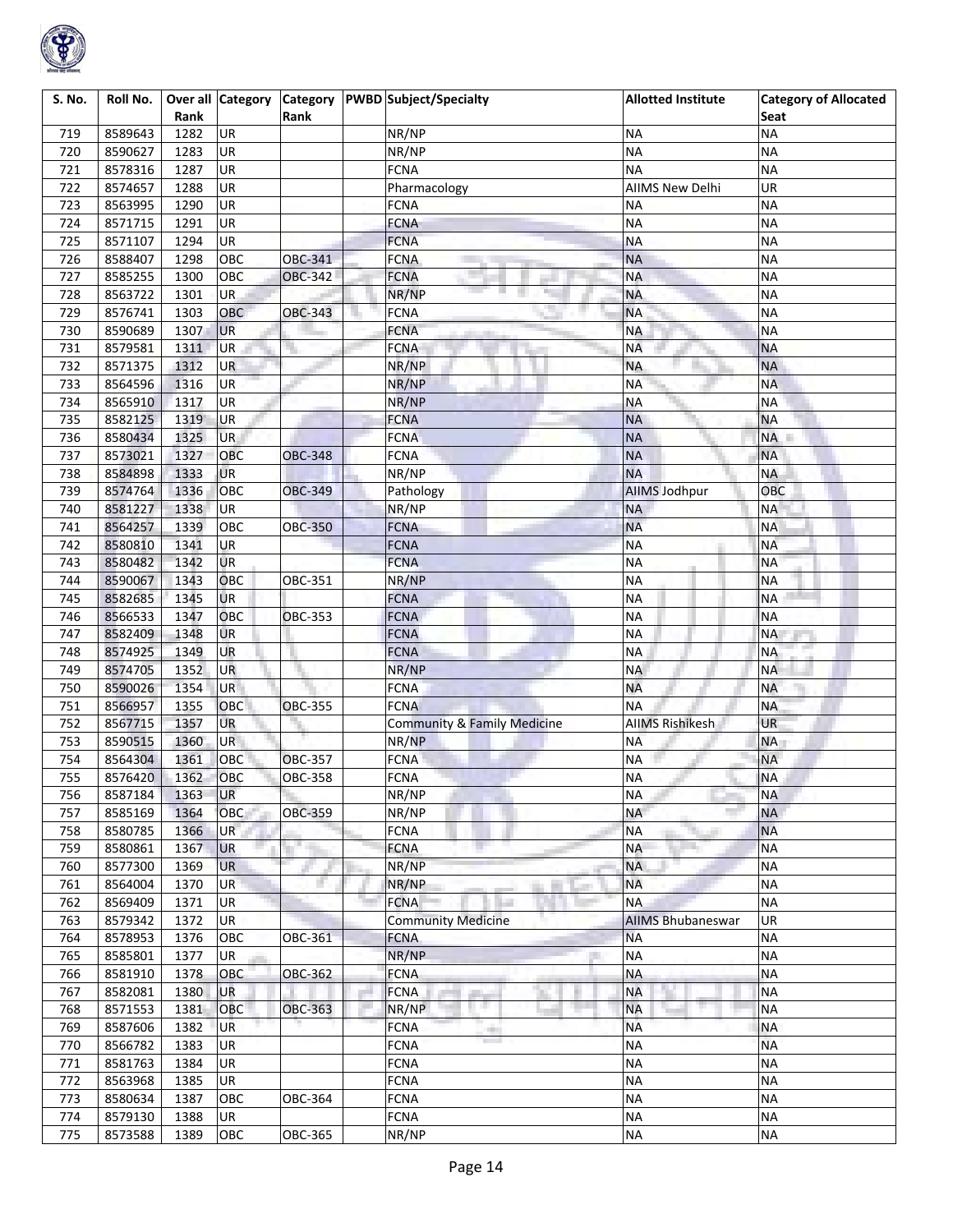

| S. No. | Roll No. |      | Over all Category | Category       |               | <b>PWBD</b> Subject/Specialty     | <b>Allotted Institute</b> | <b>Category of Allocated</b> |
|--------|----------|------|-------------------|----------------|---------------|-----------------------------------|---------------------------|------------------------------|
|        |          | Rank |                   | Rank           |               |                                   |                           | Seat                         |
| 776    | 8575738  | 1391 | <b>UR</b>         |                |               | <b>FCNA</b>                       | <b>NA</b>                 | <b>NA</b>                    |
| 777    | 8573895  | 1392 | <b>UR</b>         |                |               | <b>FCNA</b>                       | <b>NA</b>                 | <b>NA</b>                    |
| 778    | 8573116  | 1394 | UR                |                |               | <b>FCNA</b>                       | <b>NA</b>                 | <b>NA</b>                    |
| 779    | 8580146  | 1395 | <b>UR</b>         |                |               | <b>FCNA</b>                       | <b>NA</b>                 | <b>NA</b>                    |
| 780    | 8574913  | 1398 | <b>UR</b>         |                |               | <b>FCNA</b>                       | <b>NA</b>                 | <b>NA</b>                    |
| 781    | 8573160  | 1401 | <b>UR</b>         |                |               | <b>FCNA</b>                       | <b>NA</b>                 | <b>NA</b>                    |
| 782    | 8578963  | 1403 | UR                |                |               | NR/NP                             | <b>NA</b>                 | <b>NA</b>                    |
| 783    | 8569857  | 1405 | OBC               | <b>OBC-368</b> |               | Pathology & Laboratory Medicine   | <b>AllMS Raipur</b>       | OBC                          |
| 784    | 8581729  | 1406 | OBC               | OBC-369        |               | NR/NP                             | <b>NA</b>                 | <b>NA</b>                    |
| 785    | 8582890  | 1407 | UR.               |                |               | NR/NP                             | <b>NA</b>                 | <b>NA</b>                    |
| 786    | 8584280  | 1412 | <b>UR</b>         |                |               | NR/NP                             | <b>NA</b>                 | <b>NA</b>                    |
| 787    | 8574310  | 1414 | <b>UR</b>         |                |               | <b>FCNA</b>                       | <b>NA</b>                 | <b>NA</b>                    |
| 788    | 8569941  | 1415 | <b>SC</b>         | $SC-47$        |               | Ophthalmology                     | <b>AIIMS New Delhi</b>    | SC                           |
| 789    | 8587933  | 1417 | ОВС               | OBC-371        |               | NR/NP                             | <b>NA</b>                 | <b>NA</b>                    |
| 790    | 8563693  | 1418 | <b>UR</b>         |                |               | <b>Transfusion Medicine</b>       | <b>AIIMS Rishikesh</b>    | <b>UR</b>                    |
| 791    | 8567859  | 1423 | <b>UR</b>         |                |               | NR/NP                             | <b>NA</b>                 | <b>NA</b>                    |
| 792    | 8579389  | 1424 | <b>UR</b>         |                |               | <b>FCNA</b>                       | <b>NA</b>                 | <b>NA</b>                    |
| 793    | 8564847  | 1425 | <b>UR</b>         |                |               | NR/NP                             | <b>NA</b>                 | NA                           |
| 794    | 8587072  | 1431 | <b>UR</b>         |                |               | <b>FCNA</b>                       | <b>NA</b>                 | <b>NA</b>                    |
| 795    | 8580104  | 1432 | <b>UR</b>         |                |               | NR/NP                             | <b>NA</b>                 | <b>NA</b>                    |
| 796    | 8590112  | 1433 | UR                |                |               | <b>FCNA</b>                       | <b>NA</b>                 | <b>NA</b>                    |
| 797    | 8571220  | 1437 | OBC               | <b>OBC-376</b> |               | <b>FCNA</b>                       | <b>NA</b>                 | <b>NA</b>                    |
| 798    | 8565512  | 1438 | <b>UR</b>         |                |               | <b>FCNA</b>                       | <b>NA</b>                 | <b>NA</b>                    |
| 799    | 8575504  | 1439 | <b>UR</b>         |                |               | NR/NP                             | <b>NA</b>                 | <b>NA</b>                    |
| 800    | 8578655  | 1440 | UR                |                |               | NR/NP                             | <b>NA</b>                 | <b>NA</b>                    |
| 801    | 8566461  | 1441 | ОВС               | OBC-377        |               | <b>FCNA</b>                       | <b>NA</b>                 | <b>NA</b>                    |
| 802    | 8583694  | 1442 | OBC               | <b>OBC-378</b> |               | <b>FCNA</b>                       | <b>NA</b>                 | <b>NA</b>                    |
| 803    | 8569193  | 1445 | OBC               | <b>OBC-380</b> |               | <b>FCNA</b>                       | <b>NA</b>                 | <b>NA</b>                    |
| 804    | 8565055  | 1447 | UR                |                |               | Transfusion Medicine & Blood Bank | <b>AIIMS Jodhpur</b>      | <b>UR</b>                    |
| 805    | 8580096  | 1449 | UR                |                |               | <b>FCNA</b>                       | <b>NA</b>                 | <b>NA</b>                    |
| 806    | 8566667  | 1450 | <b>UR</b>         |                |               | <b>FCNA</b>                       | <b>NA</b>                 | <b>NA</b>                    |
| 807    | 8587033  | 1455 | UR                |                |               | <b>FCNA</b>                       | <b>NA</b>                 | <b>NA</b>                    |
| 808    | 8564308  | 1457 | <b>UR</b>         |                |               | <b>FCNA</b>                       | <b>NA</b>                 | <b>NA</b>                    |
| 809    | 8586347  | 1458 | OBC               | <b>OBC-383</b> |               | <b>FCNA</b>                       | <b>NA</b>                 | <b>NA</b>                    |
| 810    | 8572114  | 1462 | OBC               | <b>OBC-384</b> |               | NR/NP                             | <b>NA</b>                 | <b>NA</b>                    |
| 811    | 8564656  | 1463 | <b>UR</b>         |                |               | <b>FCNA</b>                       | <b>NA</b>                 | <b>NA</b>                    |
| 812    | 8584244  | 1464 | <b>UR</b>         |                |               | <b>FCNA</b>                       | <b>NA</b>                 | <b>NA</b>                    |
| 813    | 8566511  | 1467 | UR                |                |               | NR/NP                             | <b>NA</b>                 | <b>NA</b>                    |
| 814    | 8588194  | 1468 | <b>UR</b>         |                |               | <b>FCNA</b>                       | <b>NA</b>                 | <b>NA</b>                    |
| 815    | 8565241  | 1470 | <b>UR</b>         |                |               | <b>FCNA</b>                       | <b>NA</b>                 | <b>NA</b>                    |
| 816    | 8571521  | 1474 | OBC               | <b>OBC-387</b> |               | <b>PMR</b>                        | <b>AllMS Jodhpur</b>      | OBC                          |
| 817    | 8571247  | 1475 | <b>ST</b>         | $ST-7$         |               | Orthopaedics                      | <b>AIIMS New Delhi</b>    | <b>ST</b>                    |
| 818    | 8586453  | 1477 | <b>UR</b>         |                |               | <b>PMR</b>                        | <b>AIIMS Bhubaneswar</b>  | UR                           |
| 819    | 8564707  | 1478 | OBC               | <b>OBC-388</b> |               | <b>FCNA</b>                       | <b>NA</b>                 | <b>NA</b>                    |
| 820    | 8567452  | 1482 | <b>UR</b>         |                |               | <b>FCNA</b>                       | <b>NA</b>                 | <b>NA</b>                    |
| 821    | 8569853  | 1484 | OBC               | OBC-391        |               | <b>FCNA</b>                       | <b>NA</b>                 | <b>NA</b>                    |
| 822    | 8573921  | 1488 | UR                |                |               | <b>FCNA</b>                       | <b>NA</b>                 | <b>NA</b>                    |
| 823    | 8572274  | 1492 | <b>UR</b>         |                |               | <b>FCNA</b>                       | <b>NA</b>                 | <b>NA</b>                    |
| 824    | 8565199  | 1493 | UR                |                | $\Rightarrow$ | <b>FCNA</b><br>an i               | <b>NA</b>                 | <b>NA</b>                    |
| 825    | 8568297  | 1495 | OBC               | OBC-395        |               | ш.<br>NR/NP                       | <b>NA</b>                 | <b>NA</b>                    |
| 826    | 8567921  | 1496 | UR                |                |               | NR/NP                             | <b>NA</b>                 | <b>NA</b>                    |
| 827    | 8569561  | 1497 | <b>UR</b>         |                |               | Community& Family Medicine        | <b>AIIMS Bhopal</b>       | <b>UR</b>                    |
| 828    | 8585220  | 1498 | OBC               | OBC-396        |               | <b>FCNA</b>                       | <b>NA</b>                 | <b>NA</b>                    |
| 829    | 8572544  | 1499 | UR                |                |               | <b>FCNA</b>                       | <b>NA</b>                 | <b>NA</b>                    |
| 830    | 8586510  | 1500 | UR                |                |               | <b>FCNA</b>                       | <b>NA</b>                 | <b>NA</b>                    |
| 831    | 8570281  | 1502 | OBC               | OBC-397        |               | <b>FCNA</b>                       | <b>NA</b>                 | <b>NA</b>                    |
| 832    | 8581772  | 1508 | OBC               | OBC-399        |               | <b>FCNA</b>                       | <b>NA</b>                 | <b>NA</b>                    |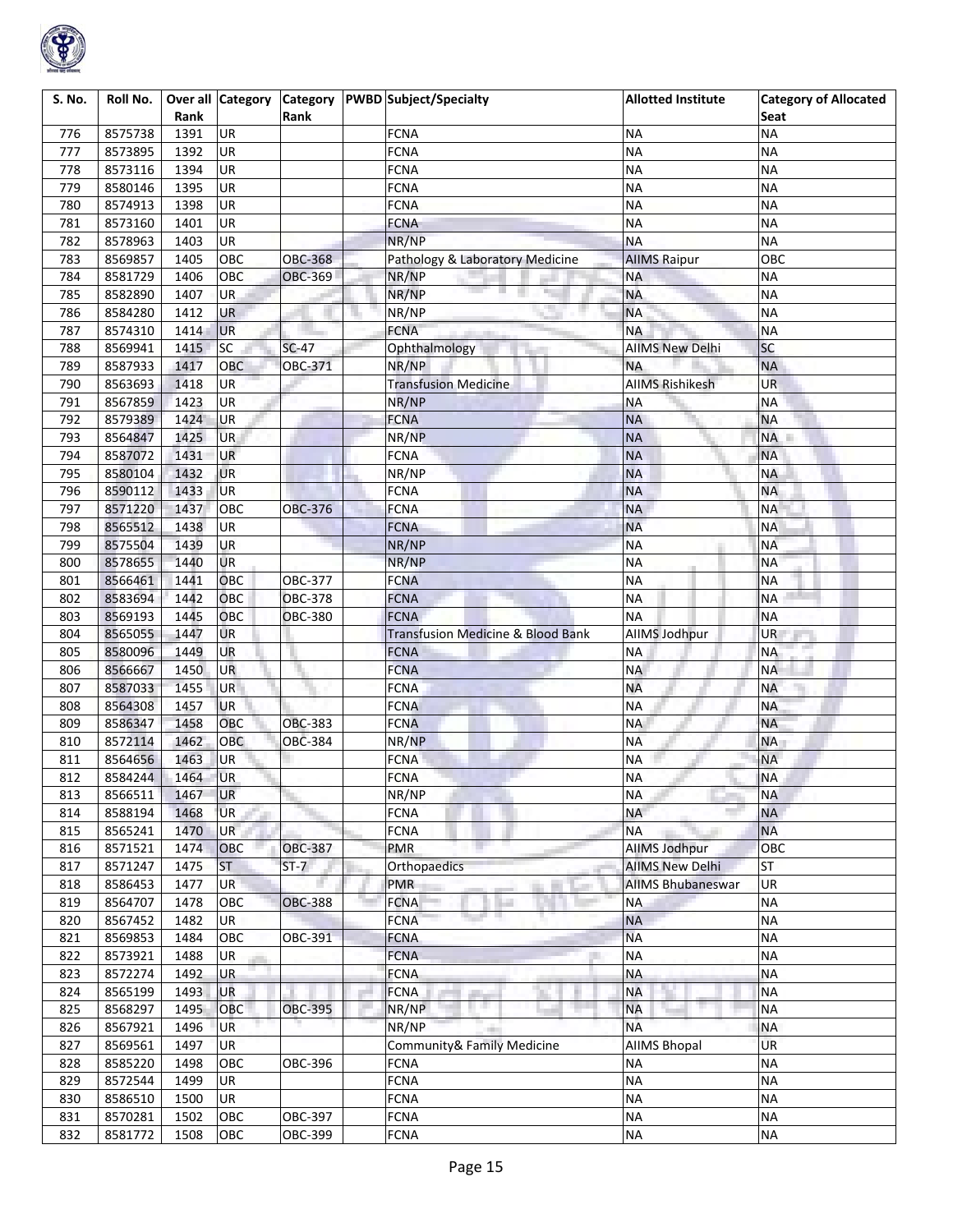

| S. No. | Roll No. |      | Over all Category |                | Category   PWBD Subject/Specialty | <b>Allotted Institute</b> | <b>Category of Allocated</b> |
|--------|----------|------|-------------------|----------------|-----------------------------------|---------------------------|------------------------------|
|        |          | Rank |                   | Rank           |                                   |                           | Seat                         |
| 833    | 8585037  | 1510 | <b>UR</b>         |                | NR/NP                             | <b>NA</b>                 | <b>NA</b>                    |
| 834    | 8570860  | 1512 | UR                |                | NR/NP                             | <b>NA</b>                 | <b>NA</b>                    |
| 835    | 8573991  | 1514 | OBC               | OBC-401        | NR/NP                             | <b>NA</b>                 | <b>NA</b>                    |
| 836    | 8585567  | 1515 | UR                |                | <b>FCNA</b>                       | <b>NA</b>                 | <b>NA</b>                    |
| 837    | 8576608  | 1516 | OBC               | OBC-402        | <b>FCNA</b>                       | <b>NA</b>                 | <b>NA</b>                    |
| 838    | 8584021  | 1519 | UR                |                | <b>FCNA</b>                       | <b>NA</b>                 | <b>NA</b>                    |
| 839    | 8569357  | 1521 | <b>UR</b>         |                | NR/NP                             | <b>NA</b>                 | <b>NA</b>                    |
| 840    | 8573304  | 1524 | <b>UR</b>         |                | <b>FCNA</b>                       | <b>NA</b>                 | <b>NA</b>                    |
| 841    | 8564987  | 1525 | OBC               | <b>OBC-404</b> | <b>FCNA</b>                       | <b>NA</b>                 | <b>NA</b>                    |
| 842    | 8569614  | 1526 | OBC               | <b>OBC-405</b> | <b>FCNA</b><br>m                  | <b>NA</b>                 | <b>NA</b>                    |
| 843    | 8571281  | 1527 | <b>UR</b>         |                | <b>FCNA</b>                       | <b>NA</b>                 | <b>NA</b>                    |
| 844    | 8578164  | 1529 | OBC               | <b>OBC-406</b> | <b>FCNA</b>                       | <b>NA</b>                 | <b>NA</b>                    |
| 845    | 8591016  | 1531 | <b>UR</b>         |                | NR/NP                             | <b>NA</b>                 | <b>NA</b>                    |
| 846    | 8573112  | 1533 | OBC               | <b>OBC-408</b> | <b>FCNA</b>                       | <b>NA</b>                 | <b>NA</b>                    |
| 847    | 8576962  | 1534 | <b>UR</b>         |                | <b>FCNA</b>                       | <b>NA</b>                 | <b>NA</b>                    |
| 848    | 8576372  | 1536 | <b>UR</b>         |                | NR/NP                             | <b>NA</b>                 | <b>NA</b>                    |
| 849    | 8566953  | 1538 | OBC               | <b>OBC-410</b> | NR/NP                             | <b>NA</b>                 | <b>NA</b>                    |
| 850    | 8572084  | 1539 | OBC               | <b>OBC-411</b> | <b>FCNA</b>                       | <b>NA</b>                 | <b>NA</b>                    |
| 851    | 8578522  | 1540 | UR                |                | Pharmacology                      | <b>AIIMS New Delhi</b>    | <b>UR</b>                    |
| 852    | 8588498  | 1542 | <b>UR</b>         |                | NR/NP                             | <b>NA</b>                 | <b>NA</b>                    |
| 853    | 8587798  | 1543 | UR                |                | NR/NP                             | <b>NA</b>                 | <b>NA</b>                    |
| 854    | 8586721  | 1545 | OBC               | <b>OBC-412</b> | <b>FCNA</b>                       | <b>NA</b>                 | <b>NA</b>                    |
| 855    | 8583318  | 1546 | OBC               | OBC-413        | NR/NP                             | <b>NA</b>                 | <b>NA</b>                    |
| 856    | 8579245  | 1548 | <b>UR</b>         |                | <b>FCNA</b>                       | <b>NA</b>                 | <b>NA</b>                    |
| 857    | 8576075  | 1549 | UR                |                | <b>FCNA</b>                       | <b>NA</b>                 | <b>NA</b>                    |
| 858    | 8584869  | 1551 | UR                |                | <b>FCNA</b>                       | <b>NA</b>                 | <b>NA</b>                    |
| 859    | 8574666  | 1556 | UR                |                | <b>FCNA</b>                       | <b>NA</b>                 | <b>NA</b>                    |
| 860    | 8567521  | 1558 | <b>UR</b>         |                | <b>FCNA</b>                       | <b>NA</b>                 | <b>NA</b>                    |
| 861    | 8576418  | 1560 | <b>UR</b>         |                | NR/NP                             | <b>NA</b>                 | <b>NA</b>                    |
| 862    | 8586132  | 1561 | OBC               | <b>OBC-417</b> | NR/NP                             | <b>NA</b>                 | <b>NA</b>                    |
| 863    | 8566239  | 1564 | OBC               | OBC-419        | NR/NP                             | <b>NA</b>                 | <b>NA</b>                    |
| 864    | 8584146  | 1566 | OBC               | OBC-420        | <b>Transfusion Medicine</b>       | <b>AIIMS New Delhi</b>    | OBC                          |
| 865    | 8587779  | 1567 | OBC               | <b>OBC-421</b> | <b>FCNA</b>                       | <b>NA</b>                 | <b>NA</b>                    |
| 866    | 8588389  | 1568 | <b>UR</b>         |                | <b>FCNA</b>                       | <b>NA</b>                 | <b>NA</b>                    |
| 867    | 8583948  | 1570 | OBC               | <b>OBC-422</b> | <b>FCNA</b>                       | <b>NA</b>                 | <b>NA</b>                    |
| 868    | 8566979  | 1571 | SC                | $SC-50$        | NR/NP                             | <b>NA</b>                 | <b>NA</b>                    |
| 869    | 8589958  | 1575 | <b>UR</b>         |                | NR/NP                             | <b>NA</b>                 | <b>NA</b>                    |
| 870    | 8584124  | 1576 | UR                |                | NR/NP                             | <b>NA</b>                 | <b>NA</b>                    |
| 871    | 8576598  | 1580 | <b>UR</b>         |                | <b>FCNA</b>                       | <b>NA</b>                 | <b>NA</b>                    |
| 872    | 8584584  | 1583 | <b>UR</b>         |                | <b>FCNA</b>                       | <b>NA</b>                 | <b>NA</b>                    |
| 873    | 8571285  | 1584 | <b>UR</b>         |                | NR/NP                             | <b>NA</b>                 | <b>NA</b>                    |
| 874    | 8578740  | 1585 | <b>UR</b>         |                | NR/NP                             | <b>NA</b>                 | ΝA                           |
| 875    | 8583798  | 1587 | UR                |                | <b>FCNA</b>                       | <b>NA</b>                 | <b>NA</b>                    |
| 876    | 8588239  | 1588 | <b>SC</b>         | $SC-51$        | Paediatrics                       | <b>AIIMS Bhopal</b>       | SC                           |
| 877    | 8589524  | 1589 | UR                |                | ш<br><b>FCNA</b>                  | <b>NA</b>                 | <b>NA</b>                    |
| 878    | 8582159  | 1590 | OBC               | <b>OBC-427</b> | NR/NP                             | <b>NA</b>                 | <b>NA</b>                    |
| 879    | 8569812  | 1592 | OBC               | OBC-429        | <b>FCNA</b>                       | <b>NA</b>                 | <b>NA</b>                    |
| 880    | 8582876  | 1602 | UR                |                | NR/NP                             | <b>NA</b>                 | <b>NA</b>                    |
| 881    | 8580239  | 1603 | UR                |                | <b>FCNA</b>                       | <b>NA</b>                 | <b>NA</b>                    |
| 882    | 8567097  | 1604 | <b>UR</b>         |                | ш.<br><b>FCNA</b>                 | <b>NA</b>                 | <b>NA</b>                    |
| 883    | 8585644  | 1608 | <b>UR</b>         |                | <b>FCNA</b><br>ak i               | <b>NA</b>                 | <b>NA</b>                    |
| 884    | 8574492  | 1612 | UR                |                | <b>FCNA</b>                       | <b>NA</b>                 | <b>NA</b>                    |
| 885    | 8587686  | 1615 | OBC               | OBC-437        | <b>FCNA</b>                       | <b>NA</b>                 | <b>NA</b>                    |
| 886    | 8567853  | 1617 | OBC               | OBC-439        | FCNA                              | <b>NA</b>                 | <b>NA</b>                    |
| 887    | 8583883  | 1618 | UR                |                | FCNA                              | <b>NA</b>                 | <b>NA</b>                    |
| 888    | 8568150  | 1620 | <b>UR</b>         |                | <b>FCNA</b>                       | <b>NA</b>                 | <b>NA</b>                    |
| 889    | 8570465  | 1621 | OBC               | OBC-440        | <b>FCNA</b>                       | <b>NA</b>                 | <b>NA</b>                    |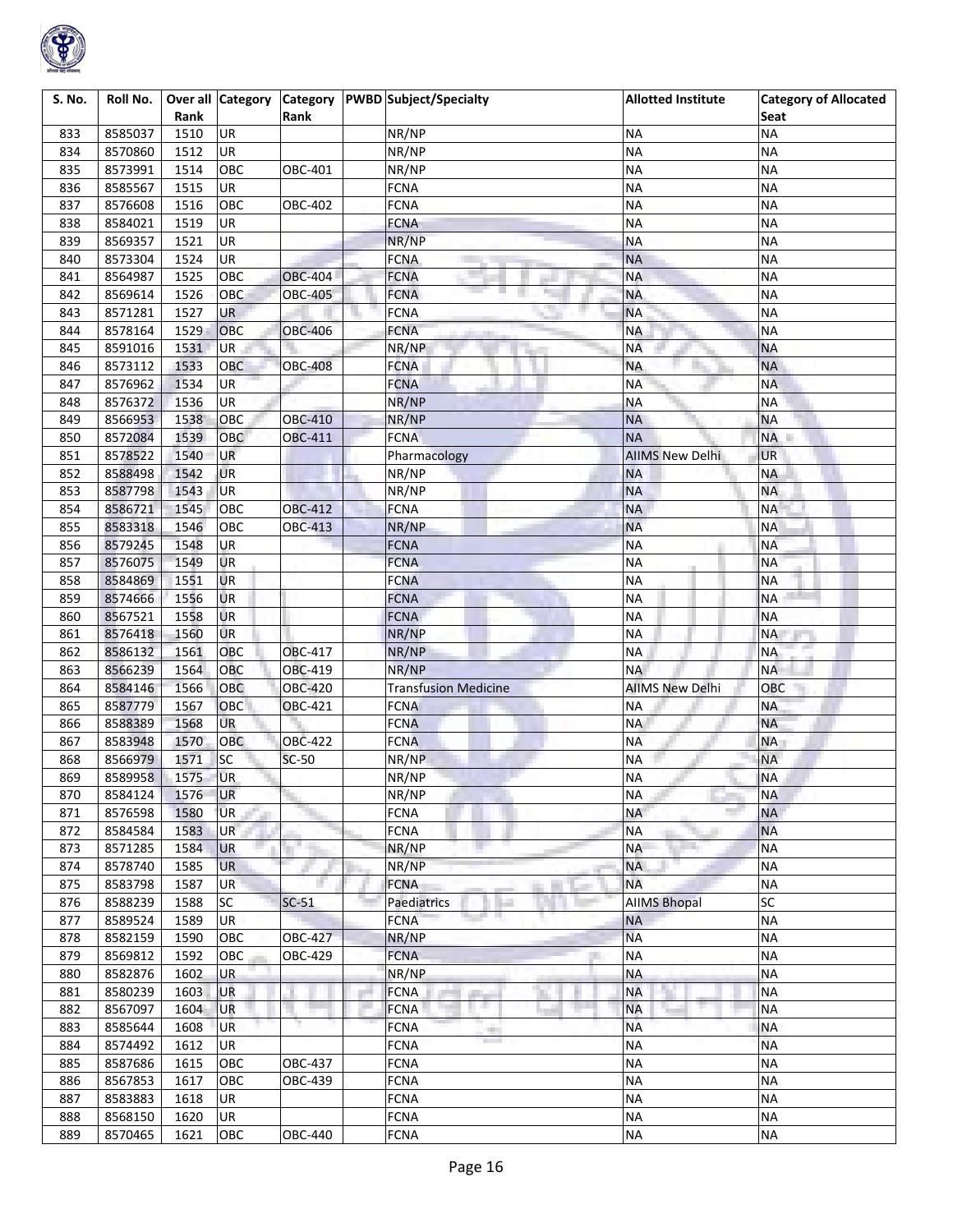

| S. No. | Roll No. |      | Over all Category | Category       |    | <b>PWBD</b> Subject/Specialty | <b>Allotted Institute</b> | <b>Category of Allocated</b> |
|--------|----------|------|-------------------|----------------|----|-------------------------------|---------------------------|------------------------------|
|        |          | Rank |                   | Rank           |    |                               |                           | Seat                         |
| 890    | 8581390  | 1626 | <b>UR</b>         |                |    | <b>FCNA</b>                   | <b>NA</b>                 | <b>NA</b>                    |
| 891    | 8579556  | 1629 | UR                |                |    | <b>FCNA</b>                   | <b>NA</b>                 | <b>NA</b>                    |
| 892    | 8584572  | 1635 | OBC               | OBC-442        |    | <b>FCNA</b>                   | <b>NA</b>                 | <b>NA</b>                    |
| 893    | 8570941  | 1639 | OBC               | <b>OBC-445</b> |    | NR/NP                         | <b>NA</b>                 | <b>NA</b>                    |
| 894    | 8577482  | 1641 | OBC               | OBC-447        |    | <b>FCNA</b>                   | <b>NA</b>                 | <b>NA</b>                    |
| 895    | 8583463  | 1643 | OBC               | <b>OBC-448</b> |    | <b>FCNA</b>                   | <b>NA</b>                 | <b>NA</b>                    |
| 896    | 8584092  | 1646 | UR                |                |    | Pharmacology                  | <b>AIIMS Bhubaneswar</b>  | <b>UR</b>                    |
| 897    | 8568181  | 1654 | UR                |                |    | NR/NP                         | <b>NA</b>                 | <b>NA</b>                    |
| 898    | 8563738  | 1656 | UR                |                |    | <b>FCNA</b>                   | <b>NA</b>                 | <b>NA</b>                    |
| 899    | 8585591  | 1657 | <b>UR</b>         |                |    | <b>FCNA</b>                   | <b>NA</b>                 | <b>NA</b>                    |
| 900    | 8580320  | 1658 | UR                |                |    | <b>FCNA</b>                   | <b>NA</b>                 | <b>NA</b>                    |
| 901    | 8577812  | 1660 | <b>UR</b>         |                |    | NR/NP                         | <b>NA</b>                 | <b>NA</b>                    |
| 902    | 8568624  | 1661 | <b>UR</b>         |                |    | <b>FCNA</b>                   | <b>NA</b>                 | <b>NA</b>                    |
| 903    | 8564349  | 1663 | <b>UR</b>         |                |    | NR/NP                         | <b>NA</b>                 | <b>NA</b>                    |
| 904    | 8584445  | 1664 | OBC               | <b>OBC-454</b> |    | <b>FCNA</b>                   | <b>NA</b>                 | <b>NA</b>                    |
| 905    | 8570694  | 1666 | UR                |                |    | <b>PMR</b>                    | <b>AIIMS Patna</b>        | UR                           |
| 906    | 8569323  | 1667 | UR                |                |    | <b>FCNA</b>                   | <b>NA</b>                 | <b>NA</b>                    |
| 907    | 8583249  | 1668 | OBC               | <b>OBC-455</b> |    | <b>FCNA</b>                   | <b>NA</b>                 | NA <b>II</b>                 |
| 908    | 8563566  | 1672 | UR                |                |    | NR/NP                         | <b>NA</b>                 | <b>NA</b>                    |
| 909    | 8590737  | 1673 | UR                |                |    | <b>FCNA</b>                   | <b>NA</b>                 | <b>NA</b>                    |
| 910    | 8567686  | 1683 | UR                |                |    | NR/NP                         | <b>NA</b>                 | <b>NA</b>                    |
| 911    | 8565414  | 1684 | <b>UR</b>         |                |    | NR/NP                         | <b>NA</b>                 | <b>NA</b>                    |
| 912    | 8571123  | 1685 | UR                |                |    | <b>FCNA</b>                   | <b>NA</b>                 | <b>NA</b>                    |
| 913    | 8582998  | 1686 | UR                |                |    | <b>FCNA</b>                   | <b>NA</b>                 | <b>NA</b>                    |
| 914    | 8567522  | 1691 | <b>UR</b>         |                |    | NR/NP                         | <b>NA</b>                 | <b>NA</b>                    |
| 915    | 8577325  | 1692 | <b>UR</b>         |                |    | <b>FCNA</b>                   | <b>NA</b>                 | <b>NA</b>                    |
| 916    | 8563457  | 1695 | OBC               | <b>OBC-461</b> |    | NR/NP                         | <b>NA</b>                 | <b>NA</b>                    |
| 917    | 8571554  | 1696 | OBC               | <b>OBC-462</b> |    | <b>FCNA</b>                   | <b>NA</b>                 | <b>NA</b>                    |
| 918    | 8564219  | 1697 | OBC               | <b>OBC-463</b> |    | NR/NP                         | <b>NA</b>                 | <b>NA</b>                    |
| 919    | 8578014  | 1701 | UR                |                |    | <b>FCNA</b>                   | <b>NA</b>                 | <b>NA</b>                    |
| 920    | 8583701  | 1709 | UR                |                |    | <b>FCNA</b>                   | <b>NA</b>                 | <b>NA</b>                    |
| 921    | 8567896  | 1710 | OBC               | OBC-467        |    | <b>FCNA</b>                   | <b>NA</b>                 | <b>NA</b>                    |
| 922    | 8580511  | 1711 | ОВС               | <b>OBC-468</b> |    | NR/NP                         | <b>NA</b>                 | <b>NA</b>                    |
| 923    | 8564421  | 1712 | OBC               | OBC-469        |    | <b>FCNA</b>                   | <b>NA</b>                 | <b>NA</b>                    |
| 924    | 8583848  | 1713 | UR                |                |    | <b>FCNA</b>                   | <b>NA</b>                 | <b>NA</b>                    |
| 925    | 8583786  | 1714 | OBC               | <b>OBC-470</b> |    | <b>FCNA</b>                   | <b>NA</b>                 | <b>NA</b>                    |
| 926    | 8579846  | 1716 | <b>UR</b>         |                |    | <b>FCNA</b>                   | <b>NA</b>                 | <b>NA</b>                    |
| 927    | 8578552  | 1717 | <b>UR</b>         |                |    | <b>FCNA</b>                   | <b>NA</b>                 | <b>NA</b>                    |
| 928    | 8577210  | 1721 | OBC               | OBC-471        |    | <b>FCNA</b>                   | <b>NA</b>                 | <b>NA</b>                    |
| 929    | 8589591  | 1725 | <b>UR</b>         |                |    | <b>FCNA</b>                   | <b>NA</b>                 | <b>NA</b>                    |
| 930    | 8589606  | 1726 | OBC               | <b>OBC-473</b> |    | <b>FCNA</b>                   | <b>NA</b>                 | <b>NA</b>                    |
| 931    | 8570459  | 1727 | UR                |                |    | <b>FCNA</b>                   | <b>NA</b>                 | <b>NA</b>                    |
| 932    | 8590894  | 1729 | UR                |                |    | <b>FCNA</b>                   | <b>NA</b>                 | NА                           |
| 933    | 8591192  | 1730 | OBC               | OBC-474        |    | NR/NP                         | <b>NA</b>                 | <b>NA</b>                    |
| 934    | 8574911  | 1731 | OBC               | <b>OBC-475</b> |    | <b>FCNA</b>                   | <b>NA</b>                 | <b>NA</b>                    |
| 935    | 8576656  | 1734 | OBC               | OBC-476        |    | <b>FCNA</b>                   | <b>NA</b>                 | <b>NA</b>                    |
| 936    | 8580765  | 1736 | SC                | $SC-56$        |    | <b>FCNA</b>                   | <b>NA</b>                 | <b>NA</b>                    |
| 937    | 8571517  | 1737 | UR                |                |    | <b>FCNA</b>                   | <b>NA</b>                 | <b>NA</b>                    |
| 938    | 8566822  | 1739 | <b>UR</b>         |                | e. | <b>FCNA</b><br>an a           | <b>NA</b>                 | <b>NA</b>                    |
| 939    | 8579718  | 1740 | UR                |                |    | an i<br><b>FCNA</b>           | <b>NA</b>                 | <b>NA</b>                    |
| 940    | 8578516  | 1741 | UR                | ۳              |    | <b>FCNA</b>                   | <b>NA</b>                 | <b>NA</b>                    |
| 941    | 8566858  | 1743 | UR                |                |    | <b>FCNA</b>                   | <b>NA</b>                 | <b>NA</b>                    |
| 942    | 8580253  | 1744 | UR                |                |    | NR/NP                         | <b>NA</b>                 | <b>NA</b>                    |
| 943    | 8578814  | 1749 | UR                |                |    | NR/NP                         | <b>NA</b>                 | <b>NA</b>                    |
| 944    | 8581690  | 1751 | UR                |                |    | <b>FCNA</b>                   | <b>NA</b>                 | <b>NA</b>                    |
| 945    | 8573871  | 1752 | UR                |                |    | NR/NP                         | <b>NA</b>                 | <b>NA</b>                    |
| 946    | 8586954  | 1756 | UR                |                |    | <b>FCNA</b>                   | <b>NA</b>                 | <b>NA</b>                    |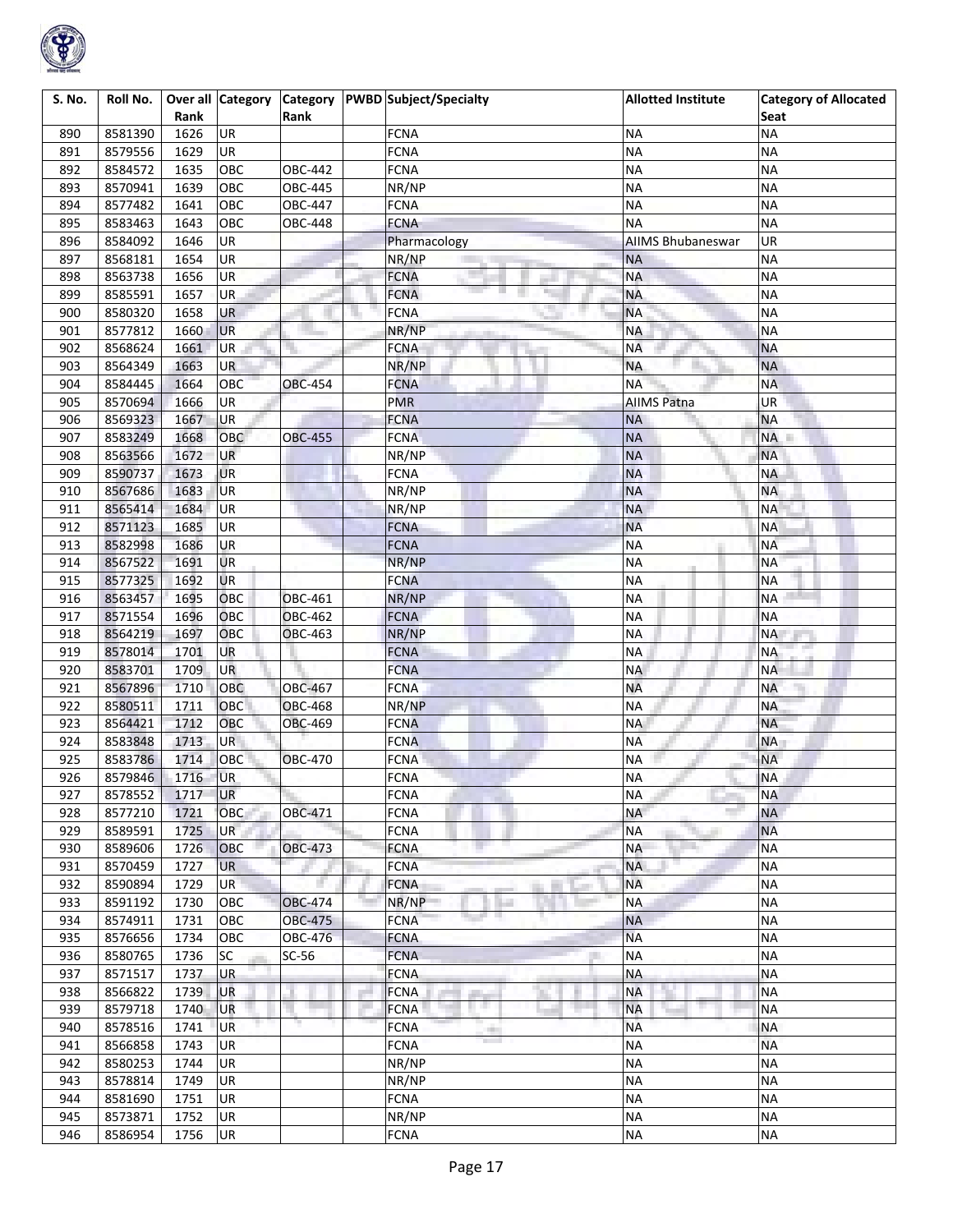

| S. No.     | Roll No.           | Rank         | Over all Category | <b>Category</b><br>Rank |               | <b>PWBD</b> Subject/Specialty | <b>Allotted Institute</b> | <b>Category of Allocated</b><br>Seat |
|------------|--------------------|--------------|-------------------|-------------------------|---------------|-------------------------------|---------------------------|--------------------------------------|
| 947        | 8589070            | 1757         | <b>UR</b>         |                         |               | Biochemistry                  | AIIMS New Delhi           | UR                                   |
| 948        | 8582464            | 1759         | OBC               | OBC-481                 |               | <b>FCNA</b>                   | <b>NA</b>                 | <b>NA</b>                            |
| 949        | 8570800            | 1766         | UR                |                         |               | NR/NP                         | <b>NA</b>                 | <b>NA</b>                            |
| 950        | 8586882            | 1769         | OBC               | <b>OBC-484</b>          |               | <b>FCNA</b>                   | <b>NA</b>                 | <b>NA</b>                            |
| 951        | 8589103            | 1773         | <b>UR</b>         |                         |               | <b>FCNA</b>                   | <b>NA</b>                 | <b>NA</b>                            |
| 952        | 8572266            | 1776         | UR                |                         |               | <b>FCNA</b>                   | <b>NA</b>                 | <b>NA</b>                            |
| 953        | 8581698            | 1779         | UR                |                         |               | <b>FCNA</b>                   | <b>NA</b>                 | <b>NA</b>                            |
| 954        | 8570206            | 1783         | OBC               | <b>OBC-487</b>          |               | <b>FCNA</b>                   | <b>NA</b>                 | <b>NA</b>                            |
| 955        | 8572222            | 1786         | UR                |                         |               | <b>FCNA</b>                   | <b>NA</b>                 | <b>NA</b>                            |
| 956        | 8586353            | 1787         | <b>UR</b>         |                         |               | <b>FCNA</b>                   | <b>NA</b>                 | <b>NA</b>                            |
| 957        | 8564747            | 1788         | <b>UR</b>         |                         |               | <b>FCNA</b>                   | <b>NA</b>                 | <b>NA</b>                            |
| 958        | 8589894            | 1790         | OBC               | <b>OBC-490</b>          |               | NR/NP                         | <b>NA</b>                 | <b>NA</b>                            |
| 959        | 8572330            | 1793         | OBC               | <b>OBC-492</b>          |               | <b>FCNA</b>                   | <b>NA</b>                 | <b>NA</b>                            |
| 960        | 8585995            | 1795         | OBC               | <b>OBC-494</b>          |               | <b>FCNA</b>                   | <b>NA</b>                 | <b>NA</b>                            |
|            |                    |              | <b>UR</b>         |                         |               | NR/NP                         | <b>NA</b>                 | <b>NA</b>                            |
| 961<br>962 | 8575904<br>8569407 | 1796<br>1797 | <b>UR</b>         |                         |               | NR/NP                         | <b>NA</b>                 | <b>NA</b>                            |
| 963        | 8573238            | 1798         | <b>UR</b>         |                         |               | <b>FCNA</b>                   | <b>NA</b>                 | <b>NA</b>                            |
| 964        | 8580695            | 1809         | OBC               | <b>OBC-500</b>          |               | <b>FCNA</b>                   | <b>NA</b>                 | NA <b>NA</b>                         |
| 965        |                    |              | OBC               |                         |               |                               | <b>NA</b>                 | <b>NA</b>                            |
|            | 8582136            | 1813         |                   | <b>OBC-502</b>          |               | NR/NP                         |                           |                                      |
| 966        | 8579978            | 1818         | OBC               | <b>OBC-505</b>          |               | NR/NP                         | <b>NA</b>                 | <b>NA</b>                            |
| 967        | 8584191            | 1820         | <b>UR</b>         |                         |               | <b>Community Medicine</b>     | AllMS Jodhpur             | UR                                   |
| 968        | 8567972            | 1823         | OBC               | <b>OBC-506</b>          |               | <b>FCNA</b>                   | <b>NA</b>                 | <b>NA</b>                            |
| 969        | 8589182            | 1825         | <b>UR</b>         |                         |               | NR/NP                         | <b>NA</b>                 | <b>NA</b>                            |
| 970        | 8581808            | 1827         | <b>UR</b>         |                         |               | <b>FCNA</b>                   | <b>NA</b>                 | <b>NA</b>                            |
| 971        | 8586310            | 1832         | ОВС               | OBC-509                 |               | <b>FCNA</b>                   | <b>NA</b>                 | <b>NA</b>                            |
| 972        | 8564592            | 1834         | <b>SC</b>         | $SC-58$                 |               | <b>FCNA</b>                   | <b>NA</b>                 | <b>NA</b>                            |
| 973        | 8582997            | 1835         | UR                |                         |               | <b>FCNA</b>                   | <b>NA</b>                 | <b>NA</b>                            |
| 974        | 8575509            | 1837         | UR                |                         |               | <b>FCNA</b>                   | <b>NA</b>                 | <b>NA</b>                            |
| 975        | 8589830            | 1839         | OBC               | <b>OBC-510</b>          |               | NR/NP                         | <b>NA</b>                 | <b>NA</b>                            |
| 976        | 8563523            | 1844         | <b>UR</b>         |                         |               | <b>FCNA</b>                   | <b>NA</b>                 | <b>NA</b>                            |
| 977        | 8590911            | 1845         | <b>UR</b>         |                         |               | <b>FCNA</b>                   | <b>NA</b>                 | NA                                   |
| 978        | 8585053            | 1847         | OBC               | OBC-513                 |               | NR/NP                         | <b>NA</b>                 | <b>NA</b>                            |
| 979        | 8564708            | 1849         | OBC               | <b>OBC-515</b>          |               | <b>FCNA</b>                   | <b>NA</b>                 | <b>NA</b>                            |
| 980        | 8577714            | 1850         | <b>UR</b>         |                         |               | NR/NP                         | <b>NA</b>                 | <b>NA</b>                            |
| 981        | 8587695            | 1852         | <b>SC</b>         | SC-59                   |               | <b>FCNA</b>                   | <b>NA</b>                 | <b>NA</b>                            |
| 982        | 8581738            | 1853         | <b>UR</b>         |                         |               | <b>FCNA</b>                   | <b>NA</b>                 | <b>NA</b>                            |
| 983        | 8572464            | 1854         | OBC               | OBC-516                 |               | <b>FCNA</b>                   | <b>NA</b>                 | <b>NA</b>                            |
| 984        | 8571868            | 1856         | UR                |                         |               | <b>FCNA</b>                   | <b>NA</b>                 | <b>NA</b>                            |
| 985        | 8578968            | 1863         | <b>UR</b>         |                         |               | NR/NP                         | <b>NA</b>                 | <b>NA</b>                            |
| 986        | 8589687            | 1867         | <b>UR</b>         |                         |               | <b>FCNA</b>                   | <b>NA</b>                 | <b>NA</b>                            |
| 987        | 8571546            | 1868         | <b>UR</b>         |                         |               | <b>FCNA</b>                   | <b>NA</b>                 | <b>NA</b>                            |
| 988        | 8568913            | 1871         | <b>UR</b>         |                         |               | <b>FCNA</b>                   | <b>NA</b>                 | <b>NA</b>                            |
| 989        | 8569486            | 1872         | UR                |                         |               | <b>FCNA</b>                   | <b>NA</b>                 | <b>NA</b>                            |
| 990        | 8574903            | 1874         | UR                |                         |               | <b>FCNA</b>                   | <b>NA</b>                 | <b>NA</b>                            |
| 991        | 8572437            | 1876         | UR                |                         |               | NR/NP                         | <b>NA</b>                 | <b>NA</b>                            |
| 992        | 8564419            | 1883         | <b>UR</b>         |                         |               | <b>FCNA</b>                   | <b>NA</b>                 | <b>NA</b>                            |
| 993        | 8578367            | 1888         | UR                |                         |               | NR/NP                         | <b>NA</b>                 | <b>NA</b>                            |
| 994        | 8580907            | 1889         | UR                |                         |               | NR/NP                         | <b>NA</b>                 | <b>NA</b>                            |
| 995        | 8588063            | 1890         | OBC               | <b>OBC-527</b>          | $\Rightarrow$ | NR/NP<br>a.                   | <b>NA</b>                 | <b>NA</b>                            |
| 996        | 8563726            | 1891         | UR                |                         |               | a.<br>NR/NP                   | <b>NA</b>                 | <b>NA</b>                            |
| 997        | 8582801            | 1894         | UR                |                         |               | NR/NP                         | <b>NA</b>                 | <b>NA</b>                            |
| 998        | 8564913            | 1897         | <b>UR</b>         |                         |               | NR/NP                         | <b>NA</b>                 | <b>NA</b>                            |
| 999        | 8564982            | 1903         | <b>UR</b>         |                         |               | NR/NP                         | <b>NA</b>                 | <b>NA</b>                            |
| 1000       | 8588184            | 1905         | <b>UR</b>         |                         |               | NR/NP                         | <b>NA</b>                 | <b>NA</b>                            |
| 1001       | 8570810            | 1909         | UR                |                         |               | <b>FCNA</b>                   | <b>NA</b>                 | <b>NA</b>                            |
| 1002       | 8581967            | 1910         | UR                |                         |               | <b>FCNA</b>                   | <b>NA</b>                 | <b>NA</b>                            |
| 1003       | 8577967            | 1913         | OBC               | OBC-533                 |               | NR/NP                         | <b>NA</b>                 | <b>NA</b>                            |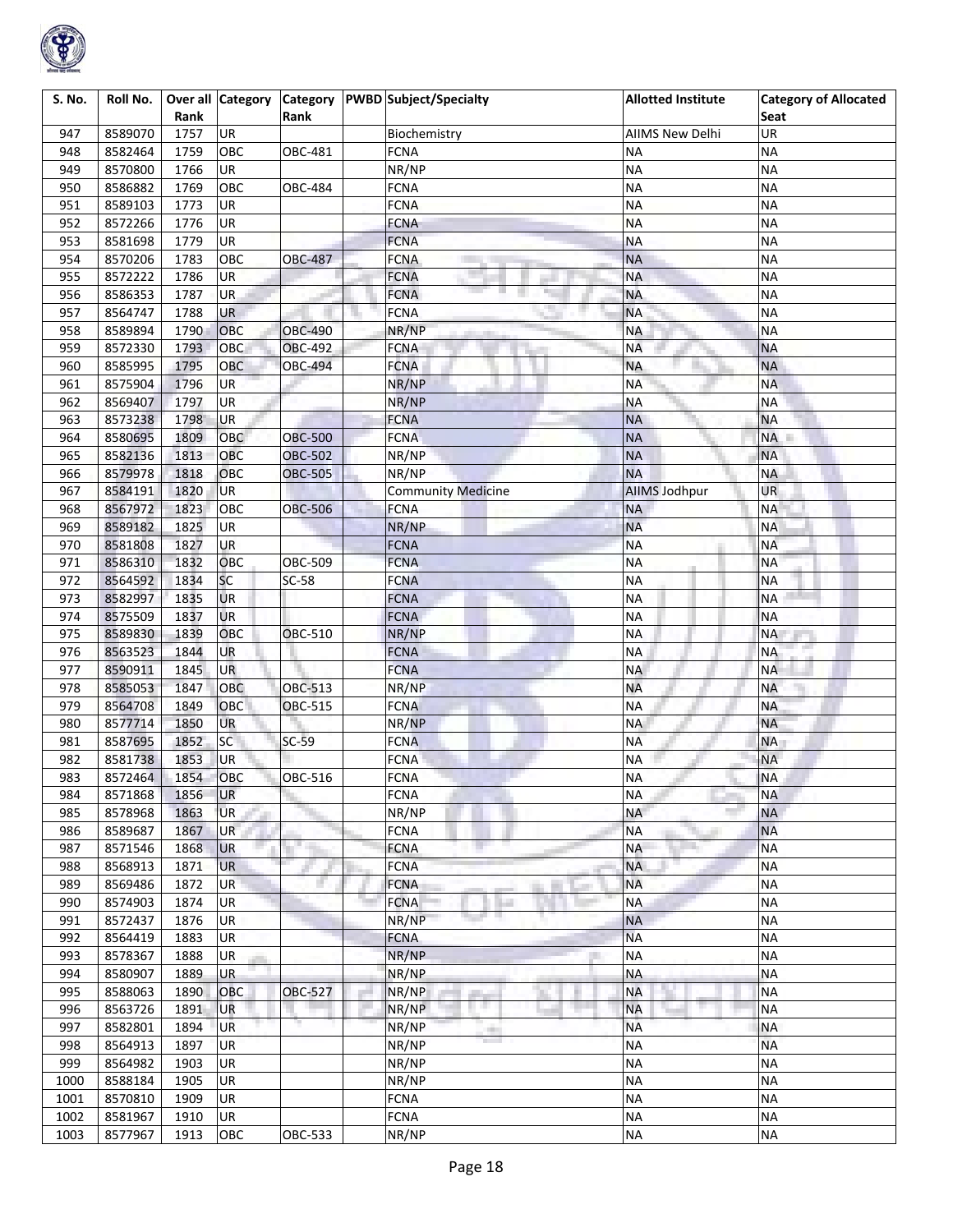

| S. No. | Roll No. |      | Over all Category |                |    | Category PWBD Subject/Specialty              | <b>Allotted Institute</b> | <b>Category of Allocated</b> |
|--------|----------|------|-------------------|----------------|----|----------------------------------------------|---------------------------|------------------------------|
|        |          | Rank |                   | Rank           |    |                                              |                           | Seat                         |
| 1004   | 8563671  | 1914 | <b>UR</b>         |                |    | NR/NP                                        | <b>NA</b>                 | <b>NA</b>                    |
| 1005   | 8575143  | 1917 | UR                |                |    | <b>FCNA</b>                                  | <b>NA</b>                 | <b>NA</b>                    |
| 1006   | 8564017  | 1920 | UR                |                |    | <b>FCNA</b>                                  | <b>NA</b>                 | <b>NA</b>                    |
| 1007   | 8572748  | 1921 | UR                |                |    | <b>FCNA</b>                                  | <b>NA</b>                 | <b>NA</b>                    |
| 1008   | 8583064  | 1924 | UR                |                |    | NR/NP                                        | <b>NA</b>                 | <b>NA</b>                    |
| 1009   | 8584606  | 1925 | SC                | $SC-61$        |    | Anaesthesiology                              | <b>AIIMS New Delhi</b>    | SC                           |
| 1010   | 8569661  | 1926 | UR                |                |    | NR/NP                                        | <b>NA</b>                 | <b>NA</b>                    |
| 1011   | 8564424  | 1928 | UR                |                |    | NR/NP                                        | <b>NA</b>                 | <b>NA</b>                    |
| 1012   | 8585827  | 1930 | UR                |                |    | <b>Transfusion Medicine &amp; Blood Bank</b> | <b>AIIMS Jodhpur</b>      | UR                           |
| 1013   | 8588682  | 1931 | OBC               | <b>OBC-536</b> |    | <b>FCNA</b>                                  | <b>NA</b>                 | <b>NA</b>                    |
| 1014   | 8582837  | 1934 | <b>UR</b>         |                |    | <b>FCNA</b>                                  | <b>NA</b>                 | <b>NA</b>                    |
| 1015   | 8587264  | 1935 | OBC               | <b>OBC-538</b> |    | <b>FCNA</b>                                  | <b>NA</b>                 | <b>NA</b>                    |
| 1016   | 8576814  | 1937 | OBC               | <b>OBC-540</b> |    | <b>FCNA</b>                                  | <b>NA</b>                 | <b>NA</b>                    |
| 1017   | 8563400  | 1941 | UR.               |                |    | <b>FCNA</b>                                  | <b>NA</b>                 | <b>NA</b>                    |
| 1018   | 8566537  | 1946 | UR                |                |    | <b>FCNA</b>                                  | <b>NA</b>                 | <b>NA</b>                    |
| 1019   | 8571522  | 1951 | UR                |                |    | <b>FCNA</b>                                  | <b>NA</b>                 | <b>NA</b>                    |
| 1020   | 8586026  | 1952 | UR                |                |    | NR/NP                                        | <b>NA</b>                 | <b>NA</b>                    |
|        |          |      |                   |                |    |                                              |                           |                              |
| 1021   | 8581268  | 1954 | <b>UR</b>         |                |    | NR/NP                                        | <b>NA</b>                 | NA <b>II</b>                 |
| 1022   | 8575657  | 1957 | OBC               | <b>OBC-544</b> |    | NR/NP                                        | <b>NA</b>                 | <b>NA</b>                    |
| 1023   | 8567006  | 1958 | UR                |                |    | NR/NP                                        | <b>NA</b>                 | <b>NA</b>                    |
| 1024   | 8565283  | 1960 | OBC               | <b>OBC-546</b> |    | NR/NP                                        | <b>NA</b>                 | <b>NA</b>                    |
| 1025   | 8591014  | 1961 | UR                |                |    | <b>FCNA</b>                                  | <b>NA</b>                 | <b>NA</b>                    |
| 1026   | 8576376  | 1962 | OBC               | <b>OBC-547</b> |    | NR/NP                                        | <b>NA</b>                 | <b>NA</b>                    |
| 1027   | 8570577  | 1963 | OBC               | <b>OBC-548</b> |    | <b>FCNA</b>                                  | <b>NA</b>                 | <b>NA</b>                    |
| 1028   | 8563261  | 1967 | ОВС               | OBC-550        |    | <b>FCNA</b>                                  | <b>NA</b>                 | <b>NA</b>                    |
| 1029   | 8587800  | 1970 | ОВС               | OBC-551        |    | NR/NP                                        | <b>NA</b>                 | <b>NA</b>                    |
| 1030   | 8565682  | 1972 | UR                |                |    | <b>FCNA</b>                                  | <b>NA</b>                 | <b>NA</b>                    |
| 1031   | 8563981  | 1973 | OBC               | <b>OBC-553</b> |    | NR/NP                                        | <b>NA</b>                 | <b>NA</b>                    |
| 1032   | 8586568  | 1975 | UR                |                |    | NR/NP                                        | <b>NA</b>                 | <b>NA</b>                    |
| 1033   | 8585935  | 1980 | UR                |                |    | <b>FCNA</b>                                  | <b>NA</b>                 | <b>NA</b>                    |
| 1034   | 8563696  | 1981 | <b>UR</b>         |                |    | <b>FCNA</b>                                  | <b>NA</b>                 | <b>NA</b>                    |
| 1035   | 8565065  | 1982 | UR                |                |    | <b>FCNA</b>                                  | <b>NA</b>                 | <b>NA</b>                    |
| 1036   | 8564910  | 1986 | ОВС               | <b>OBC-557</b> |    | NR/NP                                        | <b>NA</b>                 | <b>NA</b>                    |
| 1037   | 8580827  | 1987 | OBC               | <b>OBC-558</b> |    | <b>FCNA</b>                                  | <b>NA</b>                 | <b>NA</b>                    |
| 1038   | 8583558  | 1990 | UR                |                |    | NR/NP                                        | <b>NA</b>                 | <b>NA</b>                    |
| 1039   | 8576880  | 1994 | <b>UR</b>         |                |    | NR/NP                                        | <b>NA</b>                 | <b>NA</b>                    |
| 1040   | 8570276  | 1996 | <b>UR</b>         |                |    | <b>FCNA</b>                                  | <b>NA</b>                 | <b>NA</b>                    |
| 1041   | 8590720  | 1998 | UR                |                |    | <b>FCNA</b>                                  | <b>NA</b>                 | <b>NA</b>                    |
| 1042   | 8565845  | 1999 | OBC               | <b>OBC-562</b> |    | <b>FCNA</b>                                  | <b>NA</b>                 | <b>NA</b>                    |
| 1043   | 8573437  | 2000 | <b>SC</b>         | $SC-62$        |    | <b>FCNA</b>                                  | <b>NA</b>                 | <b>NA</b>                    |
| 1044   | 8577848  | 2003 | <b>UR</b>         |                |    | <b>FCNA</b>                                  | <b>NA</b>                 | <b>NA</b>                    |
| 1045   |          | 2007 | <b>UR</b>         |                |    | <b>FCNA</b>                                  | <b>NA</b>                 |                              |
|        | 8571685  |      |                   |                |    |                                              | <b>NA</b>                 | <b>NA</b>                    |
| 1046   | 8576674  | 2010 | OBC               | <b>OBC-565</b> |    | <b>FCNA</b>                                  |                           | NА                           |
| 1047   | 8583033  | 2013 | UR                |                |    | NR/NP                                        | <b>NA</b>                 | <b>NA</b>                    |
| 1048   | 8581475  | 2015 | OBC               | <b>OBC-566</b> |    | NR/NP                                        | <b>NA</b>                 | <b>NA</b>                    |
| 1049   | 8582135  | 2025 | OBC               | <b>OBC-570</b> |    | <b>FCNA</b>                                  | <b>NA</b>                 | <b>NA</b>                    |
| 1050   | 8578209  | 2026 | UR                |                |    | <b>FCNA</b>                                  | <b>NA</b>                 | <b>NA</b>                    |
| 1051   | 8588140  | 2030 | SC                | $SC-65$        |    | Orthopaedics                                 | <b>AIIMS Raipur</b>       | $\overline{SC}$              |
| 1052   | 8581216  | 2032 | UR                |                | e. | NR/NP<br>an i                                | <b>NA</b>                 | <b>NA</b>                    |
| 1053   | 8590004  | 2033 | UR                |                |    | œ.<br><b>FCNA</b>                            | <b>NA</b>                 | <b>NA</b>                    |
| 1054   | 8576015  | 2038 | OBC               | <b>OBC-573</b> |    | <b>FCNA</b><br>et i                          | <b>NA</b>                 | <b>NA</b>                    |
| 1055   | 8564529  | 2040 | <b>UR</b>         |                |    | <b>FCNA</b>                                  | <b>NA</b>                 | <b>NA</b>                    |
| 1056   | 8570844  | 2042 | UR                |                |    | <b>FCNA</b>                                  | <b>NA</b>                 | <b>NA</b>                    |
| 1057   | 8586755  | 2043 | UR                |                |    | <b>FCNA</b>                                  | <b>NA</b>                 | <b>NA</b>                    |
| 1058   | 8583146  | 2051 | UR                |                |    | <b>FCNA</b>                                  | <b>NA</b>                 | <b>NA</b>                    |
| 1059   | 8590979  | 2053 | OBC               | OBC-575        |    | <b>FCNA</b>                                  | <b>NA</b>                 | <b>NA</b>                    |
| 1060   | 8588170  | 2054 | OBC               | OBC-576        |    | NR/NP                                        | <b>NA</b>                 | <b>NA</b>                    |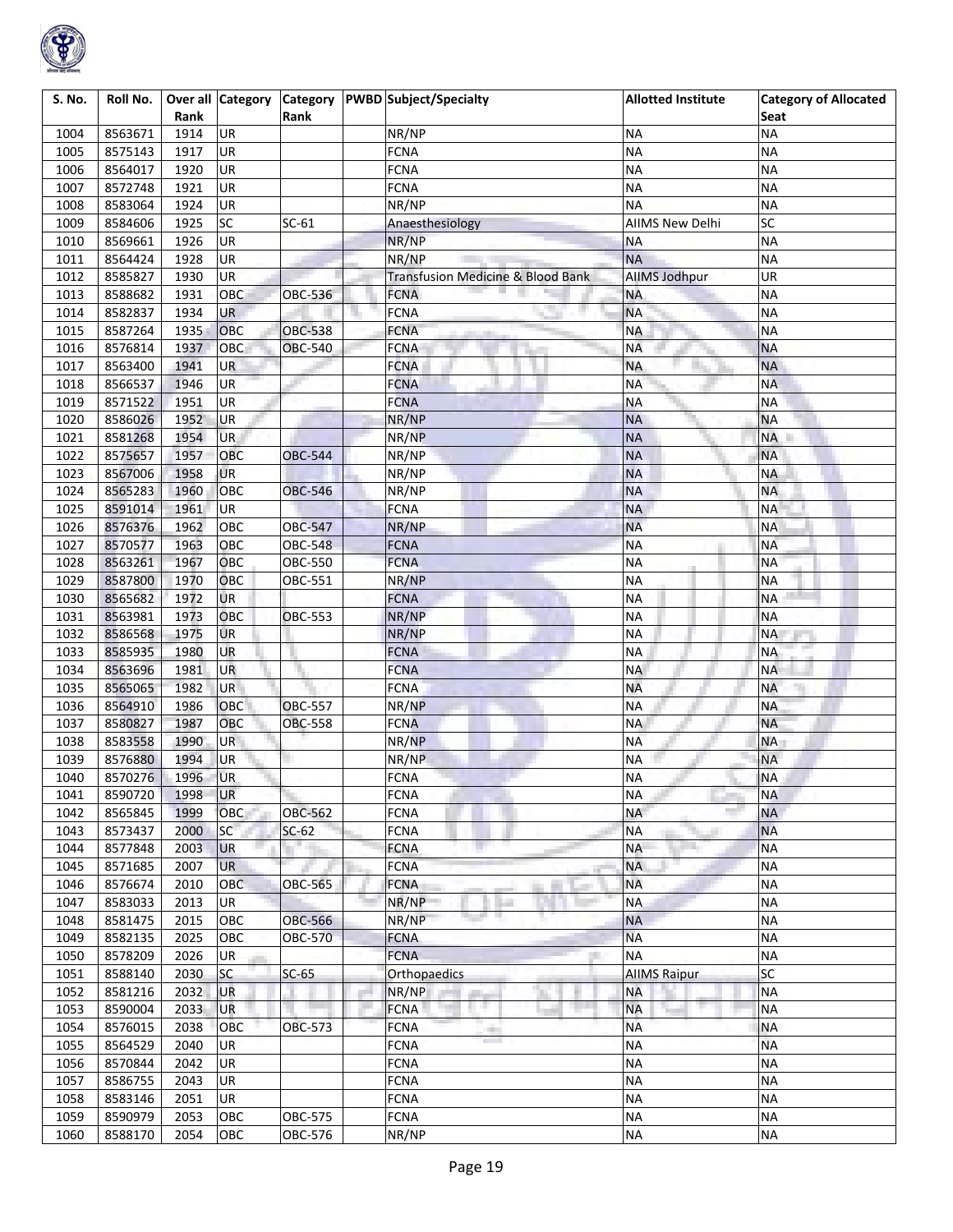

| S. No. | Roll No. | Rank         | Over all Category | Rank           | Category   PWBD Subject/Specialty                 | <b>Allotted Institute</b>             | <b>Category of Allocated</b><br>Seat |
|--------|----------|--------------|-------------------|----------------|---------------------------------------------------|---------------------------------------|--------------------------------------|
|        |          |              |                   |                |                                                   |                                       |                                      |
| 1061   | 8570584  | 2057         | <b>UR</b><br>UR   |                | NR/NP                                             | <b>NA</b><br><b>NA</b>                | <b>NA</b>                            |
| 1062   | 8563032  | 2060         |                   |                | <b>FCNA</b>                                       |                                       | <b>NA</b>                            |
| 1063   | 8577495  | 2061         | UR                |                | NR/NP                                             | <b>NA</b>                             | <b>NA</b>                            |
| 1064   | 8570936  | 2070         | <b>UR</b>         |                | <b>Transfusion Medicine</b>                       | <b>AIIMS Raipur</b>                   | UR                                   |
| 1065   | 8589318  | 2073         | <b>UR</b>         |                | <b>FCNA</b>                                       | <b>NA</b>                             | <b>NA</b>                            |
| 1066   | 8569672  | 2074         | <b>UR</b>         |                | <b>FCNA</b>                                       | <b>NA</b>                             | <b>NA</b>                            |
| 1067   | 8572385  | 2079         | UR                |                | <b>FCNA</b>                                       | <b>NA</b>                             | <b>NA</b>                            |
| 1068   | 8577674  | 2080         | UR                |                | NR/NP                                             | <b>NA</b>                             | <b>NA</b>                            |
| 1069   | 8579678  | 2082         | <b>UR</b>         |                | NR/NP                                             | <b>NA</b>                             | <b>NA</b>                            |
| 1070   | 8576208  | 2083         | <b>UR</b>         |                | <b>FCNA</b><br>m                                  | <b>NA</b>                             | <b>NA</b>                            |
| 1071   | 8565918  | 2086         | <b>UR</b>         |                | NR/NP                                             | <b>NA</b>                             | <b>NA</b>                            |
| 1072   | 8584400  | 2087         | <b>UR</b>         |                | <b>FCNA</b>                                       | <b>NA</b>                             | <b>NA</b>                            |
| 1073   | 8590374  | 2089         | <b>UR</b>         |                | <b>FCNA</b>                                       | <b>NA</b>                             | <b>NA</b>                            |
| 1074   | 8591207  | 2096         | OBC               | <b>OBC-583</b> | <b>FCNA</b>                                       | <b>NA</b>                             | <b>NA</b>                            |
| 1075   | 8591080  | 2097         | <b>UR</b>         |                | <b>FCNA</b>                                       | <b>NA</b>                             | <b>NA</b>                            |
| 1076   | 8580949  | 2104         | OBC               | <b>OBC-586</b> | <b>FCNA</b>                                       | <b>NA</b>                             | <b>NA</b>                            |
| 1077   | 8575474  | 2109         | UR                |                | NR/NP                                             | <b>NA</b>                             | <b>NA</b>                            |
| 1078   | 8588640  | 2110         | SC                | $SC-68$        | <b>Emergency Medicine</b>                         | <b>AIIMS New Delhi</b>                | <b>SC</b><br>×                       |
| 1079   | 8588449  | 2111         | OBC               | <b>OBC-589</b> | FCNA                                              | <b>NA</b>                             | <b>NA</b>                            |
| 1080   | 8587221  | 2112         | UR                |                | <b>FCNA</b>                                       | <b>NA</b>                             | <b>NA</b>                            |
| 1081   | 8570207  | 2116         | OBC               | <b>OBC-591</b> | NR/NP                                             | <b>NA</b>                             | <b>NA</b>                            |
| 1082   | 8563394  | 2117         | <b>UR</b>         |                | <b>FCNA</b>                                       | <b>NA</b>                             | <b>NA</b>                            |
| 1083   | 8590118  | 2118         | OBC               | OBC-592        | NR/NP                                             | <b>NA</b>                             | <b>NA</b>                            |
| 1084   | 8564895  | 2122         | OBC               | <b>OBC-593</b> | NR/NP                                             | <b>NA</b>                             | <b>NA</b>                            |
| 1085   | 8588424  | 2125         | ОВС               | <b>OBC-595</b> | Community Medicine & Family Medicine AIIMS Raipur |                                       | UR-MRC                               |
| 1086   | 8564072  | 2128         | OBC               | OBC-596        | <b>FCNA</b>                                       | <b>NA</b>                             | <b>NA</b>                            |
| 1087   | 8584435  | 2131         | <b>UR</b>         |                | NR/NP                                             | <b>NA</b>                             | <b>NA</b>                            |
| 1088   | 8570989  | 2135         | ОВС               | <b>OBC-600</b> | NR/NP                                             | <b>NA</b>                             | <b>NA</b>                            |
| 1089   | 8581152  | 2136         | <b>UR</b>         |                | <b>FCNA</b>                                       | <b>NA</b>                             | <b>NA</b>                            |
| 1090   | 8590057  | 2138         | UR                |                | <b>FCNA</b>                                       | <b>NA</b>                             | <b>NA</b>                            |
| 1091   | 8567902  | 2139         | UR                |                | <b>FCNA</b>                                       | <b>NA</b>                             | <b>NA</b>                            |
| 1092   | 8587602  | 2140         | OBC               | OBC-601        | <b>FCNA</b>                                       | <b>NA</b>                             | <b>NA</b>                            |
| 1093   | 8589563  | 2142         | <b>UR</b>         |                | <b>FCNA</b>                                       | <b>NA</b>                             | <b>NA</b>                            |
| 1094   | 8581762  | 2145         | <b>SC</b>         | $SC-69$        | Paediatrics                                       | <b>AIIMS Patna</b>                    | <b>SC</b>                            |
| 1095   | 8583854  | 2146         | UR                |                | <b>FCNA</b>                                       | <b>NA</b>                             | <b>NA</b>                            |
| 1096   |          |              | SC                |                |                                                   |                                       | <b>SC</b>                            |
| 1097   | 8590438  | 2151<br>2153 | OBC               | <b>SC-70</b>   | Obst. & Gynaecology                               | <b>AIIMS Bhubaneswar</b><br><b>NA</b> | <b>NA</b>                            |
|        | 8566744  |              |                   | OBC-604        | <b>FCNA</b>                                       |                                       |                                      |
| 1098   | 8576925  | 2156         | OBC               | <b>OBC-605</b> | <b>FCNA</b>                                       | <b>NA</b>                             | <b>NA</b>                            |
| 1099   | 8587445  | 2158         | OBC               | OBC-607        | NR/NP                                             | <b>NA</b>                             | <b>NA</b>                            |
| 1100   | 8577866  | 2159         | <b>UR</b>         |                | <b>FCNA</b>                                       | <b>NA</b>                             | <b>NA</b>                            |
| 1101   | 8567198  | 2164         | OBC               | OBC-610        | NR/NP                                             | <b>NA</b>                             | <b>NA</b>                            |
| 1102   | 8574434  | 2165         | OBC               | OBC-611        | NR/NP                                             | <b>NA</b>                             | <b>NA</b>                            |
| 1103   | 8575067  | 2172         | ОВС               | OBC-616        | NR/NP                                             | <b>NA</b>                             | <b>NA</b>                            |
| 1104   | 8590903  | 2177         | UR                |                | Community Medicine & Family Medicine              | <b>AllMS Raipur</b>                   | UR                                   |
| 1105   | 8563831  | 2178         | <b>UR</b>         |                | Community & Family Medicine                       | <b>AIIMS Patna</b>                    | UR                                   |
| 1106   | 8565869  | 2179         | UR                |                | NR/NP                                             | <b>NA</b>                             | <b>NA</b>                            |
| 1107   | 8566948  | 2184         | UR                |                | <b>FCNA</b>                                       | <b>NA</b>                             | <b>NA</b>                            |
| 1108   | 8584475  | 2188         | OBC               | OBC-620        | <b>FCNA</b>                                       | <b>NA</b>                             | <b>NA</b>                            |
| 1109   | 8586692  | 2190         | <b>UR</b>         |                | <b>FCNA</b>                                       | <b>NA</b>                             | <b>NA</b>                            |
| 1110   | 8579516  | 2193         | OBC               | OBC-621        | ш.<br><b>FCNA</b>                                 | <b>NA</b>                             | <b>NA</b>                            |
| 1111   | 8586196  | 2194         | OBC               | OBC-622        | NR/NP<br>cio)                                     | <b>NA</b>                             | <b>NA</b>                            |
| 1112   | 8586242  | 2196         | UR                |                | FCNA                                              | <b>NA</b>                             | <b>NA</b>                            |
| 1113   | 8573030  | 2199         | UR                |                | NR/NP                                             | <b>NA</b>                             | <b>NA</b>                            |
| 1114   | 8588450  | 2201         | UR                |                | Community & Family Medicine                       | AIIMS Patna                           | UR                                   |
| 1115   | 8582686  | 2203         | OBC               | OBC-627        | NR/NP                                             | <b>NA</b>                             | <b>NA</b>                            |
| 1116   | 8590099  | 2206         | <b>UR</b>         |                | <b>FCNA</b>                                       | <b>NA</b>                             | <b>NA</b>                            |
| 1117   | 8565692  | 2212         | UR                |                | <b>FCNA</b>                                       | <b>NA</b>                             | <b>NA</b>                            |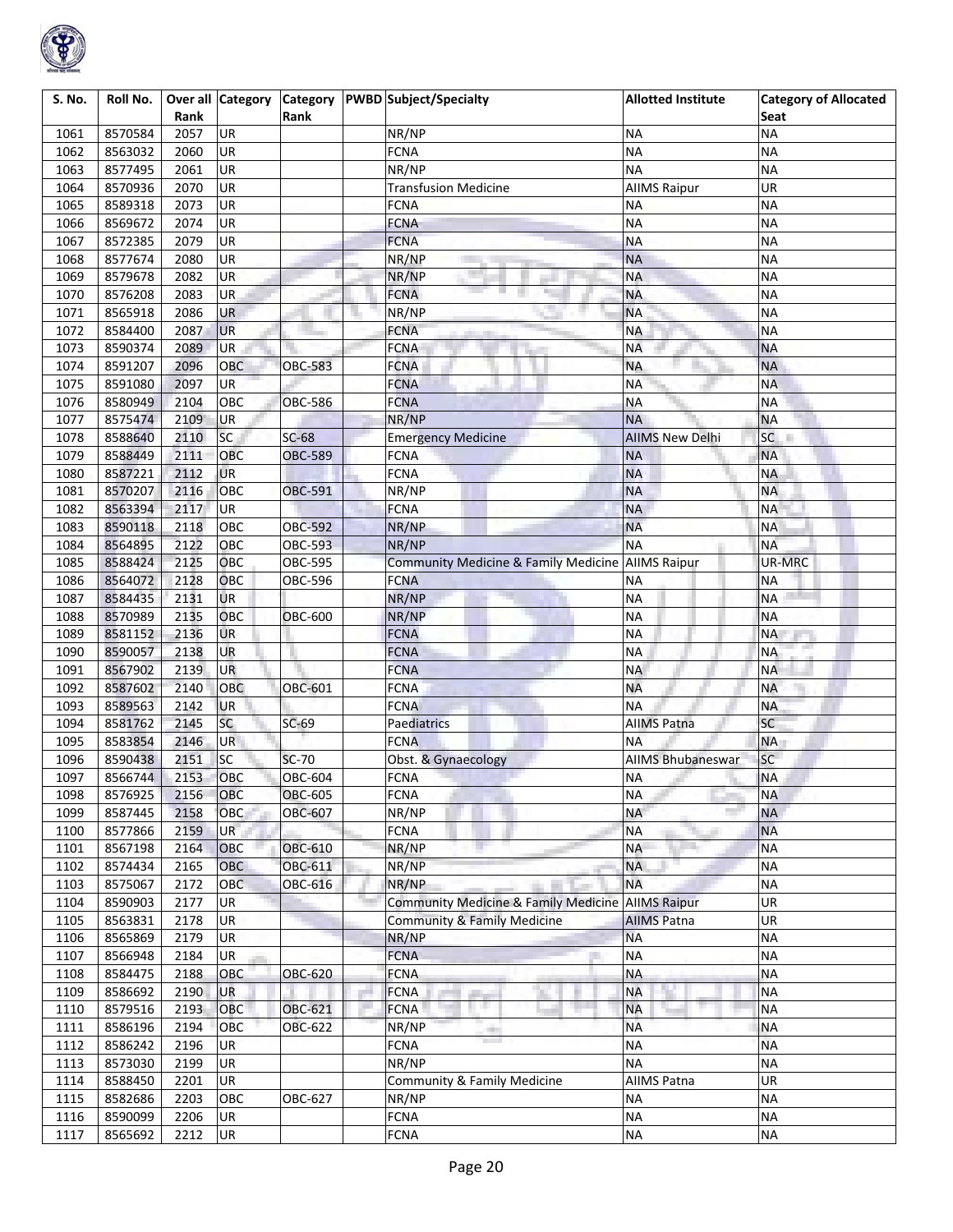

| S. No. | Roll No. |      | Over all Category | <b>Category</b> |    | <b>PWBD</b> Subject/Specialty      | <b>Allotted Institute</b> | <b>Category of Allocated</b> |
|--------|----------|------|-------------------|-----------------|----|------------------------------------|---------------------------|------------------------------|
|        |          | Rank |                   | Rank            |    |                                    |                           | Seat                         |
| 1118   | 8572169  | 2213 | UR                |                 |    | <b>FCNA</b>                        | <b>NA</b>                 | <b>NA</b>                    |
| 1119   | 8584458  | 2214 | <b>UR</b>         |                 |    | NR/NP                              | <b>NA</b>                 | <b>NA</b>                    |
| 1120   | 8583727  | 2216 | UR                |                 |    | <b>FCNA</b>                        | <b>NA</b>                 | <b>NA</b>                    |
| 1121   | 8590976  | 2217 | <b>UR</b>         |                 |    | NR/NP                              | <b>NA</b>                 | <b>NA</b>                    |
| 1122   | 8566989  | 2218 | <b>UR</b>         |                 |    | <b>FCNA</b>                        | <b>NA</b>                 | <b>NA</b>                    |
| 1123   | 8582932  | 2220 | OBC               | OBC-629         |    | <b>FCNA</b>                        | <b>NA</b>                 | <b>NA</b>                    |
| 1124   | 8589165  | 2223 | UR                |                 |    | NR/NP                              | <b>NA</b>                 | <b>NA</b>                    |
| 1125   | 8586327  | 2224 | UR                |                 |    | <b>FCNA</b>                        | <b>NA</b>                 | <b>NA</b>                    |
| 1126   | 8578672  | 2226 | ОВС               | OBC-631         |    | <b>FCNA</b>                        | <b>NA</b>                 | <b>NA</b>                    |
| 1127   | 8566826  | 2229 | <b>UR</b>         |                 |    | <b>FCNA</b>                        | <b>NA</b>                 | <b>NA</b>                    |
| 1128   | 8570073  | 2230 | UR                |                 |    | <b>FCNA</b>                        | <b>NA</b>                 | <b>NA</b>                    |
| 1129   | 8581707  | 2231 | <b>UR</b>         |                 |    | NR/NP                              | <b>NA</b>                 | <b>NA</b>                    |
| 1130   | 8587860  | 2233 | OBC               | OBC-633         |    | <b>FCNA</b>                        | <b>NA</b>                 | <b>NA</b>                    |
| 1131   | 8571681  | 2237 | <b>UR</b>         |                 |    | NR/NP                              | <b>NA</b>                 | <b>NA</b>                    |
| 1132   | 8570888  | 2238 | <b>UR</b>         |                 |    | NR/NP                              | <b>NA</b>                 | <b>NA</b>                    |
| 1133   | 8567041  | 2241 | <b>UR</b>         |                 |    | <b>FCNA</b>                        | <b>NA</b>                 | <b>NA</b>                    |
| 1134   | 8572257  | 2242 | <b>UR</b>         |                 |    | <b>FCNA</b>                        | <b>NA</b>                 | <b>NA</b>                    |
| 1135   | 8575895  | 2243 | <b>UR</b>         |                 |    | <b>FCNA</b>                        | <b>NA</b>                 | NA <b>II</b>                 |
| 1136   | 8567408  | 2244 | OBC               | <b>OBC-636</b>  |    | <b>FCNA</b>                        | <b>NA</b>                 | <b>NA</b>                    |
| 1137   | 8578874  | 2246 | OBC               | OBC-637         |    | <b>FCNA</b>                        | <b>NA</b>                 | <b>NA</b>                    |
| 1138   | 8576049  | 2247 | <b>UR</b>         |                 |    | <b>FCNA</b>                        | <b>NA</b>                 | <b>NA</b>                    |
| 1139   | 8568440  | 2257 | OBC               | <b>OBC-642</b>  |    | <b>FCNA</b>                        | <b>NA</b>                 | <b>NA</b>                    |
| 1140   | 8587490  | 2260 | OBC               | <b>OBC-643</b>  |    | <b>FCNA</b>                        | <b>NA</b>                 | <b>NA</b>                    |
| 1141   | 8586087  | 2261 | <b>UR</b>         |                 |    | <b>FCNA</b>                        | <b>NA</b>                 | <b>NA</b>                    |
| 1142   | 8564394  | 2263 | UR                |                 |    | NR/NP                              | <b>NA</b>                 | <b>NA</b>                    |
| 1143   | 8586655  | 2266 | UR                |                 |    | NR/NP                              | <b>NA</b>                 | <b>NA</b>                    |
| 1144   | 8567920  | 2267 | <b>SC</b>         | $SC-71$         |    | NR/NP                              | <b>NA</b>                 | <b>NA</b>                    |
| 1145   | 8570728  | 2270 | UR                |                 |    | <b>FCNA</b>                        | <b>NA</b>                 | <b>NA</b>                    |
| 1146   | 8576428  | 2272 | UR                |                 |    | <b>FCNA</b>                        | <b>NA</b>                 | <b>NA</b>                    |
| 1147   | 8576554  | 2278 | UR                |                 |    | NR/NP                              | <b>NA</b>                 | <b>NA</b>                    |
| 1148   | 8566807  | 2280 | OBC               | OBC-646         |    | NR/NP                              | <b>NA</b>                 | <b>NA</b>                    |
| 1149   | 8570127  | 2283 | <b>ST</b>         | $ST-11$         |    | <b>Orthopaedics</b>                | <b>AIIMS Rishikesh</b>    | ST                           |
| 1150   | 8590955  | 2284 | UR                |                 |    | <b>FCNA</b>                        | <b>NA</b>                 | <b>NA</b>                    |
| 1151   | 8564998  | 2286 | OBC               | OBC-649         |    | <b>FCNA</b>                        | <b>NA</b>                 | <b>NA</b>                    |
| 1152   | 8590513  | 2291 | <b>UR</b>         |                 |    | <b>FCNA</b>                        | <b>NA</b>                 | <b>NA</b>                    |
| 1153   | 8573202  | 2292 | <b>UR</b>         |                 |    | <b>FCNA</b>                        | <b>NA</b>                 | <b>NA</b>                    |
| 1154   | 8566418  | 2297 | <b>UR</b>         |                 |    | NR/NP                              | <b>NA</b>                 | <b>NA</b>                    |
| 1155   | 8581038  | 2300 | OBC               | <b>OBC-653</b>  |    | NR/NP                              | <b>NA</b>                 | <b>NA</b>                    |
| 1156   | 8589870  | 2302 | <b>ST</b>         | $ST-12$         |    | Radiodiagnosis                     | <b>AIIMS Raipur</b>       | <b>ST</b>                    |
| 1157   | 8586289  | 2304 | <b>UR</b>         |                 |    | <b>FCNA</b>                        | <b>NA</b>                 | <b>NA</b>                    |
| 1158   | 8575273  | 2312 | OBC               | <b>OBC-656</b>  |    | NR/NP                              | <b>NA</b>                 | <b>NA</b>                    |
| 1159   | 8569635  | 2314 | <b>UR</b>         |                 |    | NR/NP                              | <b>NA</b>                 | <b>NA</b>                    |
| 1160   | 8581755  | 2315 | <b>UR</b>         |                 |    | <b>FCNA</b>                        | <b>NA</b>                 | <b>NA</b>                    |
| 1161   | 8586396  | 2316 | OBC               | OBC-657         |    | <b>FCNA</b>                        | <b>NA</b>                 | <b>NA</b>                    |
| 1162   | 8568748  | 2317 | <b>UR</b>         |                 |    | <b>FCNA</b>                        | <b>NA</b>                 | <b>NA</b>                    |
| 1163   | 8583871  | 2318 | <b>UR</b>         |                 |    | <b>FCNA</b>                        | <b>NA</b>                 | <b>NA</b>                    |
| 1164   | 8570439  | 2319 | OBC               | OBC-658         |    | NR/NP                              | <b>NA</b>                 | <b>NA</b>                    |
| 1165   | 8591129  | 2323 | ОВС               | OBC-659         |    | <b>FCNA</b>                        | <b>NA</b>                 | <b>NA</b>                    |
| 1166   | 8579269  | 2326 | <b>UR</b>         |                 | r. | NR/NP<br>a.                        | <b>NA</b>                 | <b>NA</b>                    |
| 1167   | 8570505  | 2328 | UR                |                 |    | œ.<br><b>FCNA</b>                  | <b>NA</b>                 | <b>NA</b>                    |
| 1168   | 8572185  | 2330 | <b>UR</b>         |                 |    | NR/NP<br>ch.                       | <b>NA</b>                 | <b>NA</b>                    |
| 1169   | 8591131  | 2332 | OBC               | OBC-663         |    | NR/NP                              | <b>NA</b>                 | <b>NA</b>                    |
| 1170   | 8571058  | 2333 | OBC               | OBC-664         |    | Physical Medicine & Rehabilitation | <b>AIIMS Rishikesh</b>    | OBC                          |
| 1171   | 8585468  | 2335 | UR                |                 |    | FCNA                               | <b>NA</b>                 | <b>NA</b>                    |
| 1172   | 8584367  | 2338 | SC                | $SC-75$         |    | <b>Emergency Medicine</b>          | <b>AIIMS New Delhi</b>    | SC                           |
| 1173   | 8566905  | 2341 | UR                |                 |    | FCNA                               | <b>NA</b>                 | <b>NA</b>                    |
| 1174   | 8581550  | 2345 | UR                |                 |    | <b>FCNA</b>                        | $\sf NA$                  | <b>NA</b>                    |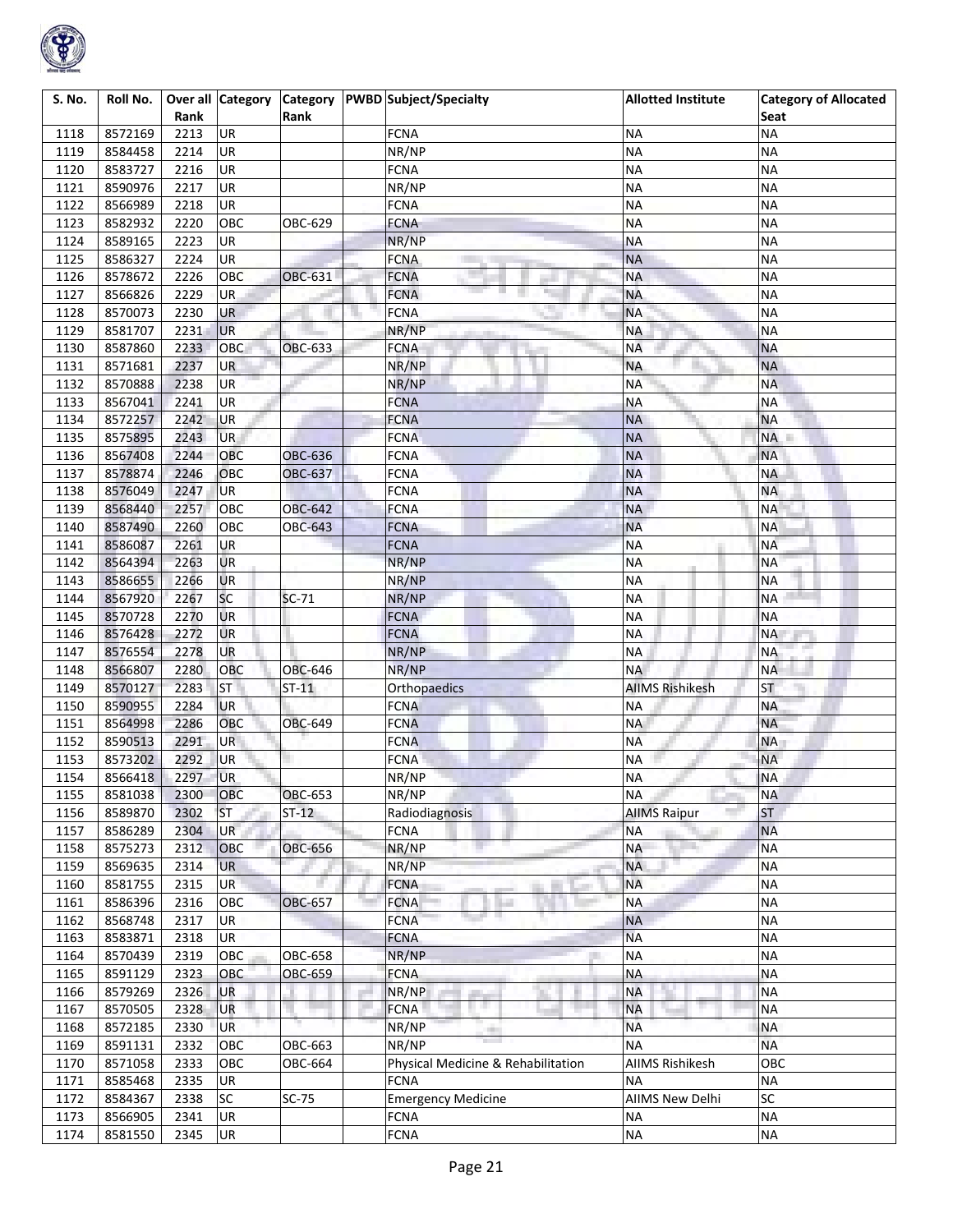

| S. No. | Roll No. |      | Over all Category | Category       | <b>PWBD</b> Subject/Specialty | <b>Allotted Institute</b> | <b>Category of Allocated</b> |
|--------|----------|------|-------------------|----------------|-------------------------------|---------------------------|------------------------------|
|        |          | Rank |                   | Rank           |                               |                           | Seat                         |
| 1175   | 8576782  | 2346 | <b>UR</b>         |                | NR/NP                         | <b>NA</b>                 | <b>NA</b>                    |
| 1176   | 8588659  | 2349 | OBC               | OBC-667        | <b>FCNA</b>                   | <b>NA</b>                 | <b>NA</b>                    |
| 1177   | 8575439  | 2351 | <b>UR</b>         |                | Microbiology                  | <b>AIIMS Bhopal</b>       | <b>UR</b>                    |
| 1178   | 8578240  | 2354 | UR                |                | Seat allotment completed      | <b>NA</b>                 | <b>NA</b>                    |
| 1179   | 8577740  | 2355 | <b>UR</b>         |                | NR/NP                         | <b>NA</b>                 | <b>NA</b>                    |
| 1180   | 8581322  | 2362 | OBC               | OBC-671        | Lab. Medicine                 | <b>AIIMS New Delhi</b>    | OBC                          |
| 1181   | 8575922  | 2363 | UR                |                | Seat allotment completed      | <b>NA</b>                 | <b>NA</b>                    |
| 1182   | 8583616  | 2371 | OBC               | OBC-674        | NR/NP                         | <b>NA</b>                 | <b>NA</b>                    |
| 1183   | 8570283  | 2372 | <b>SC</b>         | $SC-77$        | <b>FCNA</b><br>and in         | <b>NA</b>                 | <b>NA</b>                    |
| 1184   | 8565277  | 2382 | OBC               | <b>OBC-678</b> | NR/NP<br>m                    | <b>NA</b>                 | <b>NA</b>                    |
| 1185   | 8569938  | 2397 | OBC               | <b>OBC-682</b> | NR/NP                         | <b>NA</b>                 | <b>NA</b>                    |
| 1186   | 8591246  | 2406 | OBC               | <b>OBC-687</b> | NR/NP                         | <b>NA</b>                 | <b>NA</b>                    |
| 1187   | 8588900  | 2421 | OBC               | <b>OBC-690</b> | NR/NP                         | <b>NA</b>                 | <b>NA</b>                    |
| 1188   | 8564626  | 2422 | ОВС               | OBC-691        | <b>FCNA</b>                   | <b>NA</b>                 | <b>NA</b>                    |
| 1189   | 8579750  | 2425 | OBC               | OBC-693        | NR/NP                         | <b>NA</b>                 | <b>NA</b>                    |
| 1190   | 8574184  | 2426 | OBC               | OBC-694        | <b>FCNA</b>                   | <b>NA</b>                 | <b>NA</b>                    |
| 1191   | 8587688  | 2432 | OBC               | OBC-697        | NR/NP                         | <b>NA</b>                 | <b>NA</b>                    |
| 1192   | 8567316  | 2443 | ОВС               | <b>OBC-699</b> | <b>FCNA</b>                   | <b>NA</b>                 | NA L                         |
| 1193   | 8590939  | 2455 | OBC               | <b>OBC-703</b> | <b>FCNA</b>                   | <b>NA</b>                 | <b>NA</b>                    |
| 1194   | 8581970  | 2457 | OBC               | <b>OBC-704</b> | NR/NP                         | <b>NA</b>                 | <b>NA</b>                    |
| 1195   | 8590881  | 2480 | OBC               | <b>OBC-710</b> | <b>FCNA</b>                   | <b>NA</b>                 | <b>NA</b>                    |
| 1196   | 8591203  | 2491 | OBC               | <b>OBC-714</b> | NR/NP                         | <b>NA</b>                 | <b>NA</b>                    |
| 1197   | 8577245  | 2502 | OBC               | <b>OBC-718</b> | <b>FCNA</b>                   | <b>NA</b>                 | <b>NA</b>                    |
| 1198   | 8572002  | 2506 | OBC               | OBC-719        | NR/NP                         | <b>NA</b>                 | <b>NA</b>                    |
| 1199   | 8577969  | 2509 | <b>SC</b>         | SC-84          | NR/NP                         | <b>NA</b>                 | <b>NA</b>                    |
| 1200   | 8576593  | 2520 | OBC               | OBC-722        | <b>FCNA</b>                   | <b>NA</b>                 | <b>NA</b>                    |
| 1201   | 8564208  | 2528 | <b>SC</b>         | $SC-85$        | Anaesthesiology               | <b>AIIMS New Delhi</b>    | <b>SC</b>                    |
| 1202   | 8584694  | 2537 | ОВС               | <b>OBC-726</b> | <b>FCNA</b>                   | <b>NA</b>                 | <b>NA</b>                    |
| 1203   | 8568837  | 2546 | OBC               | <b>OBC-730</b> | <b>FCNA</b>                   | <b>NA</b>                 | <b>NA</b>                    |
| 1204   | 8589921  | 2552 | OBC               | <b>OBC-733</b> | Transfusion Medicine          | <b>AIIMS Rishikesh</b>    | OBC                          |
| 1205   | 8575543  | 2556 | OBC               | OBC-734        | <b>FCNA</b>                   | <b>NA</b>                 | <b>NA</b>                    |
| 1206   | 8580138  | 2569 | OBC               | OBC-740        | <b>FCNA</b>                   | <b>NA</b>                 | <b>NA</b>                    |
| 1207   | 8590230  | 2570 | OBC               | OBC-741        | <b>FCNA</b>                   | <b>NA</b>                 | <b>NA</b>                    |
| 1208   | 8566958  | 2571 | <b>SC</b>         | $SC-86$        | NR/NP                         | <b>NA</b>                 | <b>NA</b>                    |
| 1209   | 8573765  | 2581 | OBC               | OBC-742        | NR/NP                         | <b>NA</b>                 | <b>NA</b>                    |
| 1210   | 8566619  | 2584 | OBC               | OBC-743        | Pharmacology                  | <b>AIIMS New Delhi</b>    | OBC                          |
| 1211   | 8579211  | 2592 | OBC               | <b>OBC-748</b> | <b>FCNA</b>                   | <b>NA</b>                 | <b>NA</b>                    |
| 1212   | 8568402  | 2597 | <b>OBC</b>        | <b>OBC-750</b> | <b>FCNA</b>                   | <b>NA</b>                 | <b>NA</b>                    |
| 1213   | 8573356  | 2598 | OBC               | <b>OBC-751</b> | <b>FCNA</b>                   | <b>NA</b>                 | <b>NA</b>                    |
| 1214   | 8589893  | 2607 | OBC               | <b>OBC-754</b> | <b>FCNA</b>                   | <b>NA</b>                 | <b>NA</b>                    |
| 1215   | 8568091  | 2608 | OBC               | <b>OBC-755</b> | <b>FCNA</b>                   | <b>NA</b>                 | <b>NA</b>                    |
| 1216   | 8563472  | 2617 | OBC               | <b>OBC-757</b> | NR/NP                         | <b>NA</b>                 | ΝA                           |
| 1217   | 8566639  | 2620 | OBC               | <b>OBC-758</b> | <b>FCNA</b>                   | <b>NA</b>                 | <b>NA</b>                    |
| 1218   | 8576497  | 2631 | OBC               | OBC-761        | NR/NP                         | <b>NA</b>                 | <b>NA</b>                    |
| 1219   | 8566786  | 2634 | OBC               | OBC-762        | ш<br>FCNA                     | <b>NA</b>                 | <b>NA</b>                    |
| 1220   | 8583220  | 2643 | OBC               | OBC-764        | <b>FCNA</b>                   | <b>NA</b>                 | <b>NA</b>                    |
| 1221   | 8587491  | 2666 | OBC               | OBC-770        | <b>FCNA</b>                   | <b>NA</b>                 | <b>NA</b>                    |
| 1222   | 8571374  | 2675 | OBC               | <b>OBC-774</b> | <b>FCNA</b>                   | <b>NA</b>                 | <b>NA</b>                    |
| 1223   | 8580497  | 2677 | OBC               | <b>OBC-775</b> | NR/NP                         | <b>NA</b>                 | <b>NA</b>                    |
| 1224   | 8588373  | 2681 | OBC               | OBC-776        | ш.<br>NR/NP                   | <b>NA</b>                 | <b>NA</b>                    |
| 1225   | 8580164  | 2685 | OBC               | <b>OBC-778</b> | NR/NP<br>ak i                 | <b>NA</b>                 | <b>NA</b>                    |
| 1226   | 8588752  | 2686 | OBC               | OBC-779        | NR/NP                         | <b>NA</b>                 | <b>NA</b>                    |
| 1227   | 8579625  | 2687 | OBC               | <b>OBC-780</b> | <b>FCNA</b>                   | <b>NA</b>                 | <b>NA</b>                    |
| 1228   | 8576959  | 2688 | OBC               | OBC-781        | NR/NP                         | <b>NA</b>                 | <b>NA</b>                    |
| 1229   | 8589666  | 2690 | <b>SC</b>         | SC-90          | Geriatric Medicine            | AllMS New Delhi           | SC                           |
| 1230   | 8570058  | 2695 | OBC               | OBC-783        | <b>FCNA</b>                   | <b>NA</b>                 | <b>NA</b>                    |
| 1231   | 8578757  | 2698 | OBC               | OBC-784        | <b>FCNA</b>                   | <b>NA</b>                 | <b>NA</b>                    |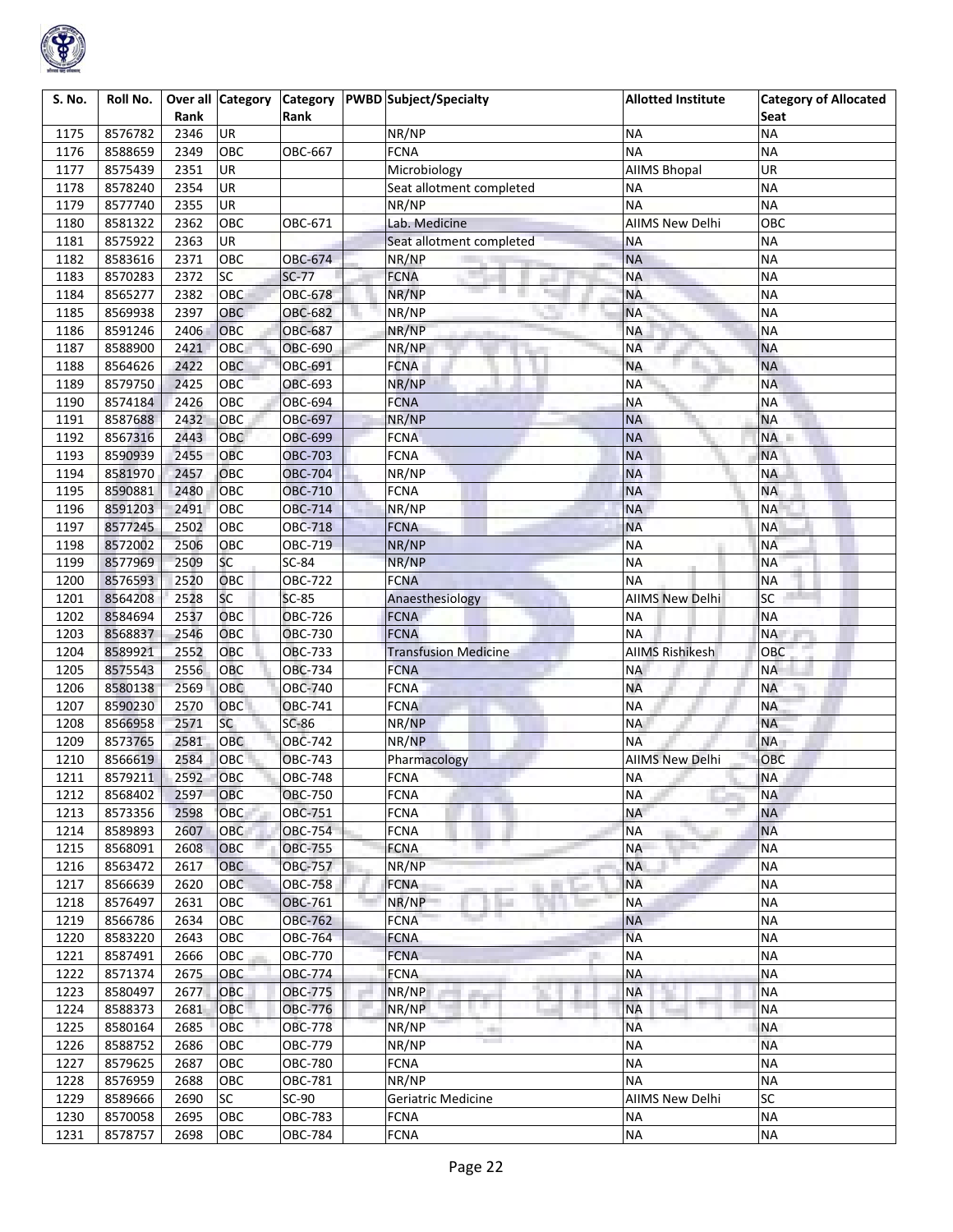

| S. No. | Roll No.           |         | Over all Category | <b>Category</b> | <b>PWBD</b> Subject/Specialty          | <b>Allotted Institute</b> | <b>Category of Allocated</b> |
|--------|--------------------|---------|-------------------|-----------------|----------------------------------------|---------------------------|------------------------------|
|        |                    | Rank    |                   | Rank            |                                        |                           | Seat                         |
| 1232   | 8567913            | 2707    | OBC               | OBC-785         | NR/NP                                  | <b>NA</b>                 | <b>NA</b>                    |
| 1233   | 8585551            | 2709    | OBC               | OBC-786         | <b>FCNA</b>                            | <b>NA</b>                 | <b>NA</b>                    |
| 1234   | 8565751            | 2715    | OBC               | <b>OBC-788</b>  | NR/NP                                  | <b>NA</b>                 | <b>NA</b>                    |
| 1235   | 8588615            | 2718    | OBC               | OBC-791         | <b>FCNA</b>                            | <b>NA</b>                 | <b>NA</b>                    |
| 1236   | 8563143            | 2736    | OBC               | OBC-798         | NR/NP                                  | <b>NA</b>                 | ΝA                           |
| 1237   | 8579195            | 2744    | OBC               | OBC-801         | NR/NP                                  | <b>NA</b>                 | <b>NA</b>                    |
| 1238   | 8569010            | 2756    | OBC               | <b>OBC-804</b>  | <b>FCNA</b>                            | <b>NA</b>                 | <b>NA</b>                    |
| 1239   | 8568700            | 2771    | OBC               | <b>OBC-808</b>  | <b>FCNA</b>                            | <b>NA</b>                 | <b>NA</b>                    |
| 1240   | 8581829            | 2775    | OBC               | <b>OBC-809</b>  | <b>FCNA</b>                            | <b>NA</b>                 | <b>NA</b>                    |
| 1241   | 8578461            | 2787    | $\overline{SC}$   | $SC-91$         | <b>Obstetrics &amp; Gynaecology</b>    | <b>AIIMS Jodhpur</b>      | $\overline{SC}$              |
| 1242   | 8579613            | 2789    | OBC               | <b>OBC-813</b>  | <b>FCNA</b>                            | <b>NA</b>                 | <b>NA</b>                    |
| 1243   | 8565089            | 2791    | OBC               | <b>OBC-814</b>  | <b>FCNA</b>                            | <b>NA</b>                 | <b>NA</b>                    |
| 1244   | 8573305            | 2793    | <b>SC</b>         | SC-92           | Otorhinolaryngology                    | AllMS Jodhpur             | <b>SC</b>                    |
| 1245   | 8590563            | 2820    | <b>SC</b>         | $SC-94$         | <b>Nuclear Medicine</b>                | <b>AIIMS Rishikesh</b>    | <b>SC</b>                    |
| 1246   | 8581718            | 2821    | OBC               | <b>OBC-821</b>  | <b>FCNA</b>                            | <b>NA</b>                 | <b>NA</b>                    |
| 1247   | 8566823            | 2826    | OBC               | <b>OBC-823</b>  | NR/NP                                  | <b>NA</b>                 | <b>NA</b>                    |
| 1248   | 8567037            | 2858    | OBC               | <b>OBC-833</b>  | <b>FCNA</b>                            | <b>NA</b>                 | <b>NA</b>                    |
| 1249   | 8578489            | 2872    | <b>ST</b>         | $ST-15$         | <b>Nuclear Medicine</b>                | <b>AIIMS Rishikesh</b>    | ST.<br><b>The State</b>      |
| 1250   | 8572611            | 2875    | <b>ST</b>         | $ST-16$         | <b>General Medicine</b>                | <b>AIIMS Rishikesh</b>    | <b>ST</b>                    |
| 1251   | 8585186            | 2878    | OBC               | <b>OBC-839</b>  | NR/NP                                  | <b>NA</b>                 | <b>NA</b>                    |
| 1252   | 8571189            | 2886    | OBC               | <b>OBC-840</b>  | NR/NP                                  | <b>NA</b>                 | <b>NA</b>                    |
| 1253   | 8587545            | 2890    | OBC               | <b>OBC-841</b>  | NR/NP                                  | <b>NA</b>                 | <b>NA</b>                    |
| 1254   | 8563979            | 2893    | OBC               | <b>OBC-842</b>  | <b>FCNA</b>                            | <b>NA</b>                 | <b>NA</b>                    |
| 1255   | 8564311            | 2894    | OBC               | <b>OBC-843</b>  | <b>FCNA</b>                            | <b>NA</b>                 | <b>NA</b>                    |
| 1256   | 8589693            | 2908    | SC                | $SC-97$         | <b>Obstetrics &amp; Gynaecology</b>    | <b>AIIMS Patna</b>        | <b>SC</b>                    |
| 1257   | 8585642            | 2909    | ОВС               | OBC-846         | <b>FCNA</b>                            | <b>NA</b>                 | <b>NA</b>                    |
| 1258   | 8583380            | 2911    | OBC               | <b>OBC-847</b>  | NR/NP                                  | <b>NA</b>                 | <b>NA</b>                    |
| 1259   | 8587425            | 2925    | OBC               | <b>OBC-848</b>  | <b>FCNA</b>                            | <b>NA</b>                 | <b>NA</b>                    |
| 1260   | 8589980            | 2932    | OBC               | <b>OBC-851</b>  | <b>FCNA</b>                            | <b>NA</b>                 | <b>NA</b>                    |
| 1261   | 8573276            | 2956    | OBC               | <b>OBC-854</b>  | Community& Family Medicine             | <b>AIIMS Bhopal</b>       | OBC                          |
| 1262   | 8571260            | 2963    | ОВС               | <b>OBC-857</b>  | <b>FCNA</b>                            | <b>NA</b>                 | <b>NA</b>                    |
| 1263   | 8573299            | 2968    | OBC               | OBC-860         | <b>FCNA</b>                            | <b>NA</b>                 | <b>NA</b>                    |
| 1264   | 8590148            | 2969    | OBC               | <b>OBC-861</b>  | <b>Community Medicine</b>              | <b>AIIMS Bhubaneswar</b>  | OBC                          |
| 1265   | 8565885            | 2977    | OBC               | <b>OBC-862</b>  | <b>FCNA</b>                            | <b>NA</b>                 | <b>NA</b>                    |
| 1266   | 8582556            | 2987    | OBC               | <b>OBC-865</b>  | Community & Family Medicine            | <b>AIIMS Patna</b>        | OBC                          |
| 1267   | 8565684            | 3010    | OBC               | <b>OBC-873</b>  | <b>FCNA</b>                            | <b>NA</b>                 | <b>NA</b>                    |
| 1268   | 8574991            | 3015    | OBC               | OBC-874         | <b>FCNA</b>                            | <b>NA</b>                 | <b>NA</b>                    |
| 1269   | 8583692            | 3020 SC |                   | SC-101          | <b>FCNA</b>                            | <b>NA</b>                 | <b>NA</b>                    |
| 1270   | 8564452            | 3027    | OBC               | <b>OBC-880</b>  | NR/NP                                  | <b>NA</b>                 | <b>NA</b>                    |
| 1271   | 8584691            | 3038    | OBC               | <b>OBC-884</b>  | NR/NP                                  | <b>NA</b>                 | <b>NA</b>                    |
| 1272   | 8584621            | 3043    | SC                | $SC-103$        | <b>FCNA</b>                            | <b>NA</b><br>a ka         | <b>NA</b>                    |
| 1273   | 8566460            | 3044    | OBC               | <b>OBC-886</b>  | <b>FCNA</b>                            | <b>NA</b>                 | <b>NA</b>                    |
| 1274   |                    | 3060    | ST                | $ST-17$         | Anaesthesiology                        | <b>AIIMS New Delhi</b>    | <b>ST</b>                    |
| 1275   | 8575753<br>8577253 | 3076    | OBC               | OBC-892         | <b>Community &amp; Family Medicine</b> | <b>AIIMS Rishikesh</b>    | OBC                          |
| 1276   | 8583832            | 3079    | SC                | $SC-104$        | <b>FCNA</b>                            | <b>NA</b>                 | <b>NA</b>                    |
|        |                    |         | OBC               |                 | <b>FCNA</b>                            | <b>NA</b>                 | <b>NA</b>                    |
| 1277   | 8574791            | 3081    |                   | OBC-894         |                                        |                           |                              |
| 1278   | 8579449            | 3085    | OBC               | OBC-897         | NR/NP                                  | <b>NA</b>                 | <b>NA</b>                    |
| 1279   | 8578046            | 3086    | ОВС               | <b>OBC-898</b>  | <b>FCNA</b>                            | <b>NA</b>                 | <b>NA</b>                    |
| 1280   | 8572086            | 3089    | OBC               | <b>OBC-899</b>  | <b>FCNA</b><br>. .                     | <b>NA</b>                 | <b>NA</b>                    |
| 1281   | 8565833            | 3093    | <b>SC</b>         | SC-105          | ENT                                    | <b>AIIMS Raipur</b>       | <b>SC</b>                    |
| 1282   | 8565982            | 3098    | ОВС               | OBC-901         | <b>FCNA</b>                            | <b>NA</b>                 | <b>NA</b>                    |
| 1283   | 8568086            | 3108    | OBC               | OBC-905         | Community & Family Medicine            | <b>AIIMS Patna</b>        | OBC                          |
| 1284   | 8584483            | 3119    | OBC               | <b>OBC-908</b>  | FCNA                                   | <b>NA</b>                 | <b>NA</b>                    |
| 1285   | 8591144            | 3124    | OBC               | OBC-909         | <b>FCNA</b>                            | <b>NA</b>                 | <b>NA</b>                    |
| 1286   | 8576435            | 3134    | SC                | SC-109          | NR/NP                                  | <b>NA</b>                 | <b>NA</b>                    |
| 1287   | 8567008            | 3142    | OBC               | OBC-917         | Pharmacology                           | <b>AIIMS Bhopal</b>       | OBC                          |
| 1288   | 8589729            | 3156    | OBC               | OBC-920         | NR/NP                                  | <b>NA</b>                 | <b>NA</b>                    |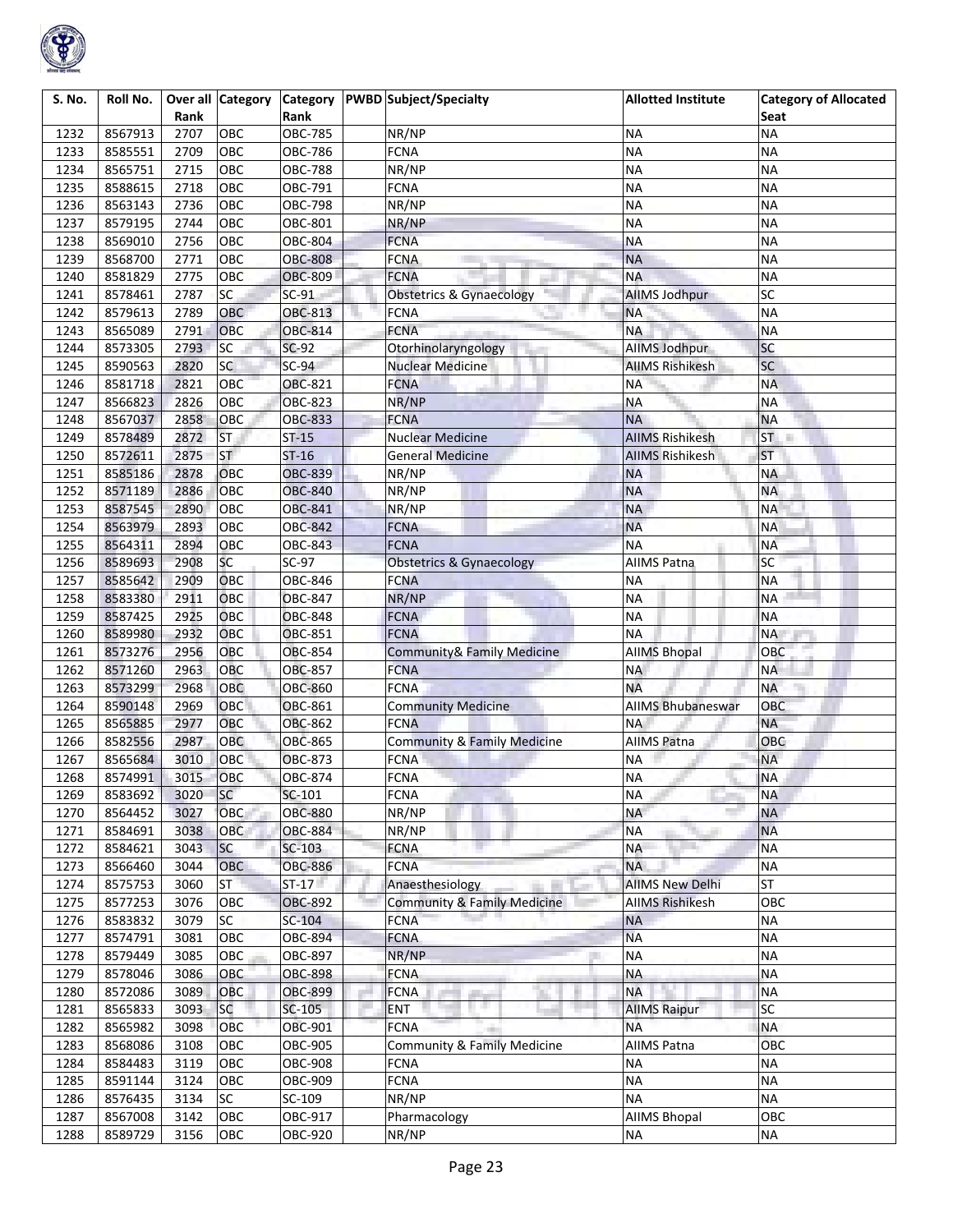

| S. No. | Roll No. |         | Over all Category | <b>Category</b>     | <b>PWBD</b> Subject/Specialty   | <b>Allotted Institute</b> | <b>Category of Allocated</b> |
|--------|----------|---------|-------------------|---------------------|---------------------------------|---------------------------|------------------------------|
|        |          | Rank    |                   | Rank                |                                 |                           | Seat                         |
| 1289   | 8572036  | 3157    | OBC               | OBC-921             | <b>FCNA</b>                     | <b>NA</b>                 | <b>NA</b>                    |
| 1290   | 8583457  | 3164    | OBC               | OBC-924             | <b>FCNA</b>                     | <b>NA</b>                 | <b>NA</b>                    |
| 1291   | 8575200  | 3167    | OBC               | OBC-925             | Microbiology                    | <b>AIIMS New Delhi</b>    | OBC                          |
| 1292   | 8574382  | 3171    | <b>SC</b>         | $SC-111$            | NR/NP                           | <b>NA</b>                 | <b>NA</b>                    |
| 1293   | 8565680  | 3179    | OBC               | OBC-928             | NR/NP                           | <b>NA</b>                 | <b>NA</b>                    |
| 1294   | 8564271  | 3196    | OBC               | OBC-929             | Seat allotment completed        | <b>NA</b>                 | <b>NA</b>                    |
| 1295   | 8565456  | 3198    | OBC               | <b>OBC-930</b>      | Seat allotment completed        | <b>NA</b>                 | <b>NA</b>                    |
| 1296   | 8571779  | 3210    | SC                | $SC-114$            | FCNA                            | <b>NA</b>                 | <b>NA</b>                    |
| 1297   | 8580224  | 3215    | OBC               | <b>OBC-935</b>      | Seat allotment completed        | <b>NA</b>                 | <b>NA</b>                    |
| 1298   | 8564950  | 3225    | OBC               | OBC-939             | Seat allotment completed        | <b>NA</b>                 | <b>NA</b>                    |
| 1299   | 8589743  | 3234    | ОВС               | <b>OBC-940</b>      | Seat allotment completed        | <b>NA</b>                 | <b>NA</b>                    |
| 1300   | 8588420  | 3240    | OBC               | OBC-943             | Seat allotment completed        | <b>NA</b>                 | <b>NA</b>                    |
| 1301   | 8589898  | 3241    | OBC               | <b>OBC-944</b>      | NR/NP                           | <b>NA</b>                 | <b>NA</b>                    |
| 1302   | 8569514  | 3243    | <b>SC</b>         | $SC-116$            | <b>FCNA</b>                     | <b>NA</b>                 | <b>NA</b>                    |
| 1303   | 8587100  | 3258    | OBC               | <b>OBC-948</b>      | NR/NP                           | <b>NA</b>                 | <b>NA</b>                    |
| 1304   | 8590518  | 3280    | <b>SC</b>         | SC-117              | <b>Radiation Oncology</b>       | <b>AIIMS Rishikesh</b>    | SC                           |
| 1305   | 8580201  | 3296    | OBC               | <b>OBC-959</b>      | Seat allotment completed        | <b>NA</b>                 | <b>NA</b>                    |
| 1306   | 8566616  | 3299    | OBC               | <b>OBC-961</b>      | Seat allotment completed        | <b>NA</b>                 | NA <b>II</b>                 |
| 1307   | 8571830  | 3305    | OBC               | <b>OBC-963</b>      | NR/NP                           | <b>NA</b>                 | <b>NA</b>                    |
| 1308   | 8566347  | 3306    | OBC               | <b>OBC-964</b>      | NR/NP                           | <b>NA</b>                 | <b>NA</b>                    |
| 1309   | 8572587  | 3313    | OBC               | <b>OBC-968</b>      | NR/NP                           | <b>NA</b>                 | <b>NA</b>                    |
| 1310   | 8589553  | 3316    | OBC               | <b>OBC-969</b>      | Seat allotment completed        | <b>NA</b>                 | <b>NA</b>                    |
| 1311   | 8587124  | 3322    | <b>SC</b>         | SC-119              | Anaesthesiology & Critical Care | <b>AIIMS Jodhpur</b>      | <b>SC</b>                    |
| 1312   | 8586930  | 3330    | SC                | $SC-121$            | <b>FCNA</b>                     | <b>NA</b>                 | <b>NA</b>                    |
| 1313   | 8574103  | 3331    | ОВС               | OBC-975             | Seat allotment completed        | <b>NA</b>                 | <b>NA</b>                    |
| 1314   | 8569688  | 3348    | OBC               | <b>OBC-980</b>      | NR/NP                           | <b>NA</b>                 | <b>NA</b>                    |
| 1315   | 8580553  | 3351    | OBC               | <b>OBC-981</b>      | Seat allotment completed        | <b>NA</b>                 | <b>NA</b>                    |
| 1316   | 8567757  | 3380    | OBC               | <b>OBC-992</b>      | NR/NP                           | <b>NA</b>                 | <b>NA</b>                    |
| 1317   | 8577606  | 3397    | <b>SC</b>         | $SC-124$            | Pathology                       | <b>AIIMS Jodhpur</b>      | SC                           |
| 1318   | 8565808  | 3398    | OBC               | OBC-995             | Seat allotment completed        | <b>NA</b>                 | <b>NA</b>                    |
| 1319   | 8588119  | 3400    | ОВС               | OBC-996             | Seat allotment completed        | <b>NA</b>                 | NA                           |
| 1320   | 8581045  | 3413    | OBC               | OBC-999             | Seat allotment completed        | <b>NA</b>                 | <b>NA</b>                    |
| 1321   | 8571169  | 3423    | OBC               | OBC-1001            | NR/NP                           | <b>NA</b>                 | <b>NA</b>                    |
| 1322   | 8582918  | 3425    | OBC               | OBC-1003            | NR/NP                           | <b>NA</b>                 | <b>NA</b>                    |
| 1323   | 8583661  | 3428    | OBC               | OBC-1005            | NR/NP                           | <b>NA</b>                 | <b>NA</b>                    |
| 1324   | 8589566  | 3437    | <b>ST</b>         | $ST-18$             | NR/NP                           | <b>NA</b>                 | <b>NA</b>                    |
| 1325   | 8589682  | 3498    | <b>ST</b>         | $ST-20$             | <b>FCNA</b>                     | <b>NA</b>                 | <b>NA</b>                    |
| 1326   | 8575064  | 3524 SC |                   | SC-129              | Pathology                       | <b>AIIMS New Delhi</b>    | <b>SC</b>                    |
| 1327   | 8589005  | 3535    | <b>SC</b>         | SC-131              | Anaesthesiology                 | <b>AllMS Raipur</b>       | <b>SC</b>                    |
| 1328   | 8572199  | 3556    | <b>SC</b>         | SC-132              | Anaesthesiology                 | <b>AIIMS Rishikesh</b>    | <b>SC</b>                    |
| 1329   | 8565525  | 3587    | <b>SC</b>         | SC-134              | <b>FCNA</b>                     | <b>NA</b>                 | <b>NA</b>                    |
| 1330   | 8569247  | 3589    | <b>SC</b>         | SC-135              | <b>FCNA</b>                     | <b>NA</b>                 | <b>NA</b>                    |
| 1331   | 8572871  | 3600    | OBC               | OBC-1058 PWBD NR/NP |                                 | <b>NA</b>                 | ΝA                           |
| 1332   | 8582447  | 3669    | SC                | SC-137              | NR/NP                           | <b>NA</b>                 | <b>NA</b>                    |
| 1333   | 8571550  | 3740    | SC                | SC-140              | Anaesthesiology                 | <b>AIIMS Patna</b>        | SC                           |
| 1334   | 8580254  | 3745    | SC                | $SC-141$            | NR/NP                           | <b>NA</b>                 | <b>NA</b>                    |
| 1335   | 8581576  | 3755    | SC                | SC-142              | Anaesthesiology                 | <b>AIIMS Rishikesh</b>    | SC                           |
| 1336   | 8587928  | 3766    | <b>SC</b>         | $SC-143$            | <b>FCNA</b>                     | <b>NA</b>                 | <b>NA</b>                    |
| 1337   | 8577703  | 3793    | SC                | SC-145              | Pathology                       | <b>AIIMS New Delhi</b>    | <b>SC</b>                    |
| 1338   | 8583306  | 3874    | <b>SC</b>         | SC-148              | an i<br>u an<br><b>FCNA</b>     | <b>NA</b>                 | <b>NA</b>                    |
|        |          |         | <b>SC</b>         | $SC-149$            |                                 |                           | <b>SC</b>                    |
| 1339   | 8587208  | 3881    |                   |                     | Anaesthesiology                 | <b>AIIMS Rishikesh</b>    |                              |
| 1340   | 8576191  | 3898    | SC                | SC-150              | NR/NP                           | <b>NA</b>                 | <b>NA</b>                    |
| 1341   | 8585622  | 3926    | SC                | $SC-152$            | Anaesthesiology                 | <b>AIIMS Rishikesh</b>    | SC                           |
| 1342   | 8581573  | 3929    | SC                | $SC-153$            | <b>FCNA</b>                     | <b>NA</b>                 | <b>NA</b>                    |
| 1343   | 8580181  | 3998    | <b>SC</b>         | SC-155              | FCNA                            | <b>NA</b>                 | <b>NA</b>                    |
| 1344   | 8588371  | 4027    | <b>SC</b>         | SC-156              | NR/NP                           | <b>NA</b>                 | <b>NA</b>                    |
| 1345   | 8582279  | 4044    | SC                | SC-157              | <b>FCNA</b>                     | <b>NA</b>                 | <b>NA</b>                    |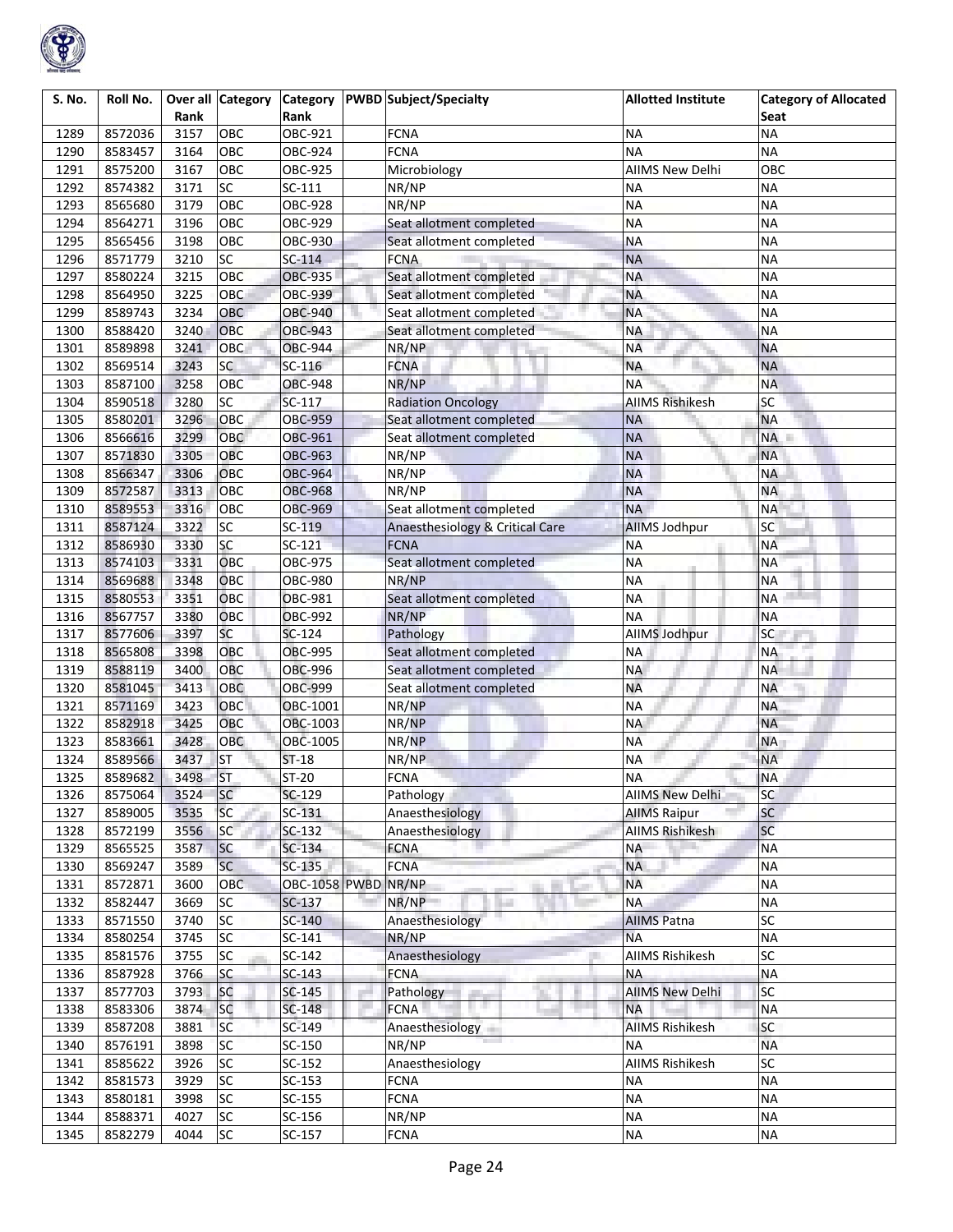

| S. No.       | Roll No.           | Rank | Over all Category | <b>Category</b><br>Rank | <b>PWBD</b> Subject/Specialty<br><b>Allotted Institute</b> |                                    | <b>Category of Allocated</b><br>Seat  |           |
|--------------|--------------------|------|-------------------|-------------------------|------------------------------------------------------------|------------------------------------|---------------------------------------|-----------|
|              |                    |      |                   |                         |                                                            |                                    |                                       |           |
| 1346         | 8584127            | 4048 | <b>SC</b>         | $SC-158$                |                                                            | NR/NP                              | <b>NA</b>                             | <b>NA</b> |
| 1347         | 8573090            | 4088 | <b>SC</b>         | SC-160                  |                                                            | <b>FCNA</b>                        | <b>NA</b>                             | <b>NA</b> |
| 1348         | 8583314            | 4127 | <b>SC</b>         | SC-161                  |                                                            | <b>FCNA</b>                        | <b>NA</b>                             | <b>NA</b> |
| 1349         | 8567321            | 4139 | <b>SC</b>         | SC-163                  |                                                            | NR/NP                              | <b>NA</b>                             | <b>NA</b> |
| 1350         | 8577396            | 4143 | <b>SC</b>         | SC-165                  |                                                            | <b>FCNA</b>                        | <b>NA</b>                             | <b>NA</b> |
| 1351         | 8575914            | 4153 | <b>SC</b>         | SC-168                  |                                                            | NR/NP                              | <b>NA</b>                             | <b>NA</b> |
| 1352         | 8569931            | 4254 | <b>UR</b>         |                         | <b>PWBD</b>                                                | NR/NP                              | <b>NA</b>                             | <b>NA</b> |
| 1353         | 8567514            | 4261 | <b>SC</b>         | SC-169                  |                                                            | <b>FCNA</b>                        | <b>NA</b>                             | <b>NA</b> |
| 1354         | 8577009            | 4333 | SC                | $SC-174$                |                                                            | NR/NP                              | <b>NA</b>                             | <b>NA</b> |
| 1355         | 8584666            | 4336 | <b>SC</b>         | $SC-175$                |                                                            | <b>FCNA</b>                        | <b>NA</b>                             | <b>NA</b> |
| 1356         | 8564640            | 4356 | <b>ST</b>         | $ST-23$                 |                                                            | Obst & Gynaecology                 | <b>AIIMS Rishikesh</b>                | <b>ST</b> |
| 1357         | 8567916            | 4403 | <b>SC</b>         | SC-178                  |                                                            | <b>FCNA</b>                        | <b>NA</b>                             | <b>NA</b> |
| 1358         | 8578696            | 4421 | <b>SC</b>         | SC-179                  |                                                            | <b>FCNA</b>                        | <b>NA</b>                             | <b>NA</b> |
| 1359         | 8571120            | 4476 | <b>SC</b>         | SC-181                  |                                                            | <b>FCNA</b>                        | <b>NA</b>                             | <b>NA</b> |
| 1360         | 8583545            | 4485 | <b>SC</b>         | SC-182                  |                                                            | NR/NP                              | <b>NA</b>                             | <b>NA</b> |
| 1361         | 8567197            | 4550 | <b>SC</b>         | SC-184                  |                                                            | <b>FCNA</b>                        | <b>NA</b>                             | <b>NA</b> |
| 1362         | 8575292            | 4560 | SC                | SC-185                  |                                                            | <b>FCNA</b>                        | <b>NA</b>                             | <b>NA</b> |
| 1363         | 8585008            | 4602 | <b>ST</b>         | $ST-24$                 |                                                            | Ophthalmology                      | <b>AIIMS New Delhi</b>                | ST.       |
| 1364         | 8575720            | 4603 | <b>SC</b>         | $SC-189$                |                                                            | <b>FCNA</b>                        | <b>NA</b>                             | <b>NA</b> |
| 1365         | 8572029            | 4655 | <b>ST</b>         | $ST-27$                 |                                                            | <b>FCNA</b>                        | <b>NA</b>                             | <b>NA</b> |
| 1366         | 8587147            | 4682 | <b>SC</b>         | SC-192                  |                                                            | NR/NP                              | <b>NA</b>                             | <b>NA</b> |
| 1367         | 8584051            | 4685 | <b>SC</b>         | SC-193                  |                                                            | <b>FCNA</b>                        | <b>NA</b>                             | <b>NA</b> |
| 1368         | 8565625            | 4736 | <b>SC</b>         | SC-195                  |                                                            | NR/NP                              | <b>NA</b>                             | <b>NA</b> |
| 1369         | 8564256            | 4800 | <b>SC</b>         | SC-198                  |                                                            | NR/NP                              | <b>NA</b>                             | <b>NA</b> |
| 1370         | 8565031            | 4821 | <b>SC</b>         | SC-199                  |                                                            | <b>FCNA</b>                        | <b>NA</b>                             | <b>NA</b> |
| 1371         | 8585426            | 4866 | <b>ST</b>         | $ST-32$                 |                                                            | <b>FCNA</b>                        | <b>NA</b>                             | <b>NA</b> |
| 1372         | 8570910            | 4868 | <b>SC</b>         | SC-201                  |                                                            | <b>FCNA</b>                        | <b>NA</b>                             | <b>NA</b> |
|              |                    | 4869 | <b>ST</b>         | $ST-33$                 |                                                            |                                    |                                       | <b>ST</b> |
| 1373<br>1374 | 8590446            | 4897 | <b>SC</b>         | SC-202                  |                                                            | Obst. & Gynaecology<br><b>FCNA</b> | <b>AIIMS Bhubaneswar</b><br><b>NA</b> | <b>NA</b> |
| 1375         | 8589959<br>8588771 | 4900 | <b>SC</b>         | SC-203                  |                                                            |                                    |                                       | <b>SC</b> |
|              |                    |      | <b>SC</b>         |                         |                                                            | Pathology                          | <b>AIIMS Bhopal</b>                   |           |
| 1376         | 8588914            | 4917 |                   | SC-205                  |                                                            | <b>FCNA</b>                        | <b>NA</b>                             | <b>NA</b> |
| 1377         | 8568393            | 4926 | <b>SC</b>         | SC-206                  |                                                            | <b>FCNA</b>                        | <b>NA</b>                             | <b>NA</b> |
| 1378         | 8583601            | 4964 | <b>SC</b>         | SC-209                  |                                                            | <b>FCNA</b>                        | <b>NA</b>                             | <b>NA</b> |
| 1379         | 8586098            | 4988 | <b>SC</b>         | $SC-211$                |                                                            | Pathology                          | <b>AIIMS Bhubaneswar</b>              | SC        |
| 1380         | 8580317            | 4998 | <b>SC</b>         | SC-214                  |                                                            | <b>FCNA</b>                        | <b>NA</b>                             | <b>NA</b> |
| 1381         | 8583593            | 5005 | <b>SC</b>         | $SC-215$                |                                                            | <b>FCNA</b>                        | <b>NA</b>                             | <b>NA</b> |
| 1382         | 8569894            | 5008 | <b>SC</b>         | SC-216                  |                                                            | <b>FCNA</b>                        | <b>NA</b>                             | <b>NA</b> |
| 1383         | 8575056            | 5046 | <b>SC</b>         | SC-217                  |                                                            | NR/NP                              | <b>NA</b>                             | <b>NA</b> |
| 1384         | 8583811            | 5099 | <b>ST</b>         | $ST-34$                 |                                                            | NR/NP                              | <b>NA</b>                             | <b>NA</b> |
| 1385         | 8571655            | 5145 | <b>SC</b>         | SC-222                  |                                                            | <b>FCNA</b>                        | <b>NA</b>                             | <b>NA</b> |
| 1386         | 8588504            | 5171 | <b>SC</b>         | $SC-223$                |                                                            | NR/NP                              | <b>NA</b>                             | <b>NA</b> |
| 1387         | 8575827            | 5196 | SC                | SC-224                  |                                                            | <b>FCNA</b>                        | <b>NA</b>                             | <b>NA</b> |
| 1388         | 8578720            | 5216 | <b>SC</b>         | $SC-225$                |                                                            | Forensic Medicine & Toxicology     | <b>AIIMS Raipur</b>                   | SC        |
| 1389         | 8574515            | 5219 | <b>SC</b>         | $SC-226$                |                                                            | <b>FCNA</b>                        | <b>NA</b>                             | <b>NA</b> |
| 1390         | 8575969            | 5228 | SC                | SC-227                  |                                                            | FCNA                               | <b>NA</b>                             | <b>NA</b> |
| 1391         | 8586978            | 5260 | <b>SC</b>         | SC-228                  |                                                            | <b>FCNA</b>                        | <b>NA</b>                             | <b>NA</b> |
| 1392         | 8565584            | 5311 | <b>SC</b>         | SC-232                  |                                                            | <b>FCNA</b>                        | <b>NA</b>                             | <b>NA</b> |
| 1393         | 8576739            | 5375 | <b>SC</b>         | SC-235                  |                                                            | <b>Community Medicine</b>          | <b>AIIMS Bhubaneswar</b>              | SC        |
| 1394         | 8588328            | 5404 | <b>SC</b>         | SC-236                  |                                                            | <b>FCNA</b>                        | <b>NA</b>                             | <b>NA</b> |
| 1395         | 8566946            | 5444 | <b>SC</b>         | SC-237                  |                                                            | ×.<br><b>FCNA</b>                  | <b>NA</b>                             | <b>NA</b> |
| 1396         | 8576744            | 5464 | SC                | SC-238                  |                                                            | <b>FCNA</b>                        | <b>NA</b>                             | <b>NA</b> |
| 1397         | 8587199            | 5497 | SC                | SC-242                  |                                                            | NR/NP                              | <b>NA</b>                             | <b>NA</b> |
| 1398         | 8576273            | 5540 | SC                | SC-244                  |                                                            | <b>FCNA</b>                        | <b>NA</b>                             | <b>NA</b> |
| 1399         | 8572421            | 5553 | SC                | SC-246                  |                                                            | FCNA                               | <b>NA</b>                             | <b>NA</b> |
| 1400         | 8579078            | 5572 | SC                | SC-250                  |                                                            | FCNA                               | <b>NA</b>                             | <b>NA</b> |
| 1401         | 8565638            | 5599 | SC                | SC-252                  |                                                            | FCNA                               | <b>NA</b>                             | <b>NA</b> |
| 1402         | 8579119            | 5608 | <b>ST</b>         | $ST-36$                 |                                                            | <b>FCNA</b>                        | <b>NA</b>                             | <b>NA</b> |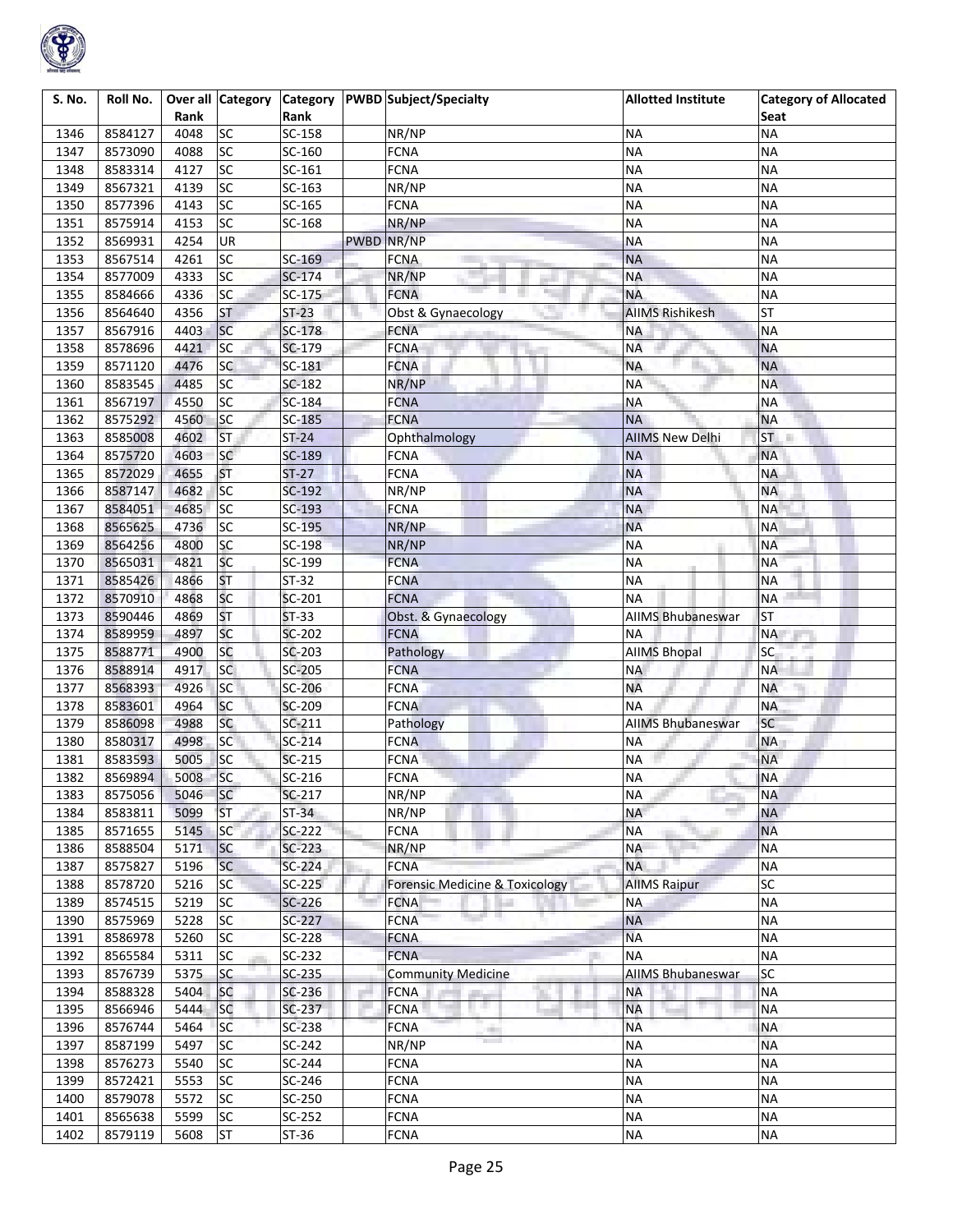

| S. No. | Roll No. | Rank | Over all Category | <b>Category</b><br>Rank | PWBD Subject/Specialty      | <b>Allotted Institute</b> | <b>Category of Allocated</b><br>Seat |
|--------|----------|------|-------------------|-------------------------|-----------------------------|---------------------------|--------------------------------------|
| 1403   | 8570613  | 5626 | <b>SC</b>         | SC-254                  | Microbiology                | <b>AIIMS Raipur</b>       | SC                                   |
| 1404   | 8578811  | 5683 | <b>SC</b>         | SC-258                  | <b>FCNA</b>                 | <b>NA</b>                 | <b>NA</b>                            |
| 1405   | 8567669  | 5782 | <b>ST</b>         | $ST-37$                 | <b>FCNA</b>                 | <b>NA</b>                 | <b>NA</b>                            |
| 1406   | 8574855  | 5804 | SC                | SC-262                  | <b>FCNA</b>                 | <b>NA</b>                 | <b>NA</b>                            |
| 1407   | 8569790  | 5855 | SC                | SC-264                  | <b>FCNA</b>                 | <b>NA</b>                 | <b>NA</b>                            |
| 1408   | 8576727  | 5897 | SC                | SC-266                  | <b>FCNA</b>                 | <b>NA</b>                 | <b>NA</b>                            |
| 1409   | 8590839  | 5967 | SC                | SC-274                  | <b>FCNA</b>                 | <b>NA</b>                 | <b>NA</b>                            |
| 1410   | 8584150  | 5996 | <b>ST</b>         | $ST-39$                 | <b>Emergency Medicine</b>   | <b>AIIMS Rishikesh</b>    | <b>ST</b>                            |
| 1411   | 8585161  | 6020 | SC                | SC-278                  | <b>FCNA</b>                 | <b>NA</b>                 | <b>NA</b>                            |
| 1412   | 8565750  | 6024 | SC                | SC-279                  | <b>FCNA</b>                 | <b>NA</b>                 | <b>NA</b>                            |
| 1413   | 8590862  | 6030 | SC                | SC-281                  | <b>FCNA</b>                 | <b>NA</b>                 | <b>NA</b>                            |
| 1414   | 8568996  | 6120 | SC                | SC-285                  | <b>FCNA</b>                 | <b>NA</b>                 | <b>NA</b>                            |
| 1415   | 8587728  | 6124 | <b>SC</b>         | SC-286                  | <b>FCNA</b>                 | <b>NA</b>                 | <b>NA</b>                            |
| 1416   | 8581507  | 6147 | SC                | SC-289                  | NR/NP                       | <b>NA</b>                 | <b>NA</b>                            |
| 1417   | 8576120  | 6168 | SC                | SC-291                  | NR/NP                       | <b>NA</b>                 | <b>NA</b>                            |
| 1418   | 8581640  | 6170 | SC                | SC-292                  | NR/NP                       | <b>NA</b>                 | <b>NA</b>                            |
| 1419   | 8581807  | 6194 | SC                | SC-295                  | <b>FCNA</b>                 | <b>NA</b>                 | <b>NA</b>                            |
| 1420   | 8564735  | 6220 | SC                | SC-297                  | <b>FCNA</b>                 | <b>NA</b>                 | <b>NA</b>                            |
| 1421   | 8583273  | 6237 | <b>SC</b>         | $SC-298$                | <b>FCNA</b>                 | <b>NA</b>                 | <b>NA</b>                            |
| 1422   | 8575371  | 6242 | <b>SC</b>         | SC-299                  | Community & Family Medicine | <b>AIIMS Rishikesh</b>    | SC                                   |
| 1423   | 8565563  | 6280 | <b>SC</b>         | SC-301                  | <b>FCNA</b>                 | <b>NA</b>                 | <b>NA</b>                            |
| 1424   | 8579046  | 6318 | SC                | SC-304                  | <b>FCNA</b>                 | <b>NA</b>                 | <b>NA</b>                            |
| 1425   | 8577938  | 6333 | SC                | SC-306                  | NR/NP                       | <b>NA</b>                 | <b>NA</b>                            |
| 1426   | 8576519  | 6359 | <b>SC</b>         | SC-307                  | <b>FCNA</b>                 | <b>NA</b>                 | <b>NA</b>                            |
| 1427   | 8579734  | 6371 | <b>SC</b>         | SC-308                  | NR/NP                       | <b>NA</b>                 | <b>NA</b>                            |
| 1428   | 8590428  | 6374 | SC                | SC-309                  | <b>FCNA</b>                 | <b>NA</b>                 | <b>NA</b>                            |
| 1429   | 8568764  | 6379 | SC                | SC-311                  | <b>FCNA</b>                 | <b>NA</b>                 | <b>NA</b>                            |
| 1430   | 8567594  | 6380 | SC                | SC-312                  | <b>FCNA</b>                 | <b>NA</b>                 | <b>NA</b>                            |
| 1431   | 8585689  | 6398 | SC                | SC-315                  | NR/NP                       | <b>NA</b>                 | <b>NA</b>                            |
| 1432   | 8585414  | 6459 | <b>ST</b>         | $ST-43$                 | <b>FCNA</b>                 | <b>NA</b>                 | NA                                   |
| 1433   | 8573829  | 6476 | SC                | SC-319                  | <b>FCNA</b>                 | <b>NA</b>                 | <b>NA</b>                            |
| 1434   | 8579135  | 6514 | SC                | SC-324                  | NR/NP                       | <b>NA</b>                 | <b>NA</b>                            |
| 1435   | 8574745  | 6518 | SC                | SC-325                  | <b>FCNA</b>                 | <b>NA</b>                 | <b>NA</b>                            |
| 1436   | 8583246  | 6528 | <b>SC</b>         | $SC-326$                | <b>FCNA</b>                 | <b>NA</b>                 | <b>NA</b>                            |
| 1437   | 8580314  | 6535 | SC                | SC-327                  | <b>FCNA</b>                 | <b>NA</b>                 | <b>NA</b>                            |
| 1438   | 8590059  | 6539 | <b>ST</b>         | $ST-45$                 | <b>General Surgery</b>      | AllMS Jodhpur             | <b>ST</b>                            |
| 1439   | 8564765  | 6587 | <b>ST</b>         | $ST-47$                 | NR/NP                       | <b>NA</b>                 | <b>NA</b>                            |
| 1440   | 8567760  | 6642 | <b>ST</b>         | <b>ST-48</b>            | NR/NP                       | <b>NA</b>                 | <b>NA</b>                            |
| 1441   | 8567813  | 6661 | <b>SC</b>         | SC-331                  | <b>FCNA</b>                 | <b>NA</b>                 | <b>NA</b>                            |
| 1442   | 8575433  | 6677 | <b>ST</b>         | ST-49                   | Anaesthesiology             | <b>AIIMS Rishikesh</b>    | <b>ST</b>                            |
| 1443   | 8566767  | 6686 | <b>SC</b>         | SC-333                  | <b>FCNA</b>                 | <b>NA</b>                 | <b>NA</b>                            |
| 1444   | 8569013  | 6689 | <b>ST</b>         | ST-50                   | <b>FCNA</b>                 | <b>NA</b>                 | <b>NA</b>                            |
| 1445   | 8576067  | 6747 | SC                | $SC-335$                | NR/NP                       | <b>NA</b>                 | <b>NA</b>                            |
| 1446   | 8585732  | 6769 | SC                | SC-336                  | <b>FCNA</b><br>n e          | <b>NA</b>                 | <b>NA</b>                            |
| 1447   | 8585792  | 6783 | SC                | SC-337                  | <b>FCNA</b>                 | <b>NA</b>                 | <b>NA</b>                            |
| 1448   | 8590053  | 6850 | <b>ST</b>         | $ST-51$                 | NR/NP                       | <b>NA</b>                 | <b>NA</b>                            |
| 1449   | 8576226  | 6876 | <b>ST</b>         | $ST-52$                 | <b>FCNA</b>                 | <b>NA</b>                 | <b>NA</b>                            |
| 1450   | 8583332  | 6889 | <b>SC</b>         | SC-341                  | NR/NP                       | <b>NA</b>                 | <b>NA</b>                            |
| 1451   | 8577799  | 6904 | <b>SC</b>         | SC-342                  | <b>FCNA</b>                 | <b>NA</b>                 | <b>NA</b>                            |
| 1452   | 8569567  | 6922 | <b>SC</b>         | SC-343                  | ш.<br>Microbiology          | <b>AllMS New Delhi</b>    | <b>SC</b>                            |
| 1453   | 8588132  | 6932 | <b>ST</b>         | $ST-53$                 | <b>FCNA</b><br>÷.           | <b>NA</b>                 | <b>NA</b>                            |
| 1454   | 8588805  | 6939 | SC                | SC-346                  | <b>FCNA</b>                 | <b>NA</b>                 | <b>NA</b>                            |
| 1455   | 8574543  | 6957 | SC                | SC-347                  | NR/NP                       | <b>NA</b>                 | <b>NA</b>                            |
| 1456   | 8583696  | 6984 | <b>ST</b>         | $ST-55$                 | <b>FCNA</b>                 | <b>NA</b>                 | <b>NA</b>                            |
| 1457   | 8579776  | 6989 | SC                | SC-349                  | <b>FCNA</b>                 | <b>NA</b>                 | <b>NA</b>                            |
| 1458   | 8579952  | 6998 | SC                | SC-350                  | NR/NP                       | <b>NA</b>                 | <b>NA</b>                            |
| 1459   | 8590876  | 7021 | SC                | SC-356                  | <b>FCNA</b>                 | $\sf NA$                  | <b>NA</b>                            |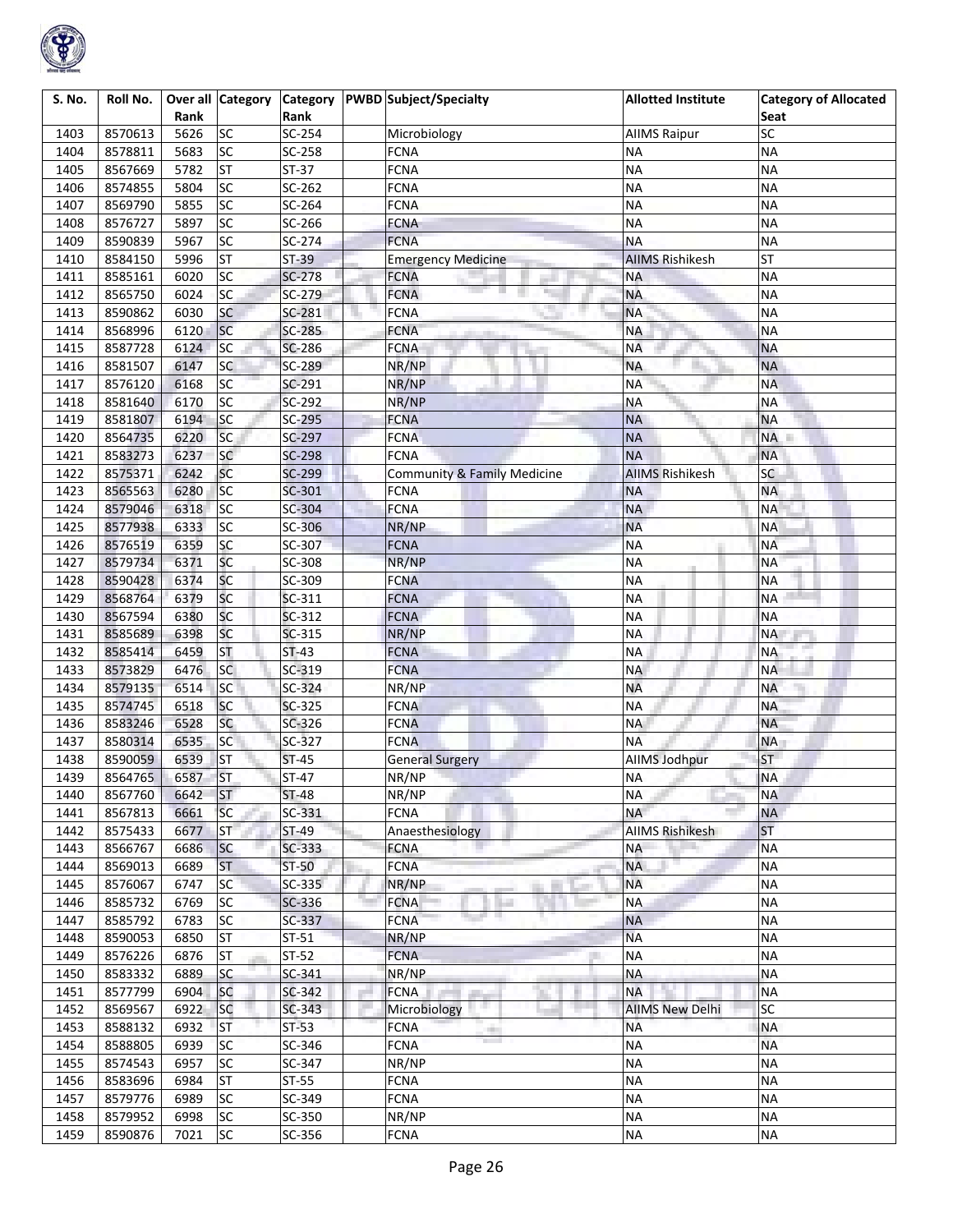

| S. No. | Roll No. |      | Over all Category |          |            | Category PWBD Subject/Specialty | <b>Allotted Institute</b> | <b>Category of Allocated</b> |
|--------|----------|------|-------------------|----------|------------|---------------------------------|---------------------------|------------------------------|
|        |          | Rank |                   | Rank     |            |                                 |                           | Seat                         |
| 1460   | 8572418  | 7025 | <b>UR</b>         |          | PWBD NR/NP |                                 | <b>NA</b>                 | <b>NA</b>                    |
| 1461   | 8588982  | 7080 | <b>SC</b>         | SC-360   |            | <b>FCNA</b>                     | <b>NA</b>                 | <b>NA</b>                    |
| 1462   | 8577057  | 7136 | <b>SC</b>         | SC-362   |            | NR/NP                           | <b>NA</b>                 | <b>NA</b>                    |
| 1463   | 8585680  | 7162 | <b>ST</b>         | ST-56    |            | Anaesthesiology                 | <b>AIIMS Rishikesh</b>    | <b>ST</b>                    |
| 1464   | 8587848  | 7176 | <b>SC</b>         | SC-366   |            | <b>FCNA</b>                     | <b>NA</b>                 | <b>NA</b>                    |
| 1465   | 8567419  | 7179 | <b>SC</b>         | SC-368   |            | <b>FCNA</b>                     | <b>NA</b>                 | <b>NA</b>                    |
| 1466   | 8587612  | 7188 | <b>SC</b>         | SC-369   |            | Physiology                      | <b>AllMS New Delhi</b>    | SC                           |
| 1467   | 8580075  | 7243 | <b>ST</b>         | $ST-58$  |            | <b>FCNA</b>                     | <b>NA</b>                 | <b>NA</b>                    |
| 1468   | 8586979  | 7247 | <b>SC</b>         | SC-373   |            | <b>FCNA</b>                     | <b>NA</b>                 | <b>NA</b>                    |
| 1469   | 8565951  | 7256 | <b>SC</b>         | SC-374   |            | <b>FCNA</b><br>m                | <b>NA</b>                 | <b>NA</b>                    |
| 1470   | 8569984  | 7258 | SC                | SC-375   |            | <b>FCNA</b>                     | <b>NA</b>                 | <b>NA</b>                    |
| 1471   | 8578729  | 7294 | <b>ST</b>         | ST-59    |            | <b>Community Medicine</b>       | <b>AIIMS New Delhi</b>    | <b>ST</b>                    |
| 1472   | 8575952  | 7345 | <b>ST</b>         | $ST-62$  |            | NR/NP                           | <b>NA</b>                 | <b>NA</b>                    |
| 1473   | 8577309  | 7369 | <b>SC</b>         | SC-380   |            | <b>FCNA</b>                     | <b>NA</b>                 | <b>NA</b>                    |
| 1474   | 8579459  | 7371 | SC                | SC-381   |            | <b>FCNA</b>                     | <b>NA</b>                 | <b>NA</b>                    |
| 1475   | 8588596  | 7389 | <b>SC</b>         | SC-382   |            | <b>FCNA</b>                     | <b>NA</b>                 | <b>NA</b>                    |
| 1476   | 8575746  | 7397 | <b>SC</b>         | SC-383   |            | <b>FCNA</b>                     | <b>NA</b>                 | <b>NA</b>                    |
| 1477   | 8567653  | 7419 | <b>SC</b>         | SC-384   |            | NR/NP                           | <b>NA</b>                 | NA <b>II</b>                 |
| 1478   | 8582111  | 7540 | <b>ST</b>         | $ST-66$  |            | Anaesthesiology                 | <b>AIIMS Rishikesh</b>    | <b>ST</b>                    |
| 1479   | 8568190  | 7544 | <b>SC</b>         | $SC-391$ |            | <b>FCNA</b>                     | <b>NA</b>                 | ΝA                           |
| 1480   | 8571491  | 7556 | <b>SC</b>         | SC-393   |            | <b>FCNA</b>                     | <b>NA</b>                 | <b>NA</b>                    |
| 1481   | 8584003  | 7635 | <b>SC</b>         | SC-397   |            | <b>FCNA</b>                     | <b>NA</b>                 | <b>NA</b>                    |
| 1482   | 8587783  | 7651 | <b>ST</b>         | $ST-67$  |            | Psychiatry                      | <b>AIIMS Rishikesh</b>    | <b>ST</b>                    |
| 1483   | 8568346  | 7689 | <b>ST</b>         | ST-68    |            | Pathology                       | <b>AIIMS Rishikesh</b>    | <b>ST</b>                    |
| 1484   | 8563051  | 7714 | <b>ST</b>         | ST-69    |            | <b>FCNA</b>                     | <b>NA</b>                 | <b>NA</b>                    |
| 1485   | 8567644  | 7741 | <b>SC</b>         | SC-401   |            | <b>FCNA</b>                     | <b>NA</b>                 | <b>NA</b>                    |
| 1486   | 8584593  | 7771 | <b>SC</b>         | SC-404   |            | <b>FCNA</b>                     | <b>NA</b>                 | <b>NA</b>                    |
| 1487   | 8585268  | 7783 | SC                | SC-406   |            | <b>FCNA</b>                     | <b>NA</b>                 | <b>NA</b>                    |
| 1488   | 8564477  | 7815 | <b>SC</b>         | SC-407   |            | <b>FCNA</b>                     | <b>NA</b>                 | <b>NA</b>                    |
| 1489   | 8584416  | 7820 | <b>SC</b>         | SC-408   |            | <b>FCNA</b>                     | <b>NA</b>                 | <b>NA</b>                    |
| 1490   | 8564053  | 7844 | SC                | SC-410   |            | NR/NP                           | <b>NA</b>                 | ΝA                           |
| 1491   | 8563511  | 7852 | <b>SC</b>         | $SC-411$ |            | <b>FCNA</b>                     | <b>NA</b>                 | <b>NA</b>                    |
| 1492   | 8573165  | 7857 | <b>SC</b>         | $SC-412$ |            | <b>FCNA</b>                     | <b>NA</b>                 | <b>NA</b>                    |
| 1493   | 8582841  | 7878 | <b>SC</b>         | $SC-414$ |            | <b>FCNA</b>                     | <b>NA</b>                 | <b>NA</b>                    |
| 1494   | 8568498  | 7893 | <b>SC</b>         | SC-415   |            | <b>FCNA</b>                     | <b>NA</b>                 | <b>NA</b>                    |
| 1495   | 8587332  | 7901 | <b>SC</b>         | SC-416   |            | NR/NP                           | <b>NA</b>                 | <b>NA</b>                    |
| 1496   | 8586204  | 7923 | <b>ST</b>         | ST-70    |            | NR/NP                           | <b>NA</b>                 | <b>NA</b>                    |
| 1497   | 8585496  | 7946 | SC                | SC-417   |            | NR/NP                           | <b>NA</b>                 | <b>NA</b>                    |
| 1498   | 8577870  | 7949 | <b>ST</b>         | $ST-72$  |            | <b>Radiation Oncology</b>       | <b>AIIMS Rishikesh</b>    | <b>ST</b>                    |
| 1499   | 8579204  | 7953 | <b>SC</b>         | SC-418   |            | <b>FCNA</b>                     | <b>NA</b>                 | <b>NA</b>                    |
| 1500   | 8566653  | 7967 | <b>SC</b>         | SC-420   |            | <b>FCNA</b>                     | <b>NA</b>                 | <b>NA</b>                    |
| 1501   | 8568688  | 7985 | <b>ST</b>         | $ST-73$  |            | Anaesthesiology                 | <b>AIIMS Patna</b>        | <b>ST</b>                    |
| 1502   | 8584381  | 8030 | <b>ST</b>         | $ST-74$  |            | <b>FCNA</b>                     | <b>NA</b>                 | ΝA                           |
| 1503   | 8586769  | 8121 | <b>SC</b>         | SC-427   |            | <b>FCNA</b>                     | <b>NA</b>                 | <b>NA</b>                    |
| 1504   | 8577539  | 8127 | SC                | $SC-428$ |            | <b>FCNA</b>                     | <b>NA</b>                 | <b>NA</b>                    |
| 1505   | 8588704  | 8136 | SC                | SC-429   |            | <b>FCNA</b>                     | <b>NA</b>                 | <b>NA</b>                    |
| 1506   | 8589918  | 8141 | <b>ST</b>         | $ST-75$  |            | <b>FCNA</b>                     | <b>NA</b>                 | <b>NA</b>                    |
| 1507   | 8569255  | 8149 | SC                | SC-431   |            | <b>FCNA</b>                     | <b>NA</b>                 | <b>NA</b>                    |
| 1508   | 8581296  | 8150 | <b>SC</b>         | SC-432   | e.         | <b>FCNA</b><br>a.               | <b>NA</b>                 | <b>NA</b>                    |
| 1509   | 8566644  | 8180 | <b>ST</b>         | ST-76    |            | an i<br><b>FCNA</b>             | <b>NA</b>                 | <b>NA</b>                    |
| 1510   | 8583248  | 8185 | <b>SC</b>         | $SC-434$ |            | <b>FCNA</b><br>and .            | <b>NA</b>                 | <b>NA</b>                    |
| 1511   | 8563764  | 8194 | SC                | SC-436   |            | NR/NP                           | <b>NA</b>                 | <b>NA</b>                    |
| 1512   | 8565218  | 8259 | SC                | SC-441   |            | NR/NP                           | <b>NA</b>                 | <b>NA</b>                    |
| 1513   | 8568650  | 8262 | SC                | SC-442   |            | FCNA                            | <b>NA</b>                 | <b>NA</b>                    |
| 1514   | 8591198  | 8311 | <b>SC</b>         | SC-447   |            | <b>FCNA</b>                     | <b>NA</b>                 | <b>NA</b>                    |
| 1515   | 8582400  | 8351 | SC                | SC-452   |            | Pharmacology                    | <b>AIIMS Bhopal</b>       | SC                           |
| 1516   | 8567345  | 8384 | <b>SC</b>         | SC-453   |            | <b>FCNA</b>                     | <b>NA</b>                 | <b>NA</b>                    |
|        |          |      |                   |          |            |                                 |                           |                              |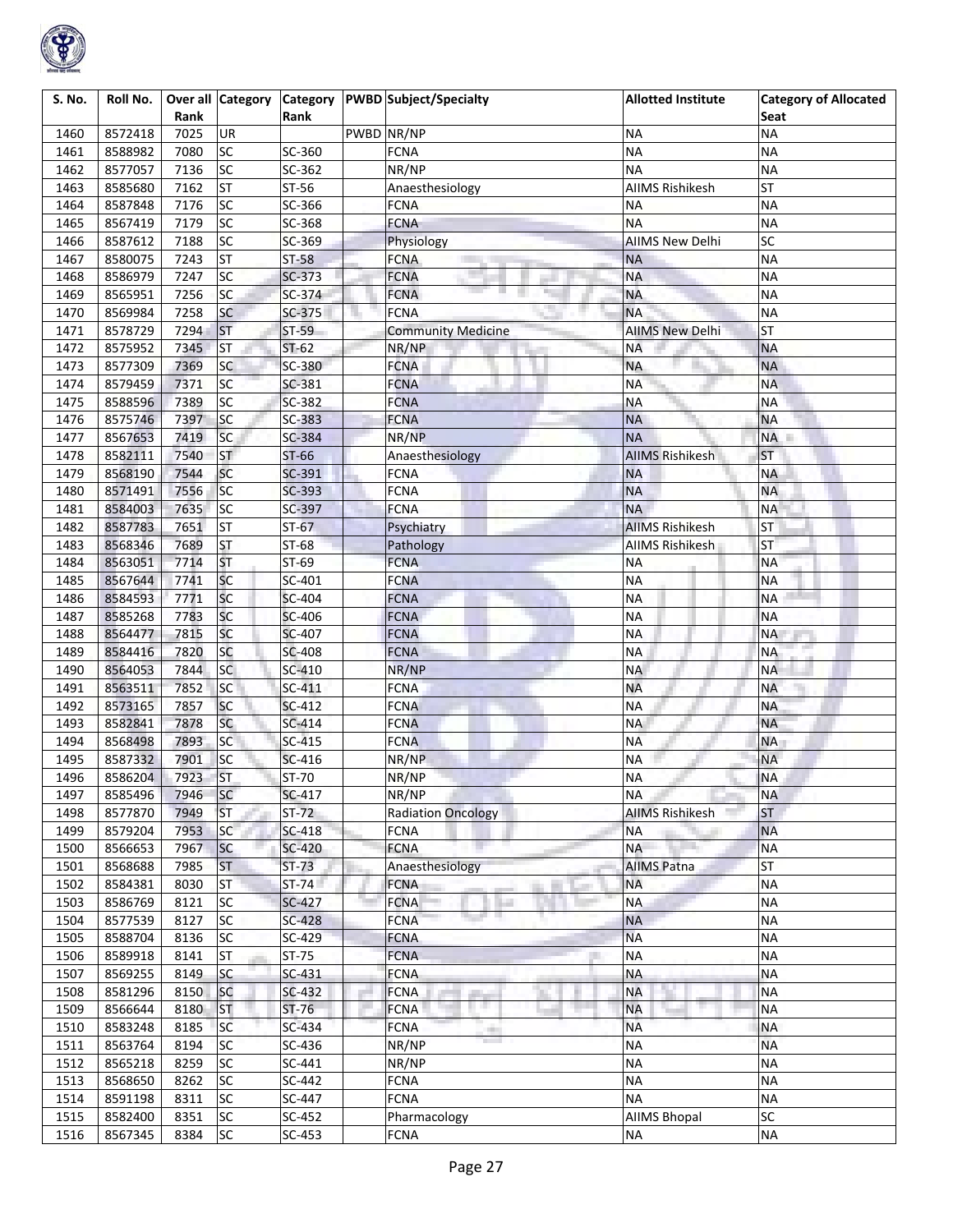

| S. No. | Roll No.           | Rank  | Over all Category | <b>Category</b><br>Rank | <b>PWBD</b> Subject/Specialty |                                   | <b>Allotted Institute</b> | <b>Category of Allocated</b><br>Seat |
|--------|--------------------|-------|-------------------|-------------------------|-------------------------------|-----------------------------------|---------------------------|--------------------------------------|
| 1517   | 8586430            | 8393  | <b>SC</b>         | SC-455                  |                               | <b>FCNA</b>                       | <b>NA</b>                 | <b>NA</b>                            |
| 1518   | 8585098            | 8400  | SC                | SC-456                  |                               | Biochemistry                      | AllMS Jodhpur             | $\overline{\mathsf{SC}}$             |
| 1519   | 8584781            | 8405  | <b>SC</b>         | SC-457                  |                               | Biochemistry                      | <b>AIIMS Patna</b>        | SC                                   |
| 1520   | 8574957            | 8410  | <b>ST</b>         | ST-80                   |                               | <b>FCNA</b>                       | <b>NA</b>                 | <b>NA</b>                            |
| 1521   | 8571402            | 8432  | SC                | SC-458                  |                               | <b>FCNA</b>                       | <b>NA</b>                 | <b>NA</b>                            |
| 1522   | 8574934            | 8483  | <b>SC</b>         | SC-465                  |                               | NR/NP                             | <b>NA</b>                 | <b>NA</b>                            |
| 1523   | 8567462            | 8490  | <b>SC</b>         | SC-468                  |                               | <b>FCNA</b>                       | <b>NA</b>                 | <b>NA</b>                            |
| 1524   | 8585673            | 8510  | SC                | SC-470                  |                               | NR/NP                             | <b>NA</b>                 | <b>NA</b>                            |
| 1525   | 8590759            | 8531  | <b>SC</b>         | SC-473                  |                               | NR/NP                             | <b>NA</b>                 | <b>NA</b>                            |
| 1526   | 8573664            | 8552  | <b>ST</b>         | ST-82                   |                               | NR/NP                             | <b>NA</b>                 | <b>NA</b>                            |
| 1527   | 8584508            | 8599  | SC                | SC-478                  |                               | NR/NP                             | <b>NA</b>                 | <b>NA</b>                            |
| 1528   | 8581990            | 8652  | SC                | SC-483                  |                               | <b>FCNA</b>                       | <b>NA</b>                 | <b>NA</b>                            |
| 1529   | 8566456            | 8665  | <b>SC</b>         | SC-486                  |                               | NR/NP                             | <b>NA</b>                 | <b>NA</b>                            |
| 1530   | 8591169            | 8685  | <b>SC</b>         | SC-490                  |                               | <b>FCNA</b>                       | <b>NA</b>                 | <b>NA</b>                            |
| 1531   | 8563466            | 8707  | <b>SC</b>         | SC-492                  |                               | <b>FCNA</b>                       | <b>NA</b>                 | <b>NA</b>                            |
| 1532   | 8581150            | 8721  | <b>SC</b>         | SC-493                  |                               | <b>FCNA</b>                       | <b>NA</b>                 | <b>NA</b>                            |
| 1533   | 8586630            | 8723  | SC                | SC-494                  |                               | <b>FCNA</b>                       | <b>NA</b>                 | <b>NA</b>                            |
| 1534   | 8573354            | 8724  | <b>ST</b>         | $ST-85$                 |                               | <b>FCNA</b>                       | <b>NA</b>                 | <b>NA</b>                            |
| 1535   | 8568701            | 8745  | <b>SC</b>         | SC-497                  |                               | <b>FCNA</b>                       | <b>NA</b>                 | <b>NA</b>                            |
| 1536   | 8564064            | 8758  | <b>ST</b>         | $ST-87$                 |                               | <b>FCNA</b>                       | <b>NA</b>                 | <b>NA</b>                            |
| 1537   | 8566711            | 8900  | <b>SC</b>         | SC-508                  |                               | Forensic Medicine & Toxicology    | <b>AIIMS Bhopal</b>       | SC                                   |
| 1538   | 8578857            | 8918  | <b>ST</b>         | $ST-91$                 |                               | Anaesthesiology                   | <b>AIIMS Bhubaneswar</b>  | <b>ST</b>                            |
| 1539   | 8568935            | 8938  | <b>SC</b>         | SC-510                  |                               | <b>FCNA</b>                       | <b>NA</b>                 | <b>NA</b>                            |
| 1540   | 8566850            | 8953  | SC                | $SC-512$                |                               | <b>FCNA</b>                       | <b>NA</b>                 | <b>NA</b>                            |
| 1541   |                    | 8969  | <b>SC</b>         | SC-514                  |                               |                                   | <b>AIIMS Patna</b>        | <b>SC</b>                            |
|        | 8580344            |       | <b>SC</b>         |                         |                               | Forensic Medicine & Toxicology    |                           |                                      |
| 1542   | 8588051            | 9008  | <b>SC</b>         | SC-516                  |                               | NR/NP                             | <b>NA</b>                 | <b>NA</b>                            |
| 1543   | 8564794            | 9023  | <b>SC</b>         | SC-517                  |                               | NR/NP                             | <b>NA</b>                 | <b>NA</b>                            |
| 1544   | 8567914            | 9035  | <b>SC</b>         | SC-519                  |                               | Seat allotment completed<br>NR/NP | <b>NA</b><br><b>NA</b>    | <b>NA</b><br><b>NA</b>               |
| 1545   | 8580563<br>8563880 | 9041  | <b>SC</b>         | SC-520                  |                               |                                   |                           |                                      |
| 1546   |                    | 9157  | <b>SC</b>         | SC-526                  |                               | Seat allotment completed          | <b>NA</b>                 | <b>NA</b>                            |
| 1547   | 8586218            | 9160  |                   | SC-527                  |                               | Seat allotment completed          | <b>NA</b>                 | <b>NA</b>                            |
| 1548   | 8585676            | 9188  | <b>ST</b>         | $ST-94$                 |                               | <b>FCNA</b>                       | <b>NA</b>                 | <b>NA</b>                            |
| 1549   | 8567054            | 9207  | <b>SC</b>         | SC-533                  |                               | Seat allotment completed          | <b>NA</b>                 | <b>NA</b>                            |
| 1550   | 8575668            | 9236  | <b>SC</b>         | SC-535                  |                               | NR/NP                             | <b>NA</b>                 | <b>NA</b>                            |
| 1551   | 8587940            | 9239  | <b>SC</b>         | SC-537                  |                               | Seat allotment completed          | <b>NA</b>                 | <b>NA</b>                            |
| 1552   | 8582852            | 9334  | <b>ST</b>         | ST-95                   |                               | NR/NP                             | <b>NA</b>                 | <b>NA</b>                            |
| 1553   | 8565775            | 9509  | <b>ST</b>         | ST-96                   |                               | NR/NP                             | <b>NA</b>                 | <b>NA</b>                            |
| 1554   | 8584716            | 9609  | <b>ST</b>         | ST-99                   |                               | NR/NP                             | <b>NA</b>                 | <b>NA</b>                            |
| 1555   | 8587172            | 9646  | <b>ST</b>         | ST-100                  |                               | <b>FCNA</b>                       | <b>NA</b>                 | <b>NA</b>                            |
| 1556   | 8567398            | 9670  | <b>ST</b>         | ST-103                  |                               | Anaesthesiology & Critical Care   | <b>AllMS Jodhpur</b>      | <b>ST</b>                            |
| 1557   | 8586066            | 9851  | <b>ST</b>         | ST-108                  |                               | NR/NP                             | <b>NA</b>                 | <b>NA</b>                            |
| 1558   | 8575519            | 9916  | <b>ST</b>         | ST-110                  |                               | Pathology & Laboratory Medicine   | <b>AllMS Raipur</b>       | <b>ST</b>                            |
| 1559   | 8588059            | 10157 | <b>ST</b>         | ST-116                  |                               | Anaesthesiology                   | <b>AllMS Raipur</b>       | ST                                   |
| 1560   | 8581093            | 10200 | <b>ST</b>         | ST-117                  |                               | NR/NP<br>i iku                    | <b>NA</b>                 | <b>NA</b>                            |
| 1561   | 8576244            | 10267 | <b>ST</b>         | ST-120                  |                               | <b>FCNA</b>                       | <b>NA</b>                 | <b>NA</b>                            |
| 1562   | 8576612            | 10377 | <b>ST</b>         | $ST-123$                |                               | NR/NP                             | <b>NA</b>                 | <b>NA</b>                            |
| 1563   | 8578169            | 10459 | <b>ST</b>         | ST-124                  |                               | <b>FCNA</b>                       | <b>NA</b>                 | <b>NA</b>                            |
| 1564   | 8579457            | 10481 | <b>ST</b>         | ST-125                  |                               | NR/NP                             | <b>NA</b>                 | <b>NA</b>                            |
| 1565   | 8575790            | 10505 | <b>ST</b>         | ST-126                  |                               | <b>FCNA</b>                       | <b>NA</b>                 | <b>NA</b>                            |
| 1566   | 8573926            | 10566 | <b>ST</b>         | ST-127                  |                               | . .<br>NR/NP                      | <b>NA</b>                 | <b>NA</b>                            |
| 1567   | 8568338            | 10573 | <b>ST</b>         | ST-128                  |                               | <b>FCNA</b><br><b>SEC</b>         | <b>NA</b>                 | <b>NA</b>                            |
| 1568   | 8580943            | 10655 | <b>ST</b>         | ST-129                  |                               | NR/NP                             | <b>NA</b>                 | <b>NA</b>                            |
| 1569   | 8565126            | 10737 | <b>ST</b>         | ST-131                  |                               | <b>FCNA</b>                       | <b>NA</b>                 | <b>NA</b>                            |
| 1570   | 8574078            | 10763 | <b>ST</b>         | ST-133                  |                               | NR/NP                             | <b>NA</b>                 | <b>NA</b>                            |
| 1571   | 8573097            | 10895 | <b>ST</b>         | ST-138                  |                               | FCNA                              | <b>NA</b>                 | <b>NA</b>                            |
| 1572   | 8575087            | 11028 | <b>ST</b>         | ST-139                  |                               | <b>FCNA</b>                       | <b>NA</b>                 | <b>NA</b>                            |
| 1573   | 8590078            | 11123 | <b>ST</b>         | ST-141                  |                               | NR/NP                             | $\sf NA$                  | <b>NA</b>                            |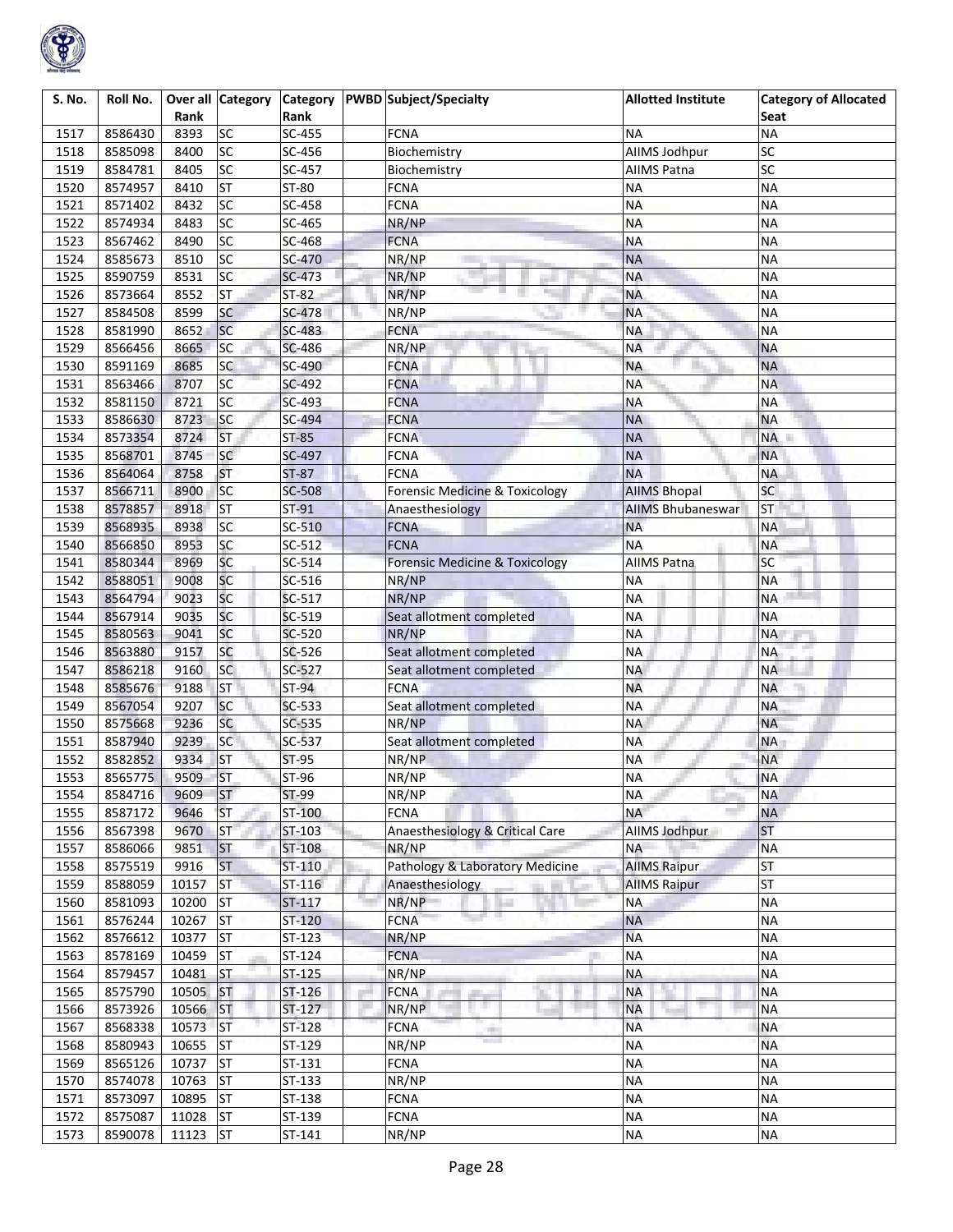

| S. No. | Roll No. |       | Over all Category | <b>Category</b> | <b>PWBD</b> Subject/Specialty |                                        | <b>Allotted Institute</b> | <b>Category of Allocated</b> |
|--------|----------|-------|-------------------|-----------------|-------------------------------|----------------------------------------|---------------------------|------------------------------|
|        |          | Rank  |                   | Rank            |                               |                                        |                           | Seat                         |
| 1574   | 8586162  | 11165 | <b>ST</b>         | ST-142          |                               | NR/NP                                  | <b>NA</b>                 | <b>NA</b>                    |
| 1575   | 8585983  | 11179 | <b>ST</b>         | ST-143          |                               | <b>FCNA</b>                            | <b>NA</b>                 | <b>NA</b>                    |
| 1576   | 8568617  | 11245 | <b>ST</b>         | ST-144          |                               | NR/NP                                  | <b>NA</b>                 | <b>NA</b>                    |
| 1577   | 8585114  | 11276 | <b>ST</b>         | ST-147          |                               | NR/NP                                  | <b>NA</b>                 | <b>NA</b>                    |
| 1578   | 8590714  | 11371 | <b>ST</b>         | ST-150          |                               | NR/NP                                  | <b>NA</b>                 | <b>NA</b>                    |
| 1579   | 8577508  | 11390 | <b>ST</b>         | ST-152          |                               | <b>Community &amp; Family Medicine</b> | <b>AIIMS Rishikesh</b>    | <b>ST</b>                    |
| 1580   | 8579027  | 11537 | <b>ST</b>         | $ST-155$        |                               | <b>Community Medicine</b>              | AllMS Jodhpur             | <b>ST</b>                    |
| 1581   | 8573332  | 11590 | lst               | $ST-157$        |                               | <b>Transfusion Medicine</b>            | <b>AIIMS Rishikesh</b>    | lst                          |
| 1582   | 8580453  | 11605 | <b>ST</b>         | ST-158          |                               | <b>FCNA</b>                            | <b>NA</b>                 | <b>NA</b>                    |
| 1583   | 8576786  | 11618 | <b>ST</b>         | ST-159          |                               | <b>FCNA</b>                            | <b>NA</b>                 | <b>NA</b>                    |
| 1584   | 8567120  | 11646 | <b>ST</b>         | ST-160          |                               | <b>FCNA</b>                            | <b>NA</b>                 | <b>NA</b>                    |
| 1585   | 8566928  | 11738 | <b>IST</b>        | ST-162          |                               | Biochemistry                           | <b>AIIMS Rishikesh</b>    | lst                          |
| 1586   | 8582627  | 11772 | <b>ST</b>         | ST-165          |                               | NR/NP                                  | <b>NA</b>                 | <b>NA</b>                    |
| 1587   | 8589516  | 11787 | <b>ST</b>         | ST-166          |                               | NR/NP                                  | <b>NA</b>                 | <b>NA</b>                    |
| 1588   | 8586176  | 11810 | <b>ST</b>         | ST-167          |                               | Seat allotment completed               | <b>NA</b>                 | <b>NA</b>                    |
| 1589   | 8579622  | 11906 | <b>ST</b>         | ST-169          |                               | NR/NP                                  | <b>NA</b>                 | <b>NA</b>                    |
| 1590   | 8589034  | 11932 | IST               | $ST-170$        |                               | Seat allotment completed               | <b>NA</b>                 | <b>NA</b>                    |

# **2. MDS Courses**

| S. No. | Roll No. | <b>Over all Rank Category</b> |                 | <b>Category Rank</b> | Subject/Specialty                  |                        | Allotted Institute Category of Allocated Seat |
|--------|----------|-------------------------------|-----------------|----------------------|------------------------------------|------------------------|-----------------------------------------------|
| 1.     | 8560934  | 6                             | UR              |                      | <b>Oral Maxillofacial Surgery</b>  | <b>AIIMS Rishikesh</b> | <b>UR</b>                                     |
| 2.     | 8561165  | $\bf 8$                       | UR              |                      | Oral & Maxillofacial Surgery       | AllMS Jodhpur          | <b>UR</b>                                     |
| 3.     | 8560676  | 10                            | UR              |                      | NR/NP                              | NA                     | <b>NA</b>                                     |
| 4.     | 8560413  | 11                            | OBC             | OBC-3                | Pedodontics & Preventive Dentistry | <b>AIIMS New Delhi</b> | OBC                                           |
| 5.     | 8561760  | 13                            | UR              |                      | Seat allotment completed           | <b>NA</b>              | <b>NA</b>                                     |
| 6.     | 8560881  | 16                            | UR              |                      | Seat allotment completed           | <b>NA</b>              | <b>NA</b>                                     |
| 7.     | 8562899  | 17                            | UR              |                      | Seat allotment completed           | <b>NA</b>              | <b>NA</b>                                     |
| 8.     | 8561980  | 18                            | UR              |                      | Seat allotment completed           | <b>NA</b>              | <b>NA</b>                                     |
| 9.     | 8560004  | 19                            | <b>UR</b>       |                      | Seat allotment completed           | <b>NA</b>              | <b>NA</b><br><b>Contract</b>                  |
| 10.    | 8560503  | 21                            | <b>UR</b>       |                      | Seat allotment completed           | <b>NA</b>              | <b>NA</b>                                     |
| 11.    | 8561534  | 22                            | <b>OBC</b>      | OBC-7                | Seat allotment completed           | <b>NA</b>              | <b>NA</b>                                     |
| 12.    | 8560542  | 23                            | UR              |                      | NR/NP                              | <b>NA</b>              | <b>NA</b>                                     |
| 13.    | 8561127  | 24                            | <b>UR</b>       |                      | NR/NP                              | <b>NA</b>              | <b>NA</b>                                     |
| 14.    | 8562624  | 25                            | UR              |                      | Seat allotment completed           | <b>NA</b>              | <b>NA</b>                                     |
| 15.    | 8560957  | 26                            | <b>UR</b>       |                      | NR/NP                              | <b>NA</b>              | <b>NA</b>                                     |
| 16.    | 8560623  | 27                            | UR <sup>1</sup> |                      | Seat allotment completed           | <b>NA</b>              | <b>NA</b>                                     |
| 17.    | 8561270  | 28                            | OBC             | OBC-8                | NR/NP                              | <b>NA</b>              | <b>NA</b>                                     |
| 18.    | 8561016  | 29                            | <b>UR</b>       |                      | NR/NP                              | <b>NA</b>              | <b>NA</b>                                     |
| 19.    | 8560011  | 30                            | <b>UR</b>       |                      | NR/NP                              | <b>NA</b>              | <b>NA</b>                                     |
| 20.    | 8562449  | 31                            | UR              |                      | Seat allotment completed           | <b>NA</b>              | <b>NA</b>                                     |
| 21.    | 8562838  | 35                            | <b>UR</b>       |                      | NR/NP                              | <b>NA</b>              | <b>NA</b>                                     |
| 22.    | 8561599  | 37                            | OBC             | <b>OBC-10</b>        | Seat allotment completed           | <b>NA</b>              | <b>NA</b>                                     |
| 23.    | 8561271  | 39                            | OBC             | <b>OBC-12</b>        | NR/NP                              | <b>NA</b>              | <b>NA</b>                                     |
| 24.    | 8560336  | 41                            | OBC             | <b>OBC-13</b>        | Seat allotment completed           | <b>NA</b>              | <b>NA</b>                                     |
| 25.    | 8562545  | 42                            | UR              |                      | NR/NP                              | <b>NA</b>              | <b>NA</b>                                     |
| 26.    | 8562194  | 47                            | OBC             | <b>OBC-16</b>        | Seat allotment completed           | <b>NA</b>              | <b>NA</b>                                     |
| 27.    | 8560665  | 50                            | <b>UR</b>       |                      | Seat allotment completed           | <b>NA</b>              | <b>NA</b>                                     |
| 28.    | 8561465  | 52                            | <b>UR</b>       |                      | NR/NP                              | <b>NA</b>              | <b>NA</b>                                     |
| 29.    | 8562892  | 56                            | <b>UR</b>       |                      | Seat allotment completed           | <b>NA</b>              | <b>NA</b>                                     |
| 30.    | 8561617  | 60                            | OBC             | <b>OBC-22</b>        | Seat allotment completed           | <b>NA</b>              | <b>NA</b>                                     |
| 31.    | 8562618  | 62                            | <b>OBC</b>      | <b>OBC-24</b>        | Seat allotment completed           | <b>NA</b>              | <b>NA</b>                                     |
| 32.    | 8560937  | 63                            | UR              |                      | Seat allotment completed           | <b>NA</b>              | <b>NA</b>                                     |
| 33.    | 8561738  | 66                            | UR              |                      | NR/NP                              | <b>NA</b>              | <b>NA</b>                                     |
| 34.    | 8560557  | 67                            | OBC             | OBC-26               | Seat allotment completed           | <b>NA</b>              | <b>NA</b>                                     |
| 35.    | 8561867  | 72                            | OBC             | <b>OBC-28</b>        | NR/NP                              | <b>NA</b>              | <b>NA</b>                                     |
| 36.    | 8560161  | 73                            | OBC             | <b>OBC-29</b>        | Seat allotment completed           | <b>NA</b>              | <b>NA</b>                                     |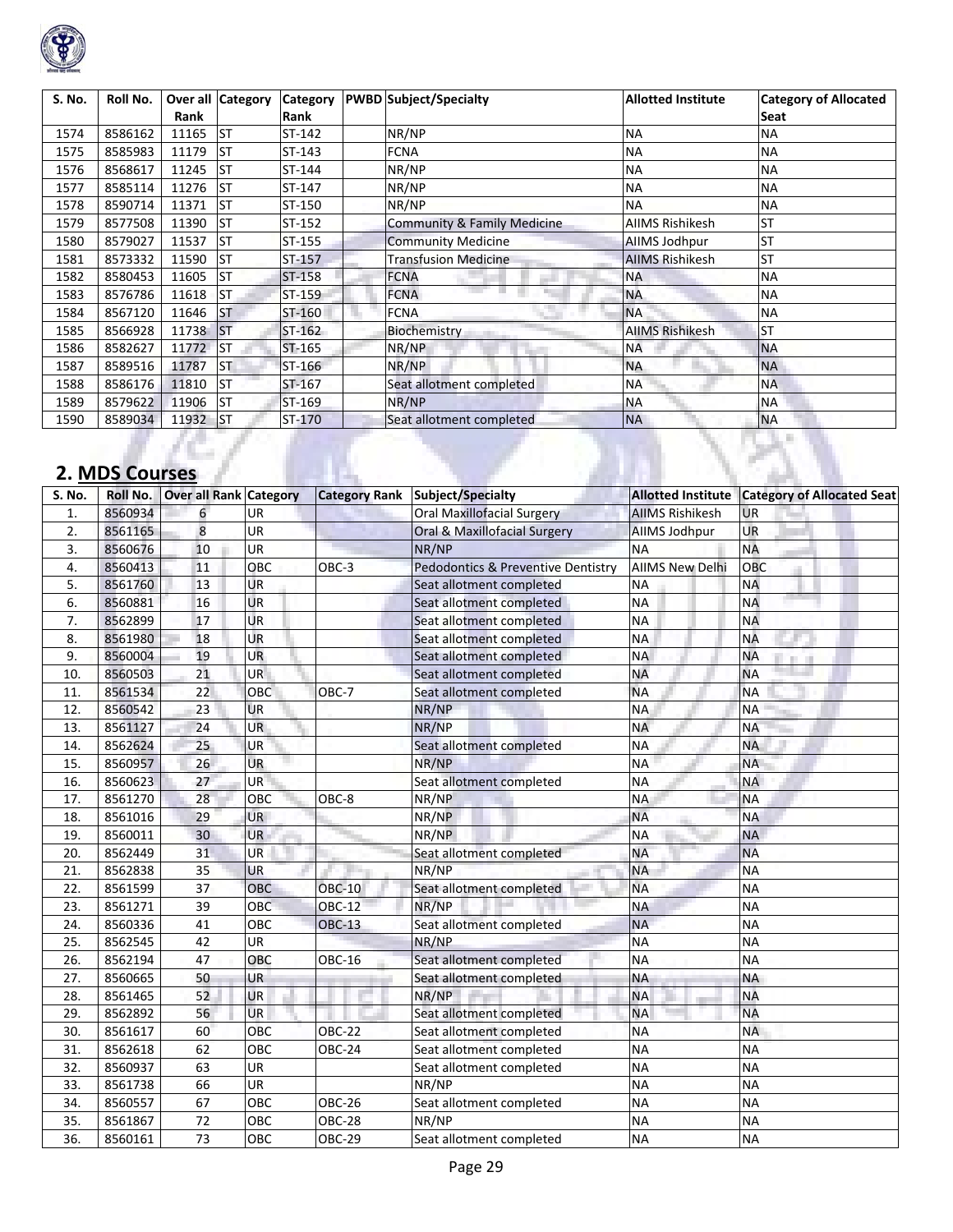

| S. No. | Roll No. | <b>Over all Rank Category</b> |            | <b>Category Rank</b> | Subject/Specialty        |           | Allotted Institute   Category of Allocated Seat |
|--------|----------|-------------------------------|------------|----------------------|--------------------------|-----------|-------------------------------------------------|
| 37.    | 8561775  | 185                           | <b>SC</b>  | $SC-2$               | NR/NP                    | <b>NA</b> | <b>NA</b>                                       |
| 38.    | 8560648  | 218                           | <b>IST</b> | $ST-2$               | NR/NP                    | <b>NA</b> | <b>NA</b>                                       |
| 39.    | 8560690  | 299                           | <b>SC</b>  | $SC-3$               | NR/NP                    | <b>NA</b> | <b>NA</b>                                       |
| 40.    | 8561744  | 333                           | <b>SC</b>  | $SC-5$               | NR/NP                    | <b>NA</b> | <b>NA</b>                                       |
| 41.    | 8560617  | 344                           | <b>SC</b>  | $SC-6$               | Seat allotment completed | <b>NA</b> | <b>NA</b>                                       |
| 42.    | 8560852  | 352                           | <b>SC</b>  | SC-7                 | NR/NP                    | <b>NA</b> | <b>NA</b>                                       |
| 43.    | 8562635  | 629                           | <b>IST</b> | $ST-5$               | NR/NP                    | <b>NA</b> | <b>NA</b>                                       |
| 44.    | 8562203  | 727                           | <b>IST</b> | $ST - 7$             | NR/NP                    | <b>NA</b> | <b>NA</b>                                       |

#### **\*Abbreviations**

**FCNA :** Filled Choice Not Available at that rank

**NR / NP :** Not Participated (Did not register/ Did not fill any choice)

**MRC :** Meritorious Reserved Category Candidate (A candidate of OBC/SC/ST category who has been allocated a UR seat on the basis of Overall Merit).

**UR‐AIIMS Preference**: A graduate of AIIMS who has been allotted a UR seat of the respective AIIMS according

 procedure mentioned in the Prospectus (Applicable only to AIIMS‐New Delhi) **RS# :** Retains the seat allocated in the 2<sup>nd</sup> Round. Candidates to report to allocated AIIMS within the

dates mentioned in the important dates link otherwise the allocated seat will be forfeited. Eligible for Open Round.

**Seat Allotment Completed:** The seat allotment completed for that category at a rank higher that of the candidate as given below.

| <b>COURSE</b>                                      | $\mathsf{UR}^\mathsf{w}$ | $\mathsf{OBC}^\omega$ | $SC^{\omega}$ | $ST^{\omega}$ | UR-PWBD | <b>OBC-PWBD</b> |  |  |  |
|----------------------------------------------------|--------------------------|-----------------------|---------------|---------------|---------|-----------------|--|--|--|
| MD/MS/MCh(6 years)/DM(6 years)                     | 2351                     | 3167                  | 8969          | 11738         | ΝA      | <b>NA</b>       |  |  |  |
| <b>MDS</b>                                         |                          | 11                    | NΑ            | ΝA            | ΝA      | NА              |  |  |  |
| $^{\omega}$ Does not include PWRD Candidate if any |                          |                       |               |               |         |                 |  |  |  |

@Does not include PWBD Candidate, if any

**UR-PWBD** : PWBD candidate who has availed a UR seat under PWBD category<br>**OBC-PWBD** : PWBD candidate who has availed a OBC seat under PWBD categor **OBC‐PWBD :**PWBD candidate who has availed a OBC seat under PWBD category **SC‐PWBD :**PWBD candidate who has availed a SC seat under PWBD category **ST‐PWBD :**PWBD candidate who has availed a ST seat under PWBD category **NA**  :Not Applicable

# **Important information**

- 1. This list includes all candidates who were eligible for 3<sup>rd</sup> Round of counselling irrespective of their status of participation in the process of Seat allocation for the  $3<sup>rd</sup>$  Round of Counselling.
- 2. This list does **not** include:
	- All those candidates who did not participate in 2<sup>nd</sup> Round of Seat Allocation/Counselling.
	- All those candidates who were allotted seat in the 2<sup>nd</sup> Round of Seat Allocation / Counselling but did not choose any Option online (No Action Taken) by **24th July 2019, 5.00 pm**.
	- All those candidates who were allotted seats in the 2<sup>nd</sup> Round of Seat Allocation / Counselling and chose option 1 or 2 but did not complete the necessary formalities mentioned in the result of the 2<sup>nd</sup> Round of Counselling by **24th July 2019, 5.00 pm.**
- 3. For the 3<sup>rd</sup> Round of Seat Allocation / Counselling, the order of Seat Allocation/Counseling was based on merit order used for the 2<sup>nd</sup> Round (including institutional preference seats).
- order used for the  $z^-$  Round (including institutional preference seats).<br>4. In case a candidate who had chosen Option 2 after the 2<sup>nd</sup> Round of Seat Allocation / Counselling gets a better choice of seat (AIIMS and subject/Specialty), the released seat is offered to the next (remaining) eligible candidates as per merit order used for the  $2^{nd}$  Round of Seat Allocation / Counselling).
- 5. For the Open Round, the order of Seat Allocation / Counselling will be based on the original merit list, without any institutional preference.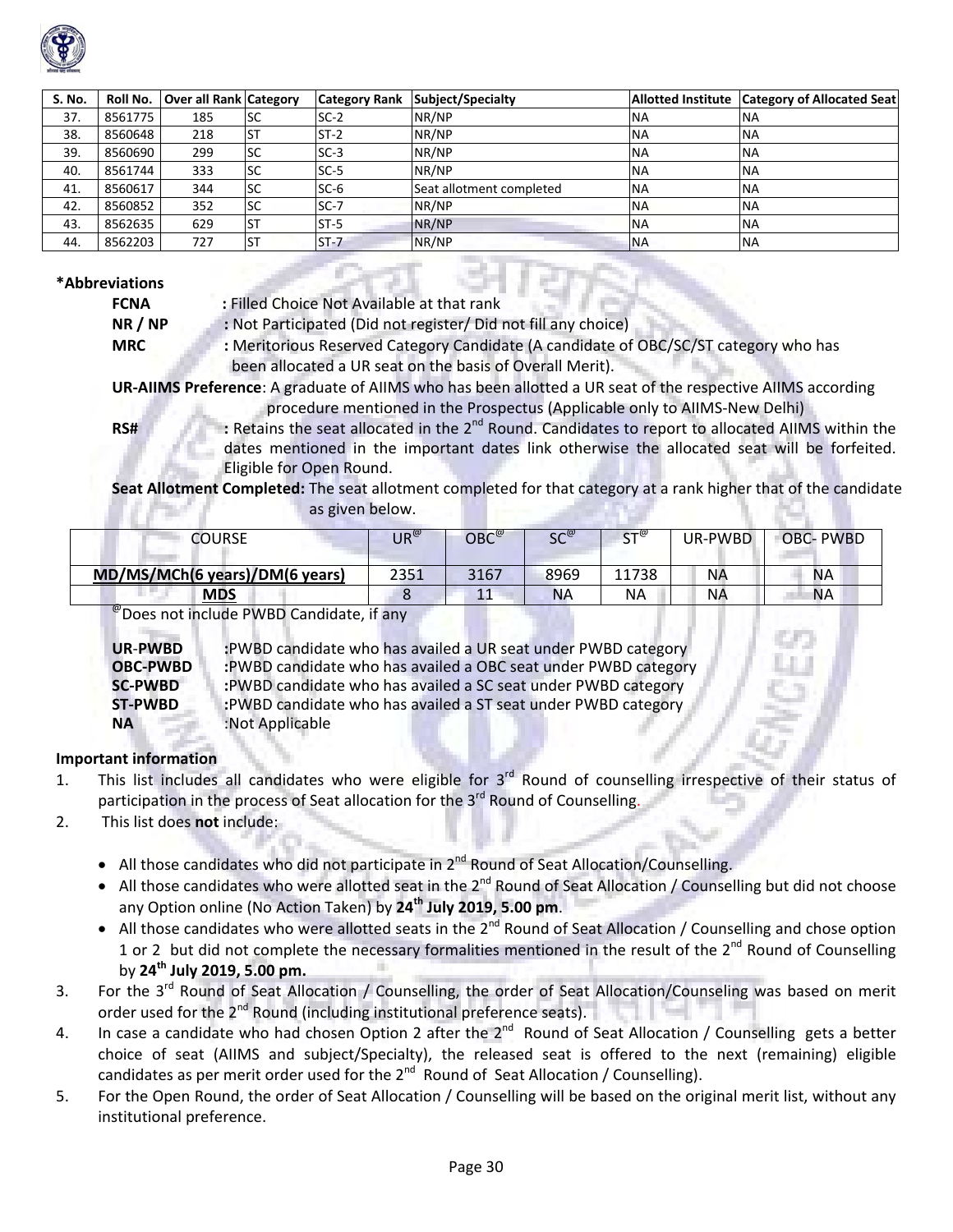

- 6. The seat allocation for the 3<sup>rd</sup> Round was done on the seats left vacant after the 2<sup>nd</sup> Round of Seat Allocation / Counselling.
- 7. The Date, Venue and details of the Open Round of Seat Allocation/Counselling will be announced later. Candidates are advised to visit www.aiimsexams.org regularly.

# **PROCEDURE TO BE FOLLOWED BY CANDIDATES WHO HAVE BEEN ALLOTTED SEAT IN THE 3RD ROUND OF SEAT ALLOCATION /COUNSELLING**

All candidates who have been allotted a seat in the  $3^{rd}$  Round of Online Seat Allocation/ Counseling are required to visit the website and actively (Acceptance OR Refusal) exercise one of the following options by Friday, the 9<sup>th</sup> August, 2019 up to 5:00 pm and report to allotted AIIMS by Friday, the 9<sup>th</sup> August, 2019 up to 5.00 p.m. with the original documents/Demand Draft as described below. Failure to accept will lead to forfeiture of the allotted seat. Kindly read **the details carefully.** 

**Candidate should choose either of the two options on the online Portal:**

**Option A. ACCEPT allotted seat** 

**Option B. DECLINE/REFUSE allotted seat** 

**Instruction for each option is as follows:**

**Option A:** If the Option of **ACCEPT allotted seat** is selected, then

- The candidate will have to go to the allotted AIIMS by **5.00 p.m. on Friday, the 9th August, 2019** with the **Offer Letter** (downloaded from the My Page after login at www.aiimsexams.org) and report to the allotted Institute for depositing original documents OR a Demand Draft (DD) of Rs. 3 Lakhs only (Rupees Three Lakhs only) *in the name of the allotted AIIMS (see details below)* along with photocopies of certificates. The DD will be refunded when original certificates are deposited.
- If Demand Draft is deposited instead of Original Documents at the time of joining, then the Original Documents should be submitted *within 5 days* of taking admission, otherwise admission will be cancelled and the deposited money will be forfeited.
- The candidates whose allocated seat in the  $2^{nd}$  Round is at the same AIIMS where they deposited Documents/Demand Draft after the 2<sup>nd</sup> Round of Counselling must also follow the above procedure.
- The candidates whose allocated seat in the 3<sup>rd</sup> Round is at the different AIIMS where they deposited Documents/Demand Draft after the 2<sup>nd</sup> Round of Seat Allocation/ Counselling must go to the AIIMS allocated in the 3<sup>rd</sup> Round. Their Documents/Demand Draft will be transferred internally.
- Please note that a candidate ACCEPT the allotted seat (Option A) in the  $3^{rd}$  Round and but DO NOT report to the Allotted AIIMS by 5.00 PM on Friday, the 9<sup>th</sup> August, 2019 to complete the necessary formalities, then the *following shall apply*
	- 1. In case a seat had not been allotted in the 2<sup>nd</sup> Round of Seat Allocation / Counselling, the seat allotted in the 3<sup>rd</sup> Round shall be vacated without any further communication. Such candidates shall be eligible for *Open Round.*
	- 2. In case a seat had been allotted in the  $2^{nd}$  Round of Seat Allocation / Counselling and the candidate had accepted the seat and wished to participate in the  $3^{rd}$  Round (Option 2), and have already submitted a Demand Draft for Rs 3 lakhs only, the deposited amount shall be forfeited and seat allocated shall be *vacated. Such candidates shall be eligible for Open Round.*
	- 3. In case a seat had been allotted in the  $2^{nd}$  Round of Seat Allocation / Counselling and the candidate had accepted the seat and wished to participate in the  $3^{rd}$  Round (Option 2), and have already submitted *original documents, these can be collected after payment of Rs 3 lakhs only through a Demand Draft* drawn in favour of the respective AIIMS where the certificates were deposited. The seat shall be vacated. *Such candidates shall be eligible for Open Round.*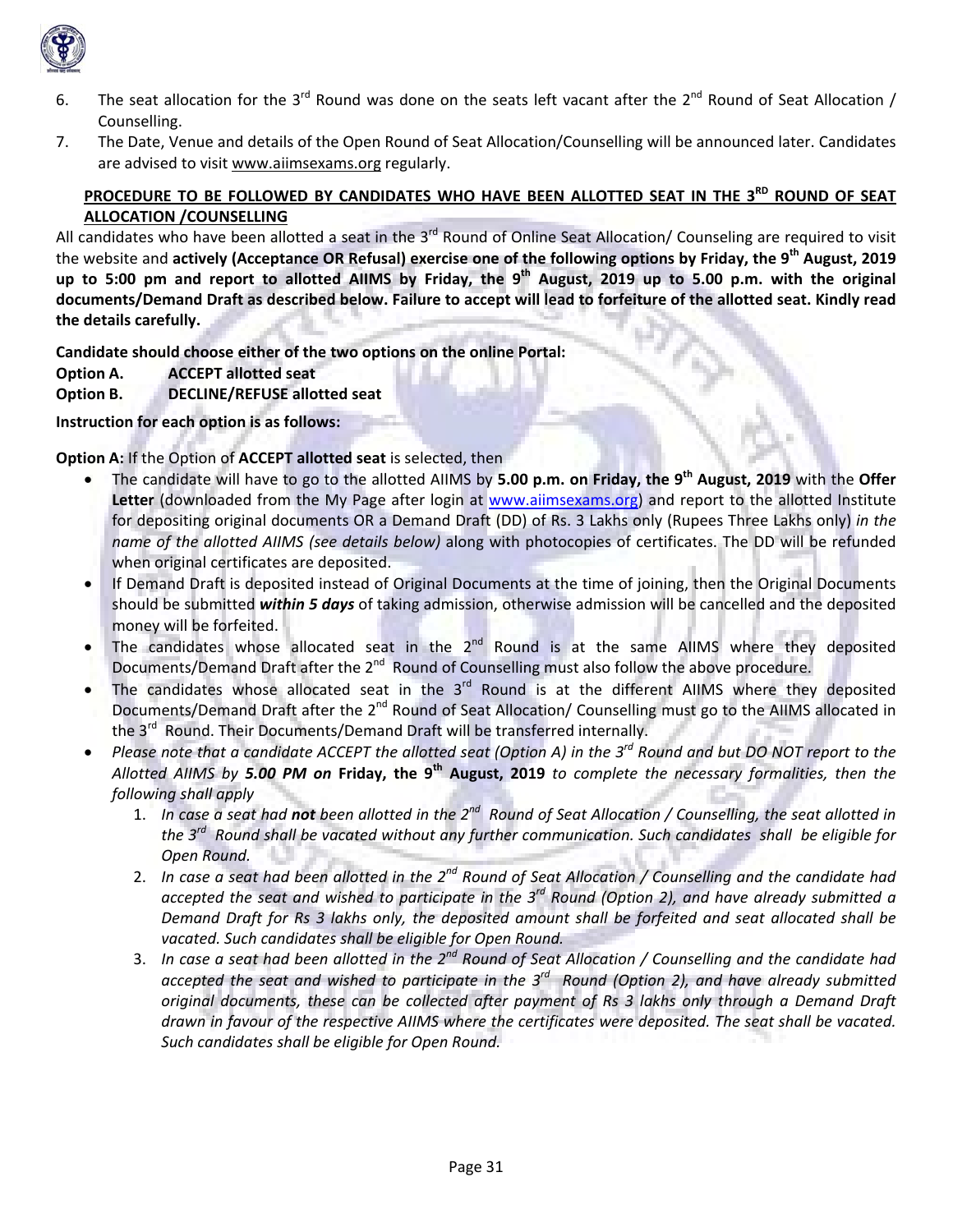

### **Option B.** If the Option of **DECLINE/REFUSE allotted seat** is selected then,

- Candidates who have not been allotted a seat earlier in the 2<sup>nd</sup> Round of Seat Allocation / Counselling DO NOT have to visit the allotted AIIMS. Such candidates are eligible for the Open Round of Seat Allocation / Counselling.
- Candidates who were allotted a seat in the  $2^{nd}$  Round of Online Seat Allocation / Counselling and had chosen to Accept the allotted Seat in 2<sup>nd</sup> Round and wished to participate in the 3<sup>rd</sup> Round of Seat Allocation / Counselling (Option 2), and now want to vacate the seat and are desirous of getting back the deposited original certificates, are REQUIRED to visit the AIIMS where the certificates have been deposited to collect the original documents and submit a Demand Draft of Rs 3 lakhs only in favour of the respective AIIMS as mentioned below in this Result Notification. Such candidates shall be eligible for the Open Round of Seat Allocation / Counselling.
- Candidates who were allotted a seat in the 2<sup>nd</sup> Round of Seat Allocation / Counselling and had chosen to Accept the allotted Seat in 2<sup>nd</sup> Round and wished to participate in the 3<sup>rd</sup> Round of Seat Allocation / Counselling (Option 2), and have submitted a Demand Draft of Rs 3 lakhs only as required, shall forfeit this amount. Such candidates shall be eligible for the Open Round of Seat Allocation / Counselling.

# **IMPORTANT**

Those who have been allocated a seat in the 3<sup>rd</sup> round of seat allocation / counselling but DO NOT actively choose either to Accept or Decline/Refuse the offer (Option A or Option B) and complete the necessary formalities by 5.00 p.m. Friday, the 9<sup>th</sup> August, 2019 shall be deemed to have declined/refused the offer. The seat shall be **declared as vacant for Open Round of Seat Allocation/Counselling**

# **POLICY REGARDING THE DEPOSITING OF DOCUMENTS/CERTIFICATES/DD**

The claim to allotted seat by candidates is subject to verification of the documents for eligibility as applicable as well **as biometric verification of candidature.** If a candidate fails to submit required certificates (original or photocopies with DD) his/her candidature will be cancelled, the seat will be vacated.

### List of Documents/Certificates that are required to be deposited in Original OR photocopy along with Demand Draft **as applicable.**

- i) Offer Letter
- ii) Seat allocation letter
- iii) Final Registration Slip
- iv) Admit Card issued by AIIMS.
- v) Mark Sheets of MBBS/BDS 1st, 2nd and 3rd Professional Examinations.
- vi) MBBS/BDS Degree Certificate.
- vii) Internship Completion Certificate/Certificate from the Head of Institution or College that the candidate will be completing the internship by  $30<sup>th</sup>$  July 2019.
- viii) Permanent/Provisional Registration Certificate issued by MCI or DCI/State Medical or Dental Council.
- ix) High School/Higher Secondary Certificate/Birth Certificate as proof of date of birth. (Matriculation)
- x) The Candidate should also bring the following certificate, if applicable\*:
	- a. SC/ST Certificate\* issued by the competent authority and should be in English or Hindi in language. Community should be clearly mentioned in the certificate.
	- b. OBC Certificate\* issued by the competent authority for central Govt. jobs/for admission in Central Govt. College/Institute. The sub‐caste should tally with the Central List of OBC. OBC Candidates should not belong to Creamy Layer. OBC certificate must be in the **Central Govt. Format** as prescribed in the prospectus.
	- c. Physical Disability Certificate\*\* issued from a duly constituted and authorized Medical Board as mentioned in the prospectus.
	- **d. Candidates must note that a certificate from any other person/authority will not be accepted and no further correspondence in this regard shall be entertained. The name, designation and the seal of the officer should be legible in the certificate.**